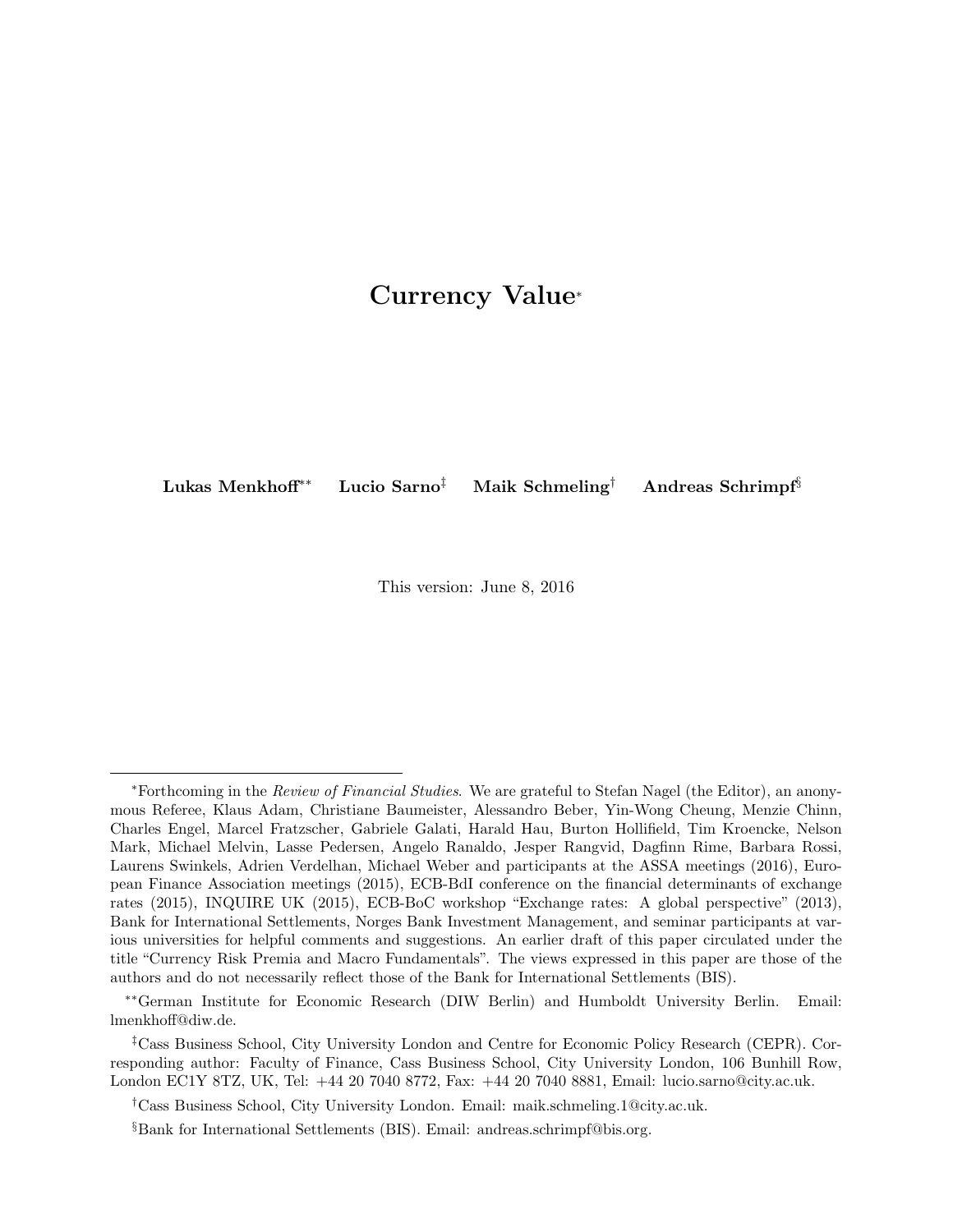## Currency Value

#### Abstract

We assess the properties of currency value strategies based on real exchange rates. We find that real exchange rates have predictive power for the cross-section of currency excess returns. However, adjusting real exchange rates for key country-specific fundamentals (productivity, the quality of export goods, net foreign assets, and output gaps) better isolates information related to the currency risk premium. In turn, the resulting measure of currency value displays considerably stronger predictive power for currency excess returns. Finally, the predictive information content in our currency value measure is distinct from that embedded in popular currency strategies, such as carry and momentum.

JEL Classification: F31, G12, G15.

Keywords: Currency value, macro fundamentals, real exchange rate, predictability.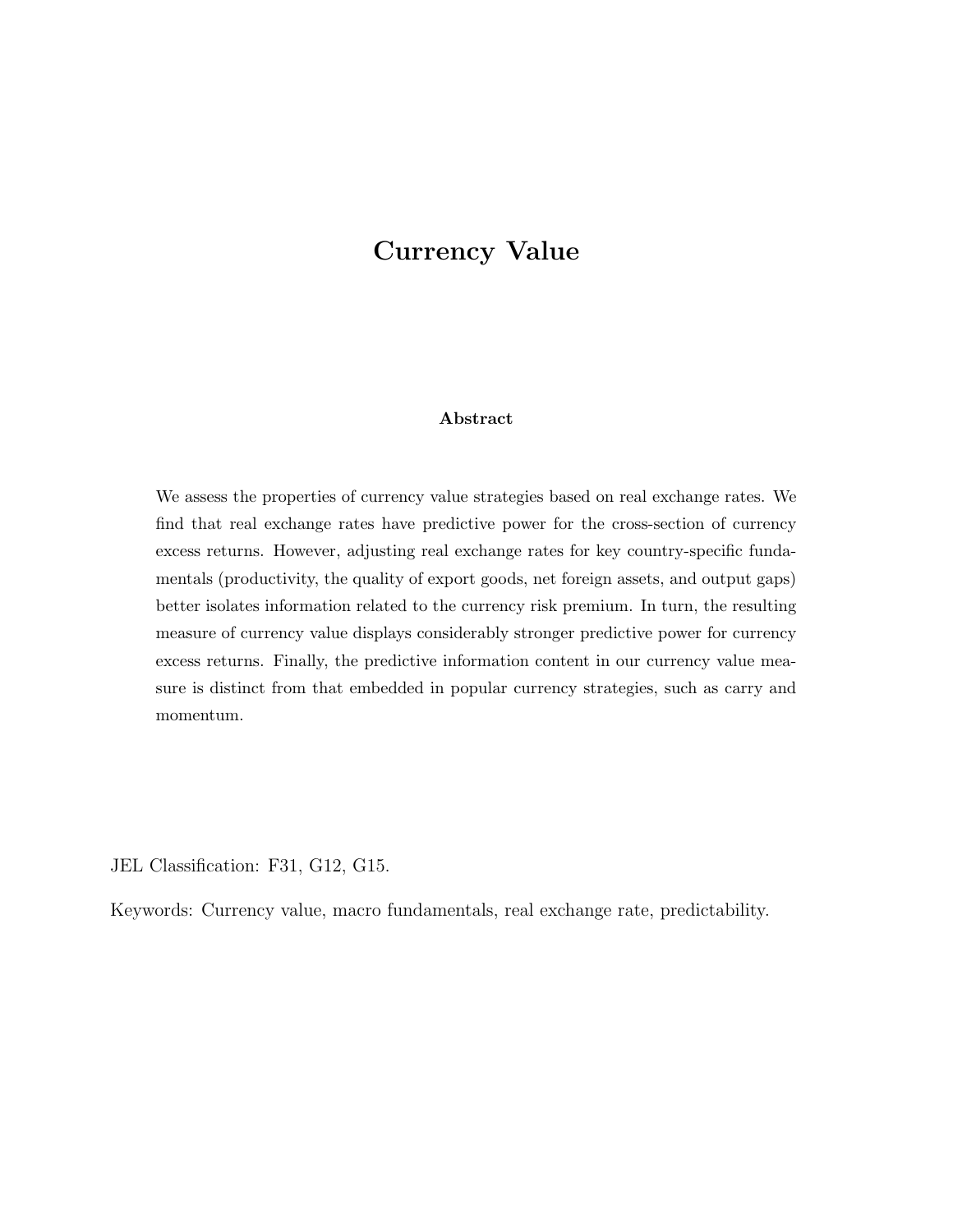#### 1 Introduction

Determining the intrinsic value of a currency – in short "currency value" – is a key input into decisions of global investors. A core building block of any method to determine currency value is Purchasing Power Parity (PPP) and the related concept of the real exchange rate  $(RER)^{1}$  $(RER)^{1}$  $(RER)^{1}$ Real exchange rates embed expectations about future macro fundamentals and currency risk premiums, rendering them useful gauges of future currency excess returns. They also play a major role in theoretical and empirical exchange rate models, but the way in which currency valuation measures relate to future currency movements is far from being well understood.

This paper sheds new light on the question of how to measure currency value and how this knowledge can be used to obtain more precise estimates of currency risk premiums. In essence, we address the following three key questions. Do real exchange rates, as a measure of currency value, predict currency excess returns? If so, can we disentangle information about expected future fundamentals and excess returns to obtain a more accurate measure of currency risk premiums? And, to what extent do the proposed value measures translate into better investment decisions?

We tackle these questions drawing on a large set of currencies and by means of both panel regressions and portfolio sorts. Building portfolios to mimic the returns to a currency value investment strategy allows for a straightforward assessment of the economic significance of the link between real exchange rates, fundamentals, and currency risk premiums.

Our conceptual starting point to study the predictive power of real exchange rates and underlying drivers of risk premiums is the present-value representation of exchange rates in Section 2 (see, e.g., [Engel and West,](#page-27-0) [2005,](#page-27-0) [2006;](#page-27-1) [Froot and Ramadorai,](#page-28-0) [2005\)](#page-28-0). From a present-value perspective, the RER is driven by i) expected excess returns (currency risk premiums), ii) the expected real interest rate differential (RID), and iii), if long-run PPP

<span id="page-2-0"></span><sup>&</sup>lt;sup>1</sup>In the financial industry, for example, exchange-traded funds that trade currencies using a valuation signal based on real exchange rates are quite common (e.g., the Deutsche Bank Currency Valuation Index).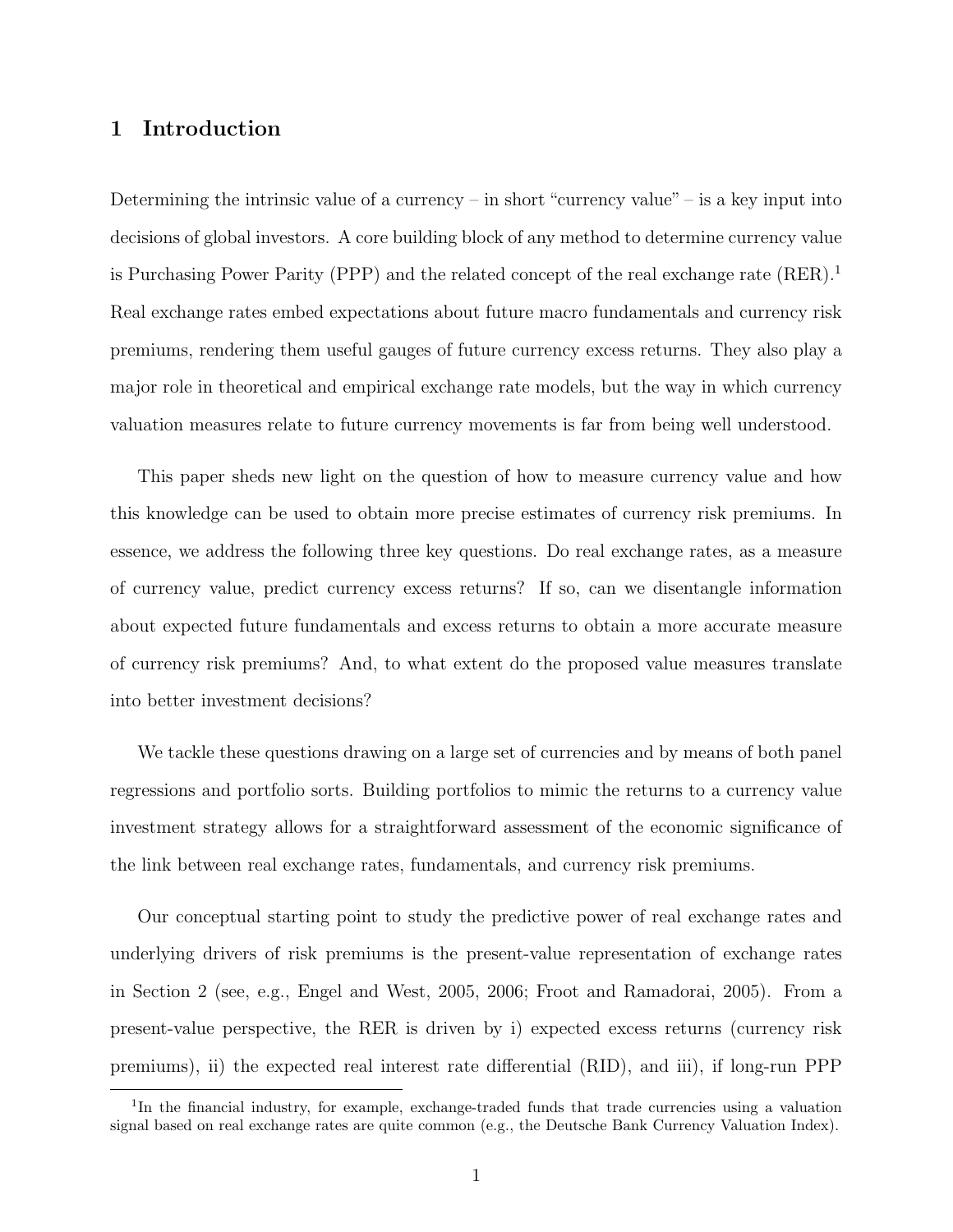fails to hold, the long-run expected RER. Hence, adjusting the RER for macroeconomic fundamentals related to the latter two expectations should in principle result in a cleaner measure of risk premiums. It is this basic, yet powerful, idea that we study in this paper in great detail.

The fundamentals we use in the empirical analysis to adjust real exchange rates for movements of expected macro variables are motivated from the international economics literature. We focus on (i) Harrod-Balassa-Samuelson (HBS) effects (measured as real GDP per capita), (ii) the quality of a country's exports, (iii) net foreign assets (a measure of net foreign wealth of a country), and (iv) output gaps.

Each of these variables bears a clear link to either long-run expectations of RERs and/or expected real interest rate differentials. Most prominently, HBS effects capture the stylized fact that highly productive economies tend to have persistently stronger real exchange rates than less productive ones. Another key variable associated with RER variation is the quality of a country's exports. Differences in the quality of traded goods (i.e., a departure from the assumption of homogeneous tradable goods) will lead to persistent differences in price levels across countries such that PPP may be violated over prolonged periods of time. It has also been shown that net foreign assets (NFAs) capture global imbalances that require exchange rate adjustments as part of the mechanism that leads to sustainable current account positions (e.g., [Gourinchas and Rey,](#page-28-1) [2007;](#page-28-1) [Gabaix and Maggiori,](#page-28-2) [2015\)](#page-28-2). NFAs thus likely play a key role as determinants of currency valuation levels. Finally, output gaps capture the different states of the business cycle across countries. Given their prominence in the reaction function of central banks (e.g. [Engel and West,](#page-27-1) [2006\)](#page-27-1), output gaps are key indicators of current and expected interest rate differentials across countries. In fact, we find that all four fundamentals have forecast power for real interest rate differentials. This renders them useful devices to purge the effect of fundamentals from the RER, which in turn helps obtaining a cleaner risk premium measure for investment decisions and allows for a better understanding of the information contained in the RER.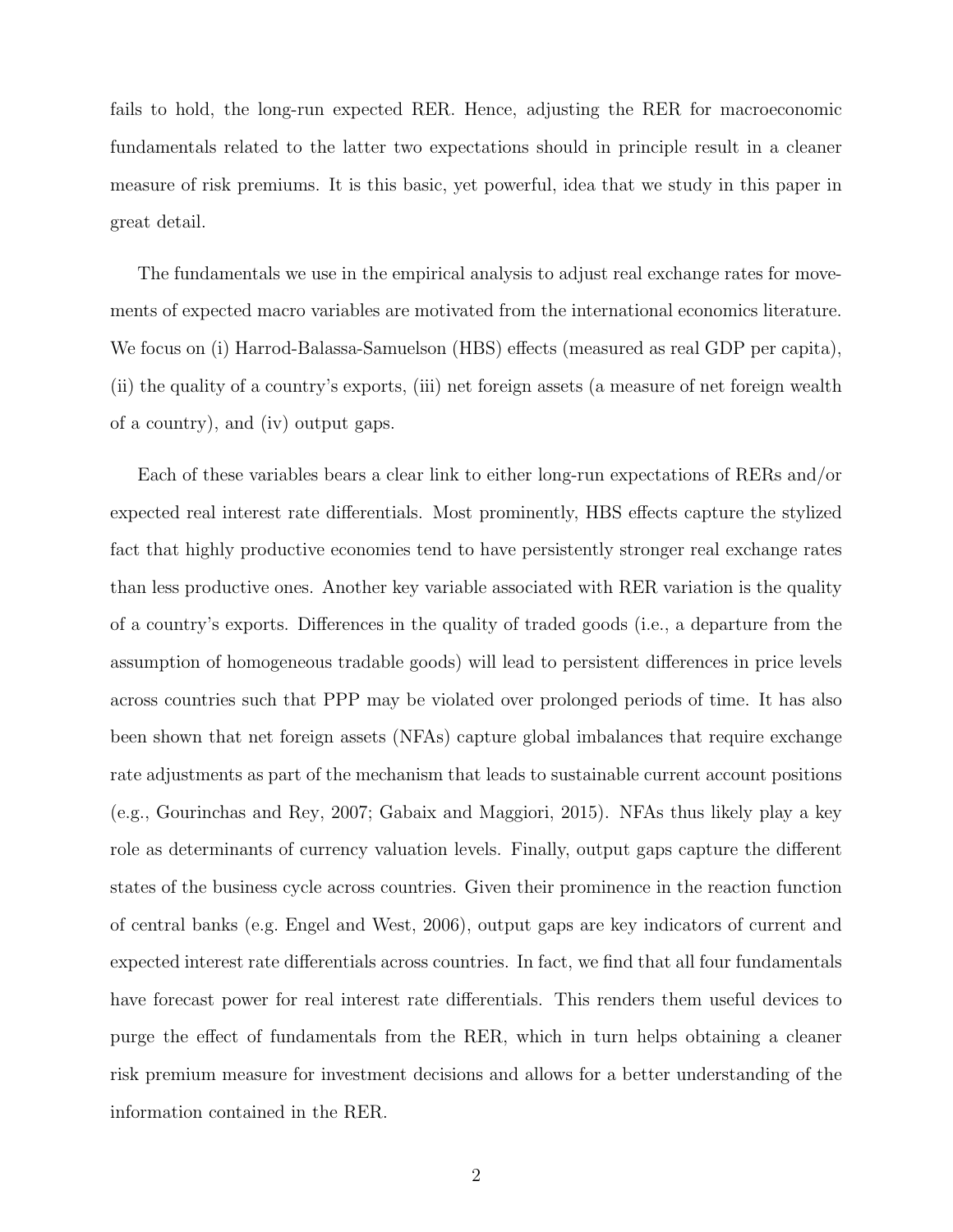In the empirical analysis discussed in Section 3, we start by showing that value measures computed from real exchange rates generally serve as a useful input into multi-currency investment strategies. Countries with a weak RER against the U.S. dollar (that is, their currency has become cheap in real terms compared to the dollar) have higher excess returns going forward than countries with a strong RER. Translating this predictability into a currency value investment strategy results in a Sharpe Ratio of about 0.5 p.a. This profitability of simple currency value strategies is in line with what has been reported in earlier work [\(Asness, Moskowitz, and Pedersen,](#page-27-2) [2012;](#page-27-2) [Kroencke, Schindler, and Schrimpf,](#page-28-3) [2014;](#page-28-3) [Barroso](#page-27-3) [and Santa-Clara,](#page-27-3) [2015\)](#page-27-3).

The key insight of this paper is, however, that standard currency valuation metrics based on real exchange rates should be appropriately adjusted for expectations about future macro fundamentals. Purging the impact of expected fundamentals from the RER boosts profitability of currency value strategies, generating Sharpe Ratios in the range of about 0.8-0.9 p.a. The rise in Sharpe Ratios largely stems from lower return volatility of the value strategy. A natural interpretation of this finding is that adjusting the RER for fluctuations in fundamentals (which are not necessarily related to future risk premiums) yields a less noisy signal of what constitutes currency value. Currency risk premiums will thus be revealed with higher precision.

We conduct further analyses and provide several robustness checks related to our main results in Section 4. For example, we show in a cross-validation exercise that our main results are not driven by a particularly influential currency. Further, decomposing the information in real exchange rates into its basic components, we find that inflation differentials matter considerably as determinants of currency risk premiums. We also explore simple double sorts to show that value and carry strategies are largely independent and thus capture distinct parts of the currency risk premium.[2](#page-4-0) Also, returns of the value strategy accounting for macro

<span id="page-4-0"></span><sup>2</sup>On a related note, see [Jorda and Taylor](#page-28-4) [\(2012\)](#page-28-4) on how fundamental exchange rate values matter for carry trade returns, and [Chong, Jorda, and Taylor](#page-27-4) [\(2012\)](#page-27-4) on how HBS effects matter for long-run PPP.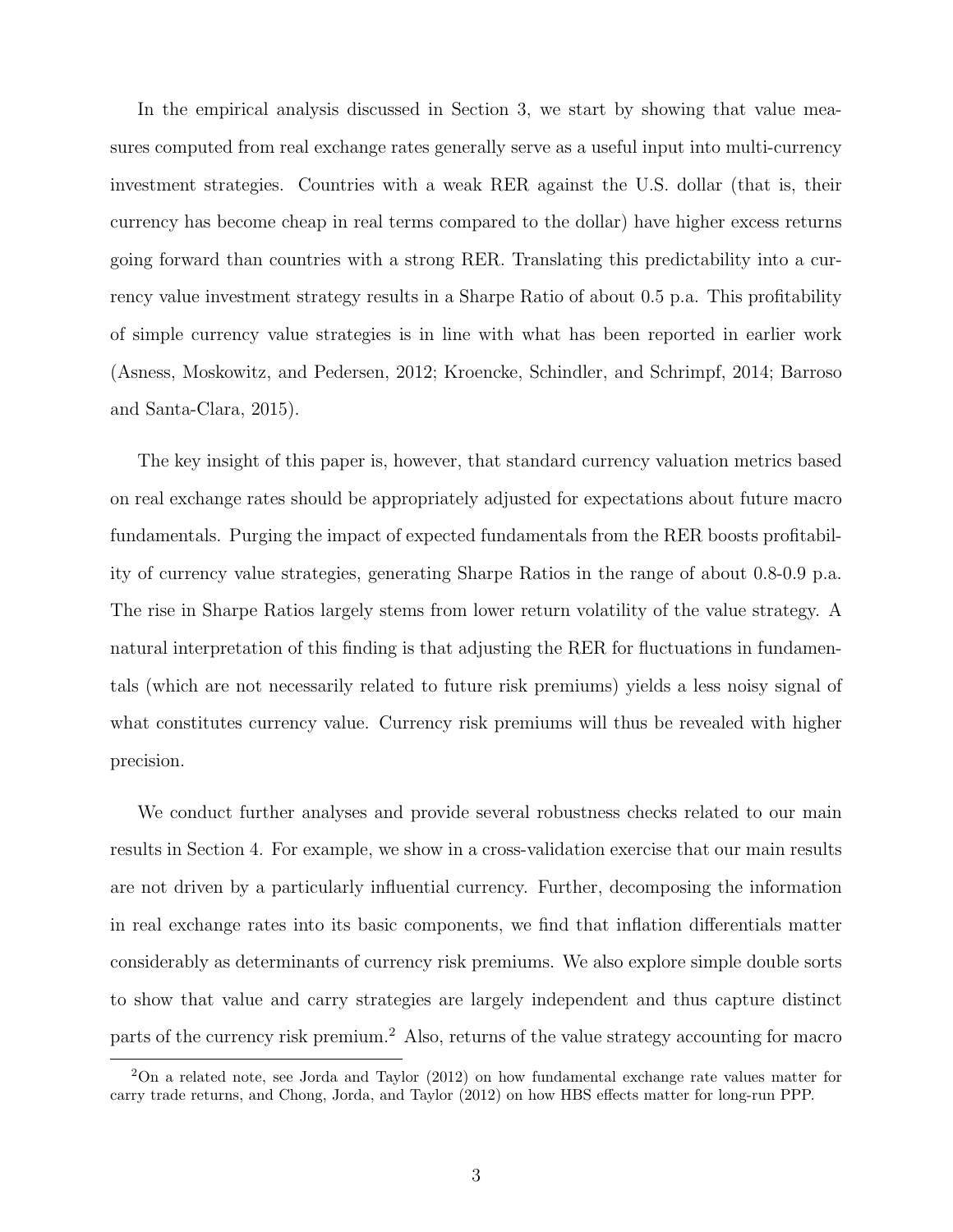fundamentals are not spanned by conventional foreign exchange (FX) strategies. In fact, our proposed currency value strategy receives a higher weight in the investors' ex-post optimal portfolio allocation than a classical carry trade strategy. One may also wonder whether our results are sensitive to the particular base year chosen when normalising real exchange rates. We find that this is not the case, as excess returns to value strategies are very similar when using absolute PPP rates (instead of relative ones) for constructing real exchange rates.

Taken together, these results have implications for our understanding of value in FX markets and currency risk premiums in general. Accounting for standard macro fundamentals – well-known in the international economics literature, yet hitherto unexplored in asset pricing work on exchange rates – is highly useful for strengthening the link between currency value and risk premiums. Moreover, the findings reported in this paper have implications for asset managers interested in diversifying away from conventional strategies such as carry and momentum or when designing appropriate hedging strategies in a multi-currency context.

Overall, our contributions to the literature, which are briefly summarized in Section 5, are threefold. First, we perform an in-depth analysis of currency value strategies in a cross-sectional portfolio setting.<sup>[3](#page-5-0)</sup> This multi-currency investment approach provides an intuitive measure of the economic value of signals based on real exchange rates and allows us to pin down the basic properties of the returns from value strategies. Our results are obtained in an out-of-sample setting, which is important as the vast majority of papers in the literature either do not consider out-of-sample forecasting at all when analyzing RER models or rely on purely statistical performance criteria derived from time-series analysis of a limited number

<span id="page-5-0"></span><sup>3</sup>For earlier approaches based on forming currency portfolios see, e.g., [Lustig and Verdelhan](#page-29-0) [\(2007\)](#page-29-0), [Lustig,](#page-29-1) [Roussanov, and Verdelhan](#page-29-1) [\(2011\)](#page-29-1), [Burnside, Eichenbaum, Kleshchelski, and Rebelo](#page-27-5) [\(2011\)](#page-27-5), [Menkhoff, Sarno,](#page-29-2) [Schmeling, and Schrimpf](#page-29-2) [\(2012a](#page-29-2)[,b,](#page-29-3) [2016\)](#page-29-4), [Lettau, Maggiori, and Weber](#page-29-5) [\(2014\)](#page-29-5), [Hassan and Mano](#page-28-5) [\(2015\)](#page-28-5). The focus in this paper is on real exchange rates and related valuation measures which have received little attention in the recent finance literature – the exceptions being [Pojarliev and Levich](#page-29-6) [\(2010\)](#page-29-6), [Asness, Moskowitz, and](#page-27-2) [Pedersen](#page-27-2) [\(2012\)](#page-27-2), [Kroencke, Schindler, and Schrimpf](#page-28-3) [\(2014\)](#page-28-3), [Barroso and Santa-Clara](#page-27-3) [\(2015\)](#page-27-3). [Heyerdahl-](#page-28-6)[Larsen](#page-28-6) [\(2014\)](#page-28-6) calibrates a model with deep habits and consumption bias to match the cross-sectional evidence on portfolios sorted on both carry and value. [Balduzzi and Chiang](#page-27-6) [\(2014\)](#page-27-6) investigate time-series predictability of currency returns by real exchange rates, and [Engel](#page-27-7) [\(2016\)](#page-27-7) investigates the link between RER levels and (real) interest rate differentials in the time-series dimension.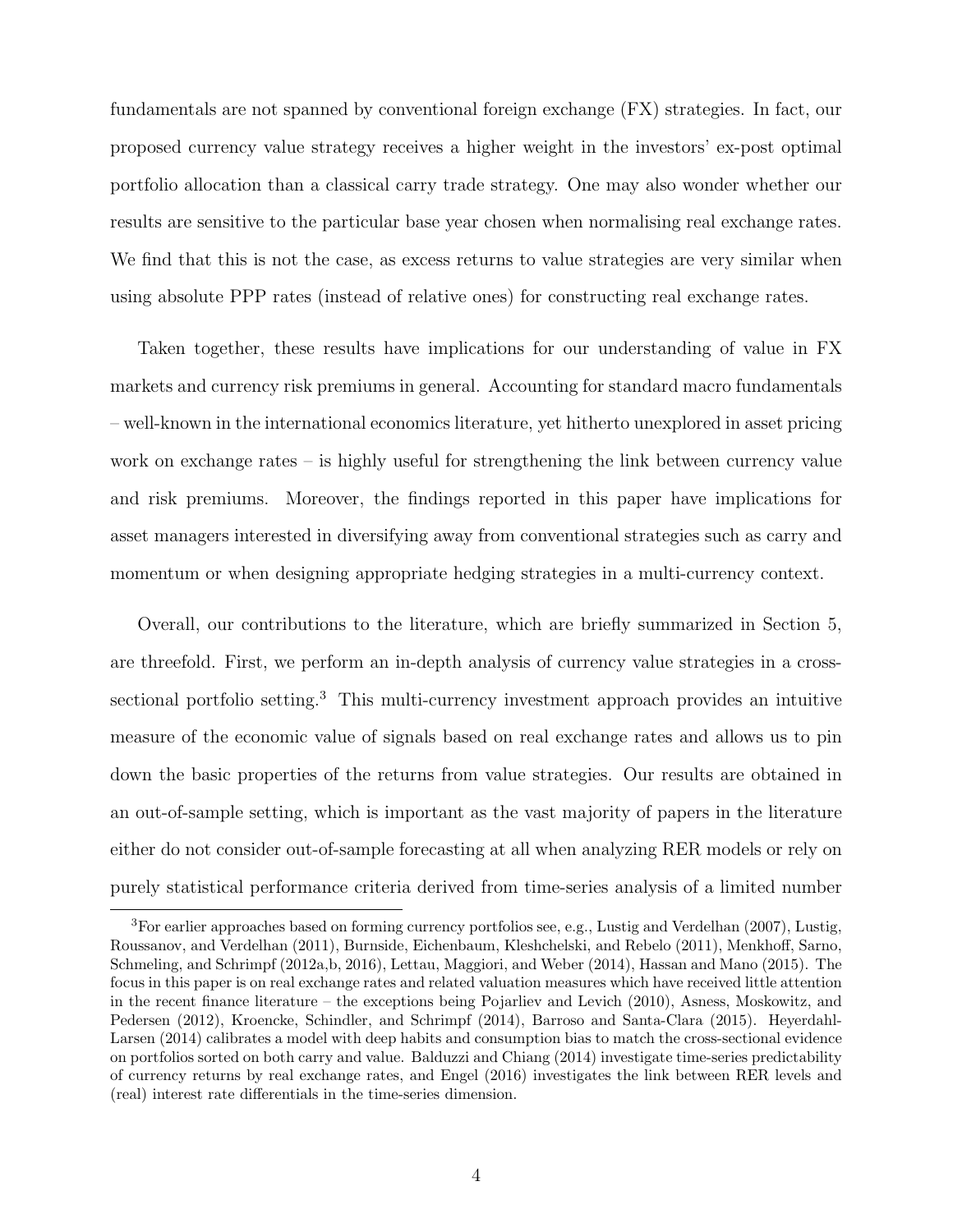of currency pairs (see, e.g., [Rogoff,](#page-29-7) [1996;](#page-29-7) [Sarno and M. P. Taylor,](#page-29-8) [2002;](#page-29-8) [Taylor and Taylor,](#page-30-0) [2004\)](#page-30-0).[4](#page-6-0) Second, we shed light on the country-specific macroeconomic fundamentals related to currency value, allowing to better identify cross-country variation in risk premiums. This is particularly important given the work of [Hassan and Mano](#page-28-5) [\(2015\)](#page-28-5), suggesting that currency risk premiums are very persistent with greater variation in the cross-section than over time. Isolating their ultimate macro drivers is therefore key for a better understanding of currency markets. Third, while we find that standard PPP calculations provide a simple measure of currency value in our cross-section of currencies, we show how adjusting real exchange rates for macro fundamentals delivers a more accurate measure of currency value that displays stronger predictive power for future currency returns.

#### 2 A framework for measuring currency value

#### 2.1 Definition of real exchange rates

The RER, Q, is the most common measure of currency valuation and forms the basis of our analysis. We work with the following definition

$$
Q_t = \frac{P_t}{S_t P_t^*},\tag{1}
$$

where  $S$  denotes the exchange rate (USD per unit of foreign currency),  $P$  denotes the U.S. price level, and  $P^*$  denotes the foreign price level. Real exchange rates that differ from unity thus capture the deviation of a currency's value from PPP (see, e.g., [Rogoff,](#page-29-7) [1996;](#page-29-7) [Taylor](#page-30-0) [and Taylor,](#page-30-0) [2004\)](#page-30-0). The definition of RER here is such that a higher RER (Q) means a stronger dollar and, consequently, a lower valuation level of the foreign currency. The log real exchange rate is  $q_t = p_t - p_t^* - s_t$ , where lowercase letters denote logs of variables. Note

<span id="page-6-0"></span><sup>4</sup>See [Melvin and Shand](#page-29-9) [\(2013\)](#page-29-9) on the relevance of cross-sectional (as opposed to time-series) predictability for actual implementations of currency strategies in the asset management industry.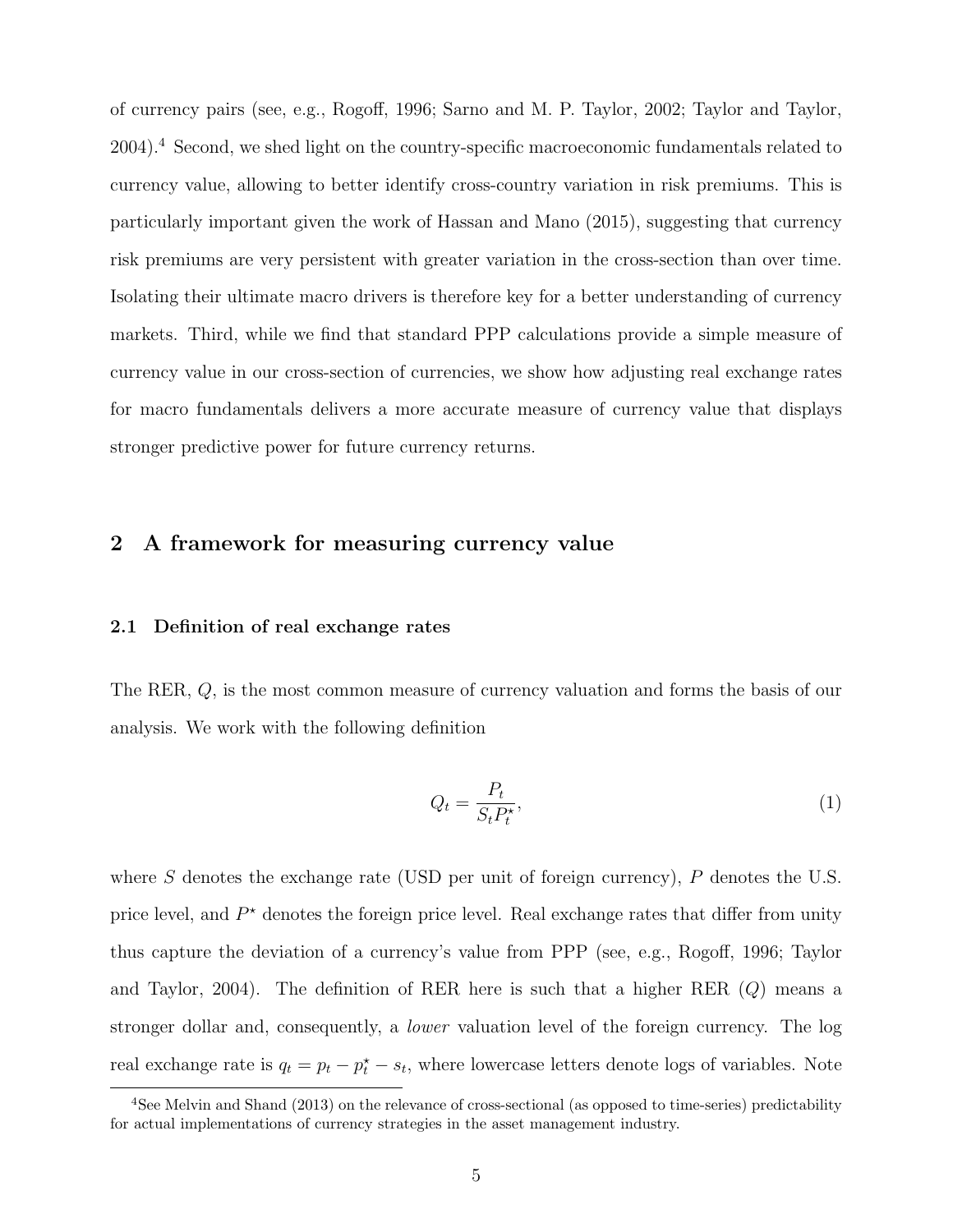that the nominal spot exchange rate,  $S$  is defined in the opposite way, i.e., a higher value of S means that the foreign currency is more expensive (stronger) in nominal terms. We do so to simplify the presentation of results in the subsequent empirical analysis.

#### 2.2 A present-value perspective on real exchange rates

To motivate our empirical approach, we draw on the standard present-value formulation of real exchange rates (e.g. [Engel and West,](#page-27-0) [2005;](#page-27-0) [Froot and Ramadorai,](#page-28-0) [2005\)](#page-28-0). By definition, the currency excess return,  $rx$  is given by

$$
rx_{t+1} = -(q_{t+1} - q_t) + (ri_{t+1}^* - ri_{t+1}),
$$
\n(2)

where  $ri$  is the real interest rate. Rewriting this equation as

$$
q_t = rx_{t+1} - (ri_{t+1}^* - ri_{t+1}) + q_{t+1},
$$
\n(3)

and then taking conditional expectations and iterating forward gives

<span id="page-7-0"></span>
$$
q_t = \sum_{h=1}^{\infty} E_t \left[ rx_{t+h} \right] - E_t \left[ r i_{t+h-1}^* - r i_{t+h-1} \right] + E_t [q_{t+\infty}]. \tag{4}
$$

The RER is thus driven by three terms: expected excess returns (which under rational expectations equate to risk premiums), expected real interest rate differentials, and the longrun expected RER. It is standard to impose  $\lim_{h\to\infty} q_{t+h} = 0$ . The assumption of an expected unitary RER in the very long-run (consistent with PPP) is not innocuous, however. It is well documented that there are structural and persistent differences between countries, such that even in the long-run significant violations of the standard PPP condition can arise, especially when considering emerging markets (e.g. [Taylor and Taylor,](#page-30-0) [2004\)](#page-30-0).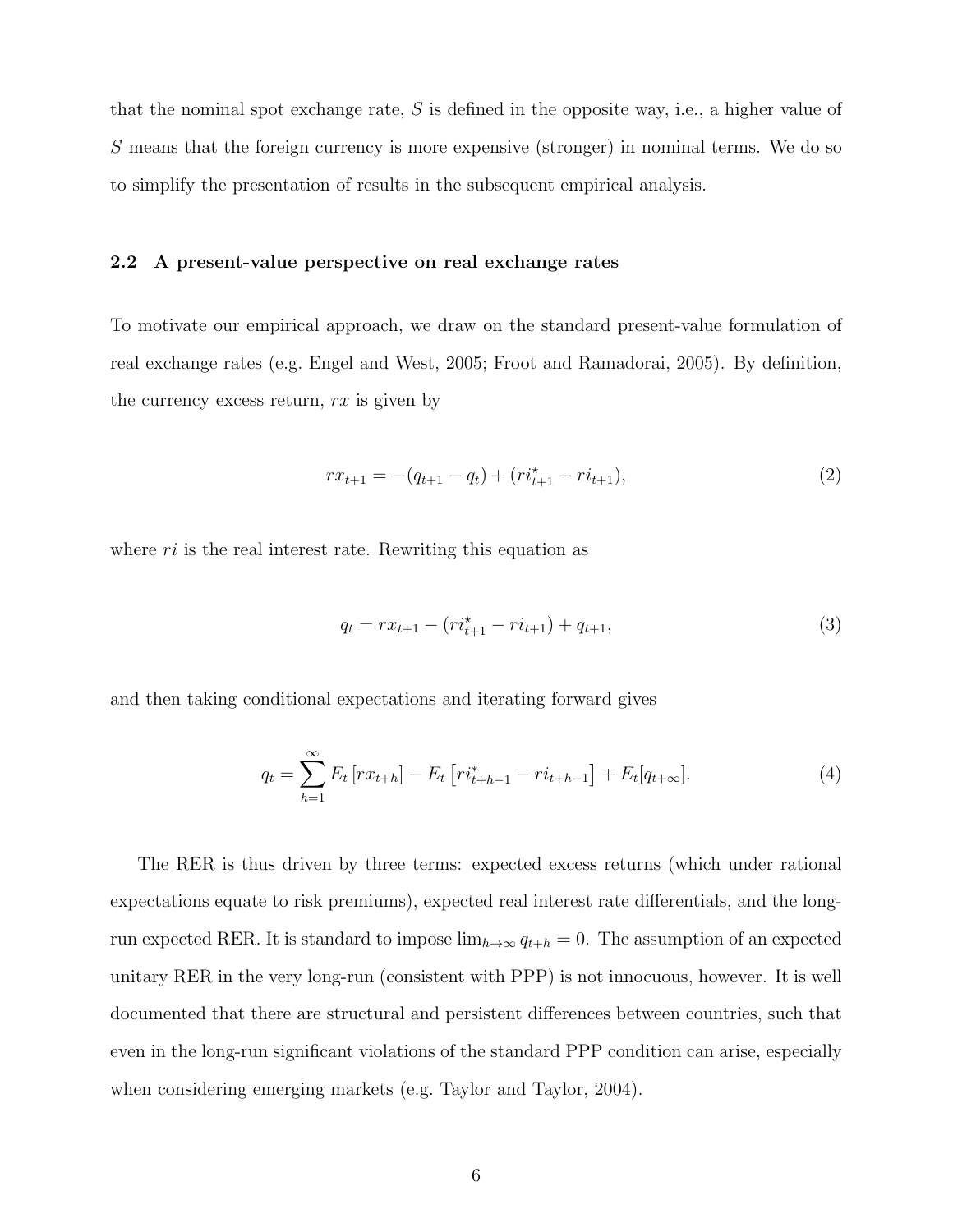Importantly, Eq. (4) suggests that the relation of interest between the RER and (expected) currency risk premiums will also be influenced by macroeconomic fundamentals as these are the forces ultimately driving (expectations of) future real rate differentials. We thus aim at controlling for such influences to sharpen the relation between the RER and risk premiums, in turn raising the predictive power of the resulting value measure. This is the central hypothesis we take to the data in this paper.

A key question is then: what macroeconomic fundamentals can be expected to influence expectations of future real rate differentials and/or the long-run mean of the RER when PPP deviations are very persistent? We consider four fundamentals in this paper: i) productivity, to capture Harrod-Balassa-Samuelson (HBS) effects, ii) the quality of a country's exports, iii) net foreign assets (NFA), and iv) the output gap. We provide a brief discussion of each of these macroeconomic drivers next.

Harrod-Balassa-Samuelson effects. If PPP holds, then the RER equals unity as a consequence of the law of one price applied to prices of individual goods that are perfectly substitutable and internationally tradable. Relaxing the assumption that all goods in the price indices  $P$  and  $P^*$  are tradable (as is the case, for example, for the consumer price index) gives rise to HBS effects. More productive economies tend to experience stronger real exchange rates. The key mechanism is that wages in the nontradable sector tend to follow wages in the tradable sector. Thus, countries with higher productivity in the tradable sector have higher overall price levels and, hence, stronger real exchange rates as price differences in the nontradable sector cannot be eliminated by goods market arbitrage.

Exports quality. Similarly, relaxing the assumption of perfect substitutability – for example due to differences in the quality of a country's traded goods – introduces a wedge in price levels. Countries exporting higher-quality goods experience stronger RERs. An example for the relevance of the quality of exports is manufactured goods in Switzerland (e.g. watches).

Global imbalances. Global imbalances in asset positions may impact the RER via various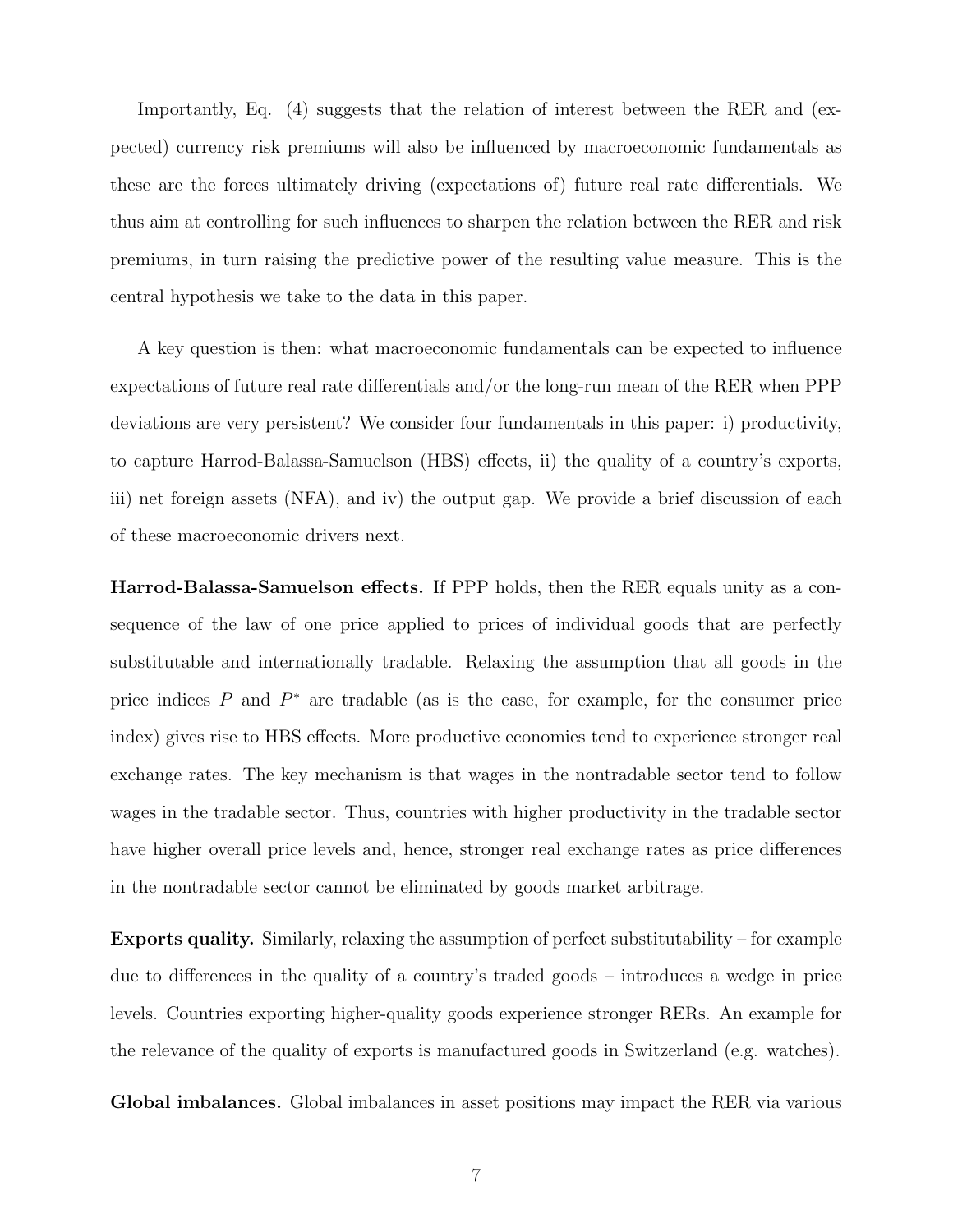channels. In a world with financial frictions, the financing of capital flows associated with imbalances in international asset positions may give rise to a risk premium embedded in currency valuation levels [\(Gabaix and Maggiori,](#page-28-2) [2015\)](#page-28-2). The indebted economy which has to pay this premium can ease its burden by a tentatively undervalued exchange rate, i.e. a lower valuation level of the respective currency. Following our definition, this means having a higher Q. Also, a vast literature on the relationship between international payments and real exchange rates argues that there is a long-run comovement between net foreign assets and real exchange rates, and that countries with larger net external liabilities have more depreciated real exchange rates, with the main channel of transmission operating through the relative price of nontraded goods rather than risk premiums (e.g., [Lane and Milesi-Ferretti,](#page-28-7) [2004\)](#page-28-7). This literature also shows that there is a cross-sectional correlation between real interest rates and net foreign asset positions (e.g., [Rose,](#page-29-10) [2010\)](#page-29-10). Therefore, net foreign assets can potentially impact the RER through various mechanisms.

Output gaps. Finally, output gaps are primary candidates as drivers of real exchange rates due to their prominence in the central bank's reaction function. [Engel and West](#page-27-1) [\(2006\)](#page-27-1) set up a decomposition of the RER that incorporates a link to fundamentals underlying the monetary policy decision of central banks.<sup>[5](#page-9-0)</sup> Specifically, they posit that central banks in the home and foreign country follow a [Taylor](#page-30-1) [\(1993\)](#page-30-1) rule, thereby linking the RER to expectations about future output gaps (via the interest rate channel in Eq. [\(4\)](#page-7-0) above). Therefore, we incorporate output gaps in the empirical analysis below.

Overall, there are good reasons to believe that these four macroeconomic factors are related to future real interest rate differentials and/or the expected level of the RER (in the case when the transversality condition fails to hold). Controlling for these variables should therefore lead to a measure of currency valuation that is more closely tied to currency risk premiums.

<span id="page-9-0"></span><sup>5</sup>Taylor-rule fundamentals have been found to predict bilateral exchange rates in the international macro literature (e.g. [Molodtsova, Nikolsko-Rzhevskyy, and Papell,](#page-29-11) [2008;](#page-29-11) [Molodtsova and Papell,](#page-29-12) [2009\)](#page-29-12).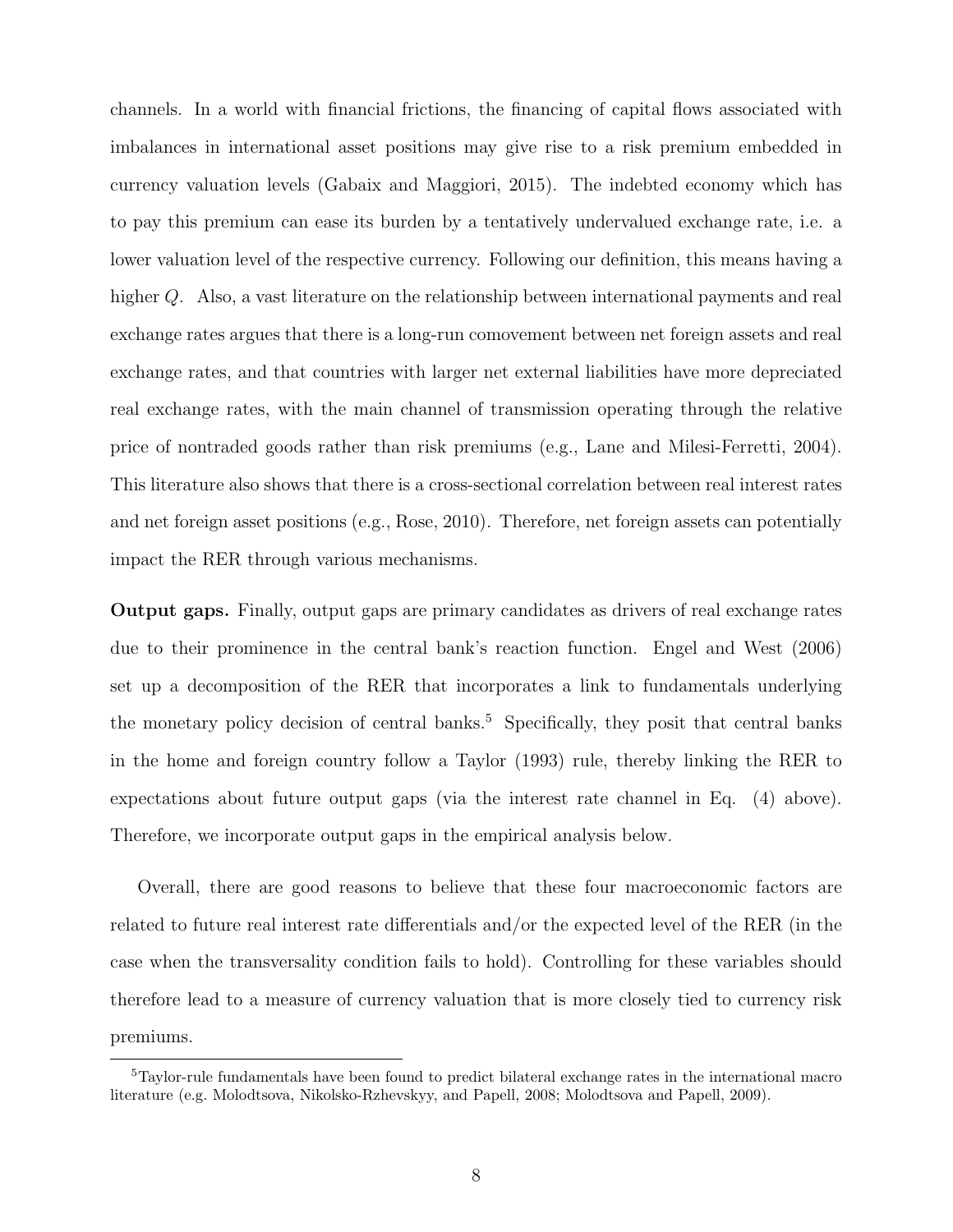#### 3 Real exchange rates and currency risk premiums

#### 3.1 Data

In the empirical analysis of the paper, we employ a panel of exchange rates and macro fundamentals (such as GDP, inflation, interest rates, and net foreign assets) for a long period from 1970Q1 to 2014Q1 at the quarterly frequency. Our sample covers 23 advanced economies and emerging markets. Since all exchange rates are quoted against USD, we have a total of 22 exchange rates. Most of the data are from the Global Financial Database (GFD). We also employ a measure of export quality which is obtained from the International Monetary Fund (IMF). We provide details on data sources, definition of macro fundamentals, and how we compute currency returns and real exchange rates in the Internet Appendix to this paper.

Table [1](#page-31-0) reports descriptive statistics for excess returns  $(RX)$ , (nominal) exchange rate changes ( $\Delta S$ ), the log RER (q), quarterly (log) RER changes ( $\Delta q$ ), and inflation differentials  $(\Delta \pi)$ . All quantities and growth rates are differentials (against the USD/U.S.). Specifically, we report means and volatilities for excess returns, spot exchange rate changes, real exchange rates, real exchange rate changes, and inflation differentials in our sample.<sup>[6](#page-10-0)</sup> Average returns and exchange rate changes – as well as their volatilities – are annualized.

#### – Table [1](#page-31-0) about here –

Table [1](#page-31-0) shows that there is strong variation across countries, not just when it comes to average currency excess returns, but also when looking at classical currency valuation metrics or macro variables such as inflation. For example, on the one hand, countries like Switzerland and Japan have high valuations on average (their 5-year RER changes are negative on average) as well as low inflation rates on average. On the other hand, countries such as India and

<span id="page-10-0"></span><sup>&</sup>lt;sup>6</sup>We denote quarterly log RER changes as  $\Delta q$  in Table [1](#page-31-0) to avoid confusion with 5-year RER changes, denoted by  $\Delta^{(5y)}q_t = q_t - q_{t-5y}$ , which we will use extensively in later parts of the paper.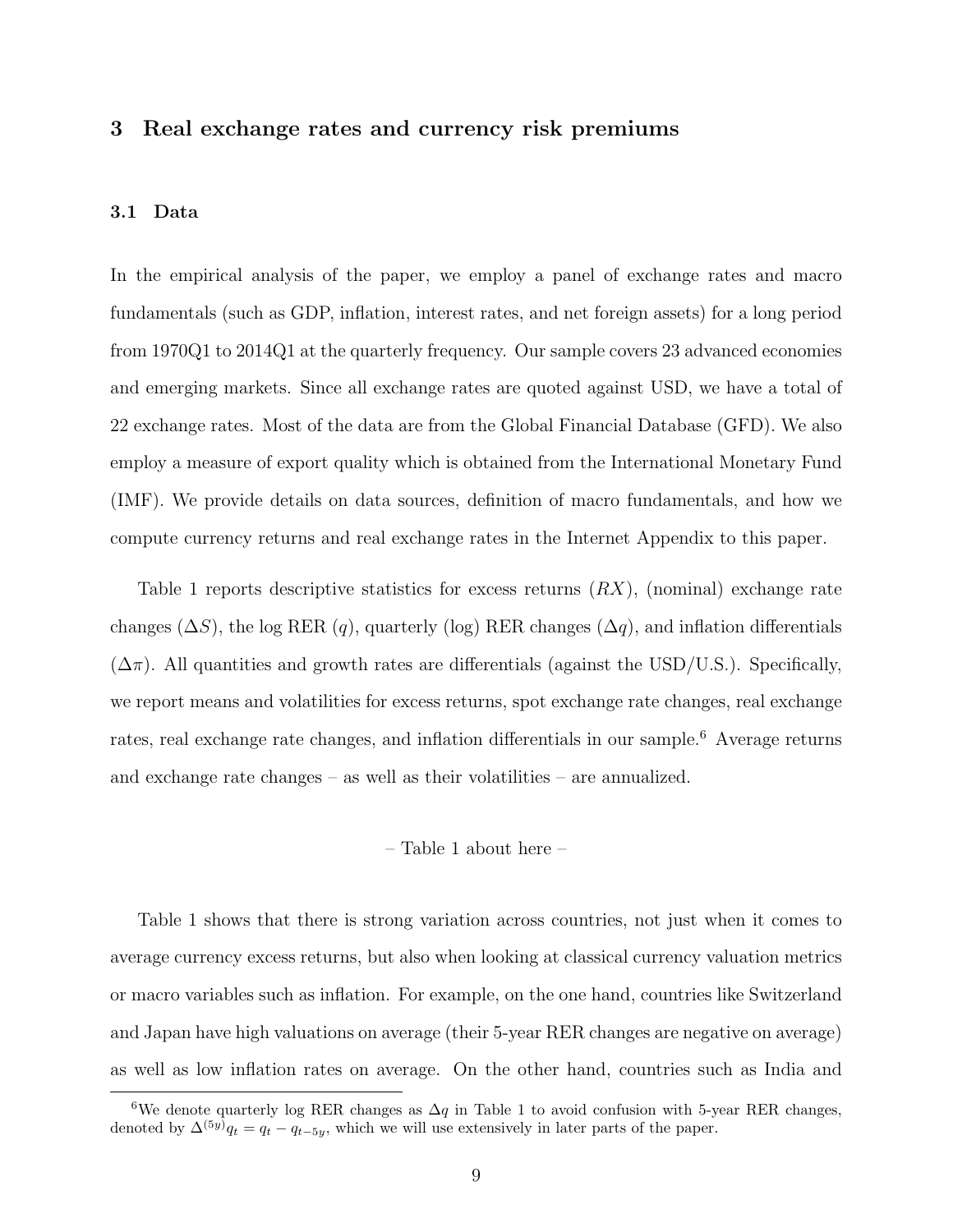Indonesia tend to have low valuations on average and relatively high inflation rates.

#### 3.2 Macroeconomic fundamentals and real interest rate differentials

As is clear from the present-value relation in Eq. [\(4\)](#page-7-0) above, real exchange rates are driven by i) expected excess returns (currency risk premiums), ii) expected real interest rate differentials (RIDs), and iii) the long-run expected RER if long-run PPP fails to hold. Hence, adjusting the RER for fundamentals that are related to the latter two expectations should result in a cleaner measure of expected currency risk premiums.

As a preliminary exercise, we run basic Granger causality-type tests to assess whether the macro variables discussed above relate to future RIDs. We do so by regressing RIDs on lagged fundamentals (and lagged RIDs) in a panel regression with time fixed effects. This specification ensures that we investigate the cross-sectional dimension of predictability, consistent with the construction of value portfolios later in the paper. Inference is based on two-way clustered standard errors (clustered by currency and quarter). We present p-values for the null hypothesis of no predictability for forecast horizons of 1, 2, ..., 5 years in Table [2.](#page-32-0)

The results suggest that all macro variables considered have some predictive power for future RIDs. This renders them useful as control variables when purging RERs from the impact of expected fundamentals to better isolate a value signal. Interestingly, they differ in terms of the horizon over which they predict real exchange rates, though. For example, net foreign asset positions are particularly powerful at the one-year horizon, whereas output gaps work best at intermediate horizons. Judged from the strength of the statistical relationship, export quality emerges as a particularly strong driver of future RIDs, with significant predictability recorded up to the three-year horizon.

– Table [2](#page-32-0) about here –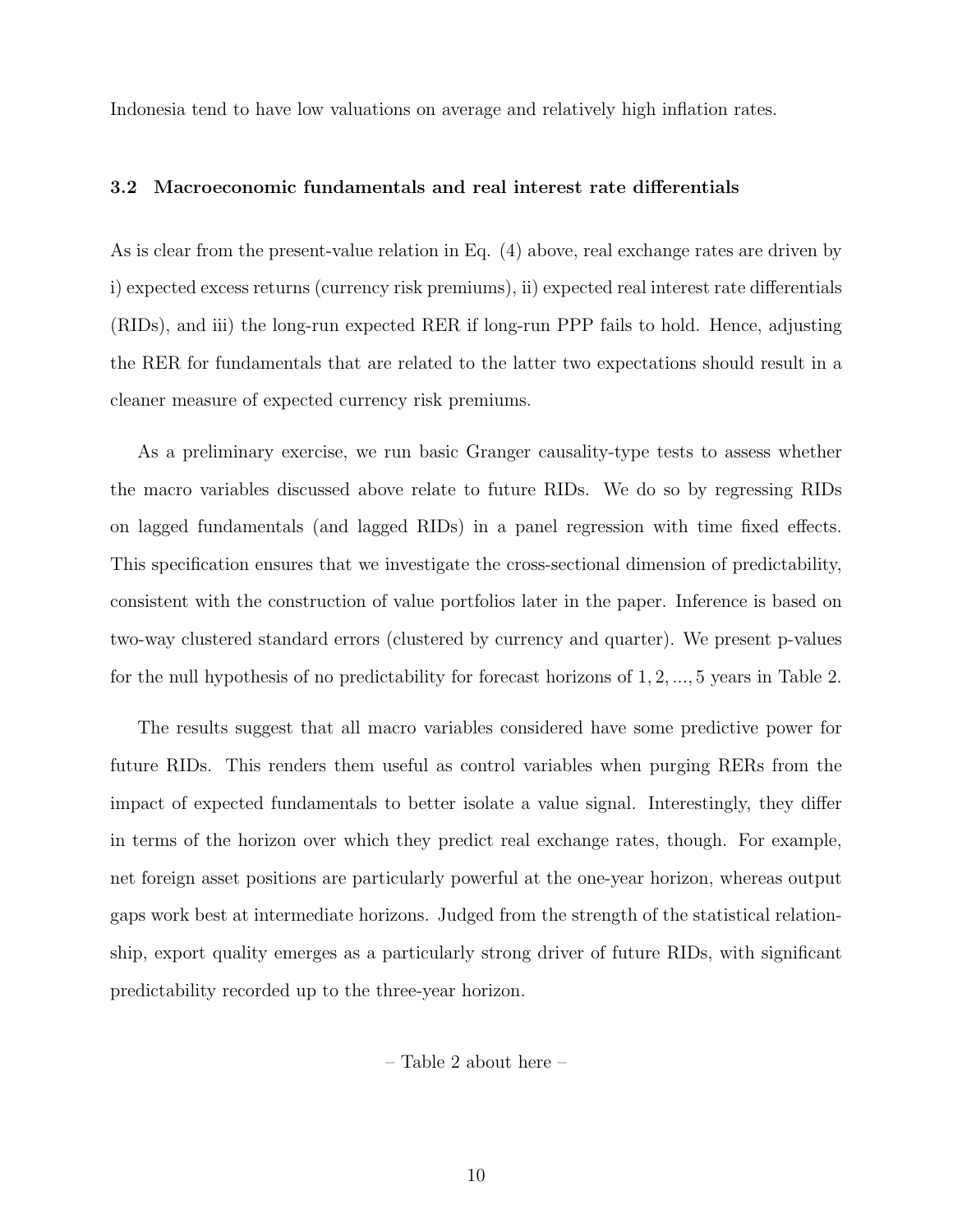#### 3.3 Accounting for macro fundamentals to better predict excess returns

Next, we go beyond the direct relation of macro fundamentals to RIDs and examine (crosssectional) predictability of future currency excess returns. Specifically, we run panel regressions with time fixed effects of excess returns on lagged 5-year RER changes and macro fundamentals

$$
RX_{j,t+1} = \alpha + \beta \Delta^{(5y)} q_{j,t} + \gamma X_{j,t} + \tau_{t+1} + u_{j,t+1},\tag{5}
$$

where  $\beta$  denotes the predictive slope coefficient of the value measure, X are control variables, and  $\tau$  is a time fixed effect. We employ clustered standard errors (clustered by time).<sup>[7](#page-12-0)</sup> Table [3](#page-33-0) presents results for different specifications of this regression. As noted above, the value measure in this exercise follows the literature and is based on the 5-year (log) change in the RER level as in, e.g., [Asness, Moskowitz, and Pedersen](#page-27-2) [\(2012\)](#page-27-2), which we denote as  $\Delta^{(5y)}q_t = q_t - q_{t-5y}.^8$  $\Delta^{(5y)}q_t = q_t - q_{t-5y}.^8$ 

We start with results for a benchmark case where we only include the RER and no controls, reported in Panel A, specification (i). We find a statistically significant slope coefficient for lagged  $\Delta^{(5y)}q$  of 0.027 with a t-statistic of 2.89. These baseline results confirm the usefulness of simple currency value measures based on the RER for predicting currencies.

In the next step, we consider additional variables to the regression to sharpen the predictions by the currency value signal. Specification (ii) adds lagged RIDs as a control, which only has a marginal effect on the slope coefficient for  $\Delta^{(5y)}q$ , however. Specifications (iii)-(vi) add different (lagged) macroeconomic fundamentals (one at a time) to the regression, while always controlling for RIDs as well. We find that the slope coefficient on lagged  $\Delta^{(5y)}q$  increases in all cases, and that statistical significance becomes stronger as well. This effect is

<span id="page-12-1"></span><span id="page-12-0"></span><sup>7</sup>Since returns are close to uncorrelated, we only cluster by time here.

<sup>&</sup>lt;sup>8</sup>We use 5-year changes here to make our results comparable to the earlier literature on currency value strategies and to avoid potential problems arising from non-stationarity of RER and base year effects.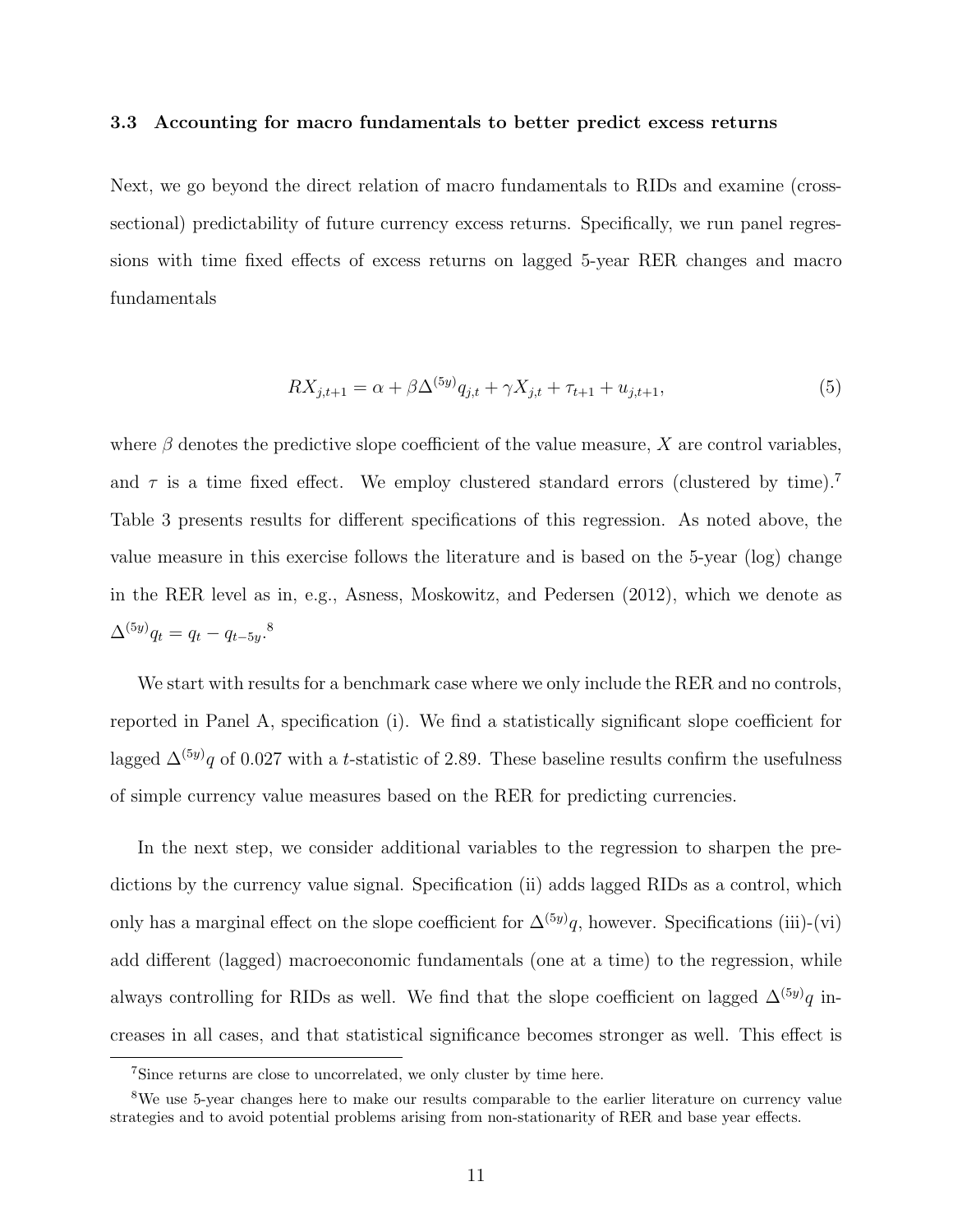especially pronounced in specification (vii) where we include all lagged macro fundamentals jointly. The slope coefficient increases to 0.039, up by 40% relative to the benchmark regression, and the t-statistic increases to 4.0. Hence, controlling for macro fundamentals enhances the predictive power of lagged long-run RER changes for future excess returns. Panel B of Table [3](#page-33-0) shows very similar results when excluding RID from all regressions.

#### – Table [3](#page-33-0) about here –

We also run long-horizon regressions of future excess returns on lagged 5-year changes in RER, lagged fundamentals, and lagged returns

$$
RX_{j,t+h} = \alpha_h + \beta_h \Delta^{(5y)} q_{j,t} + \gamma_h X_{j,t} + \delta_h RX_{j,t} + \tau_{t+h} + u_{j,t+h}
$$
(6)

for forecast horizons of  $h = 1, 2, ..., 20$  quarters. This regression also allows for lagged excess returns as an additional control. The sequence of estimated  $\beta_h$  coefficients can be thought of as the impulse-response function of excess returns to long-run changes in the RER while holding the path of macro fundamentals constant – a method known as local projections (see [Jorda,](#page-28-8) [2005\)](#page-28-8). Results for a specification where we do not include controls ( $\gamma = 0$ ) are shown in the upper part of Figure [1,](#page-40-0) whereas the lower part of that figure shows results when controls are included. In both cases, we plot the sequence of estimated  $\beta_h$  coefficients and 95% confidence intervals based on clustered standard errors (clustered by time).

#### – Figure [1](#page-40-0) about here –

Similar to the results in Table [3](#page-33-0) discussed above, we find that return predictability by the 5-year RER change strengthens when controlling for macro fundamentals. The predictive coefficient is higher at all horizons  $h$ , and predictability is much more persistent and extends to about two years when controlling for fundamentals. By contrast, when fundamentals are not controlled for, the horizon over which currency value predicts returns is only one year.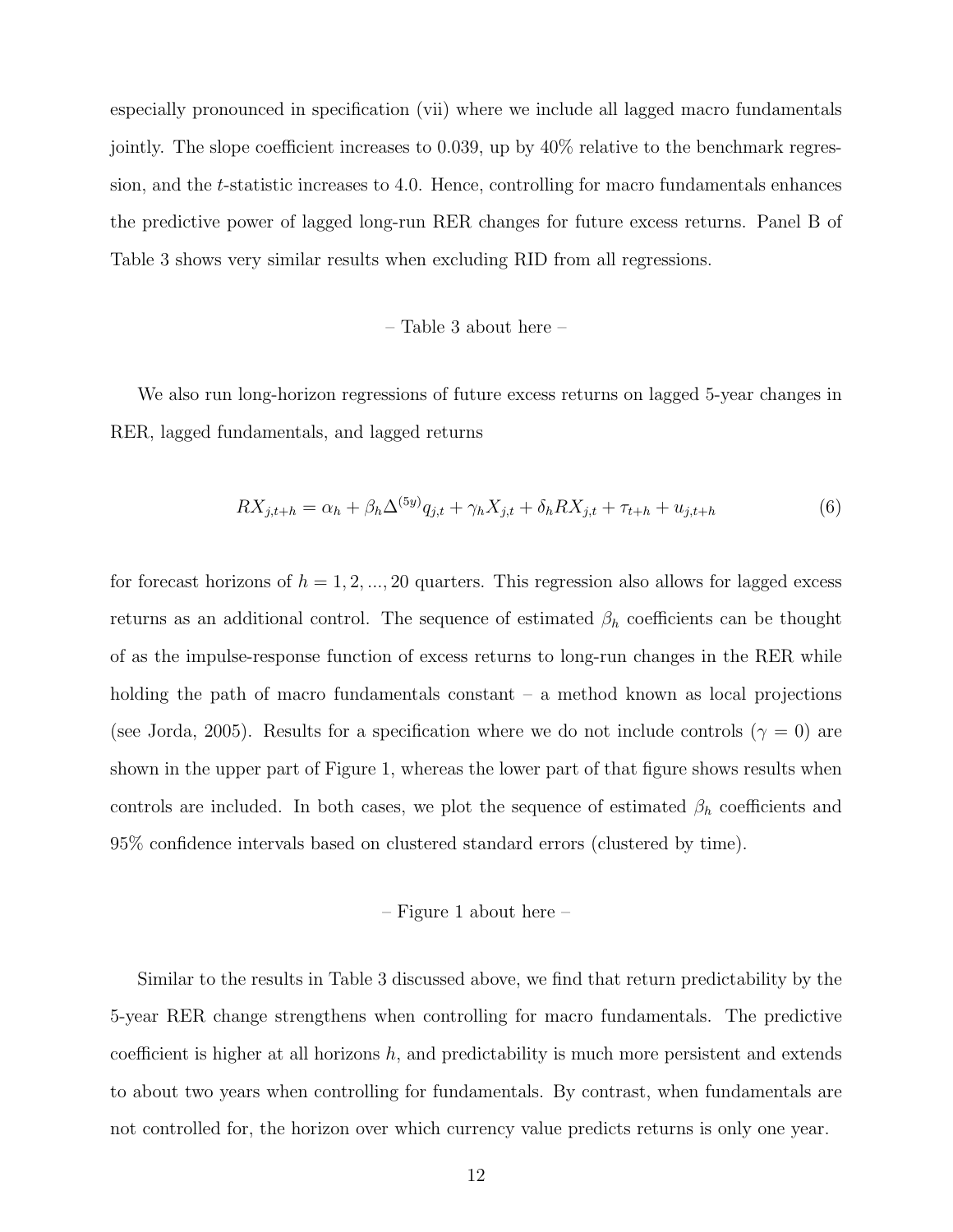Next, we test the above relations in a portfolio setting. This allows for a direct implementation of trading strategies and to infer the economic value of the predictive relationship.

#### 3.4 Currency value strategies

#### 3.4.1 Constructing currency value portfolios

In our benchmark setup, we build currency portfolios with linear weights given by

$$
w_{j,t+1} = c_t \left( x_{j,t} - \overline{x}_t \right),\tag{7}
$$

where  $x_{j,t}$  denotes the signal for currency j in quarter t (such as the RER) and  $\overline{x}_t$  =  $N_t^{-1} \sum_{j=1}^{N_t} x_{j,t}$  denotes the *cross-sectional average* of this signal (across countries,  $N_t$ ).  $c_t$ is a scaling factor such that the absolute sum of all portfolio weights equals unity, i.e.,  $c_t = 1/\sum_j |x_{j,t} - \overline{x}_t|$ . Currencies with a value of the signal above the cross-sectional mean receive positive portfolio weights, whereas currencies with a below-average value receive negative weights. The portfolio return  $rx^p$  is then given by  $rx^p_{t+1} = \sum_{j=1}^{N_t} w_{j,t+1}rx_{j,t+1}$ . In the implementation of this approach we re-balance the portfolios at the end of each quarter.

This setup where weights are linear in the signal is simple, but very useful for decomposing the overall portfolio return into different components of the signal. For example, suppose we can decompose a signal  $x_{j,t}$  into two components such that  $x_{j,t} = x_{1,j,t} + x_{2,j,t}$ ; then the returns to the two portfolios based on  $w_{1,j,t+1} = c_t(x_{1,j,t} - \overline{x}_{1,t})$  and  $w_{2,j,t+1} = c_t(x_{2,j,t} - \overline{x}_{2,t})$ will add up to the overall portfolio return based on the composite signal  $x_{j,t}$  defined above. This allows us to perform simple decompositions of the predictive information in currency value into different underlying components. However, due to the decomposition of the signal, the absolute amount invested in each currency for each signal can differ from the absolute amount invested for the overall signal. Hence, mean returns are not directly comparable.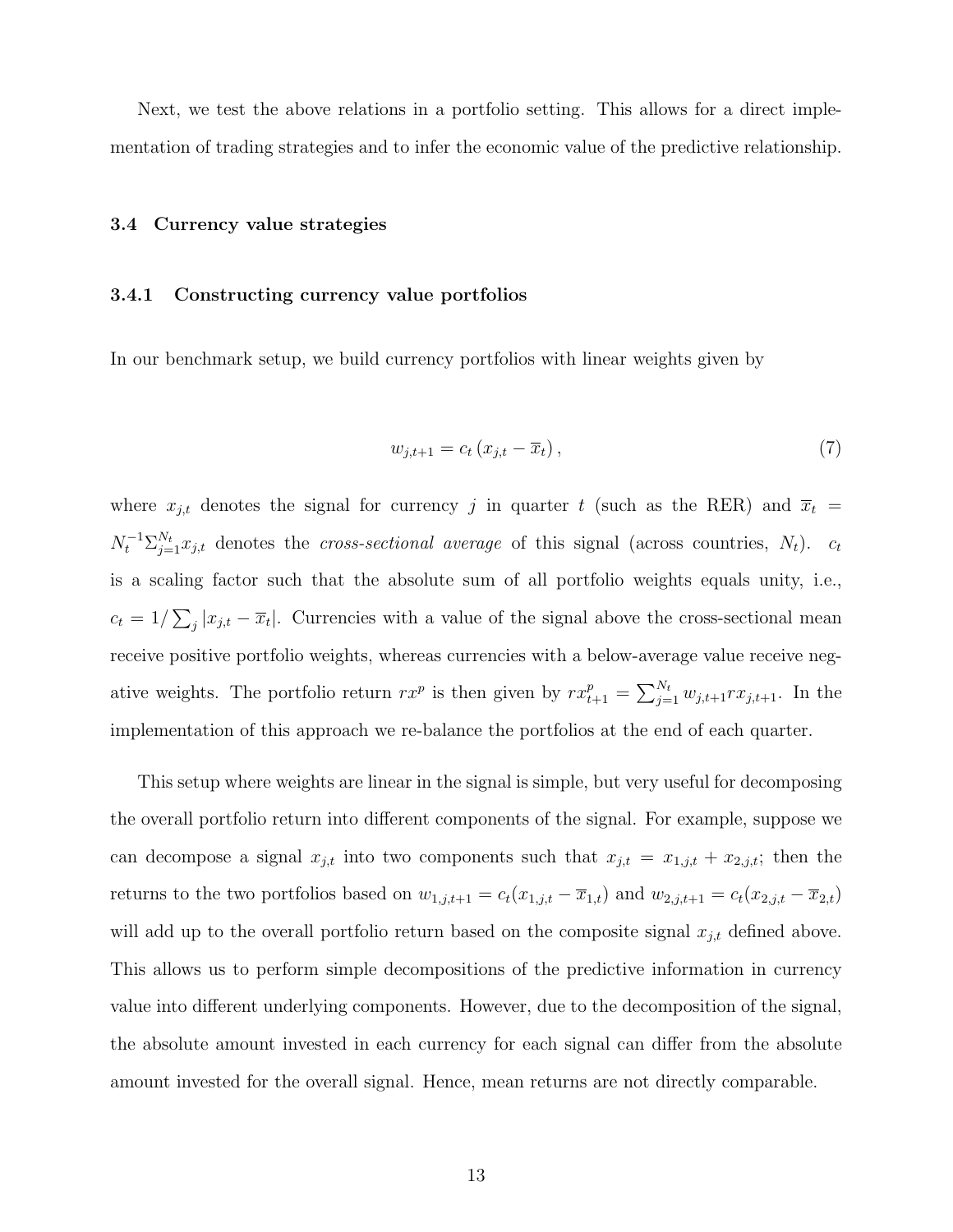In addition to the benchmark results with linear weights, we also report returns of rank portfolios (see, e.g., [Asness, Moskowitz, and Pedersen,](#page-27-2) [2012\)](#page-27-2), where weights are given by

$$
w_{j,t+1} = c_t \left( \text{rank}(x_{j,t}) - \sum_{j=1}^{N_t} \text{rank}(x_{j,t}) / N_t \right).
$$
 (8)

The scaling factor  $c_t$  is analogous to the case of linear weights above (but uses ranks of signals instead of actual signals) and ensures that we are one dollar long and dollar short as in [Asness,](#page-27-2) [Moskowitz, and Pedersen](#page-27-2) [\(2012\)](#page-27-2). This procedure is more conservative (in that outliers and other extreme scores of signals receive a smaller weight) and does not have the effect discussed above that the absolute amount invested changes across signals, but the downside is that it does not permit exact decompositions.

Finally, we also perform standard cross-sectional portfolio sorts for comparison, sorting currencies into four bins  $(P_1, P_2, P_3, P_4)$  based on quartiles of the cross-sectional distribution of real exchange rates. Within each bin, currencies are equally weighted (as, e.g., in [Lustig,](#page-29-1) [Roussanov, and Verdelhan,](#page-29-1) [2011;](#page-29-1) [Menkhoff, Sarno, Schmeling, and Schrimpf,](#page-29-2) [2012a\)](#page-29-2). We report results for a high-minus-low portfolio  $(HML)$  long in  $P_4$  (weak real exchange rates) and short in  $P_1$  (strong real exchange rates).

#### 3.4.2 Benchmark results

We start by building benchmark value portfolios sorted on the 5-year change in the RER,  $\Delta^{(5y)}q_{j,t}$ . The results are shown in Table [4.](#page-34-0)

#### – Table [4](#page-34-0) about here –

We find that standard value portfolios deliver statistically significant positive excess returns which also seem economically significant. Sharpe Ratios range between 0.44 and 0.51 for the three different portfolio construction methods examined, and hence are of similar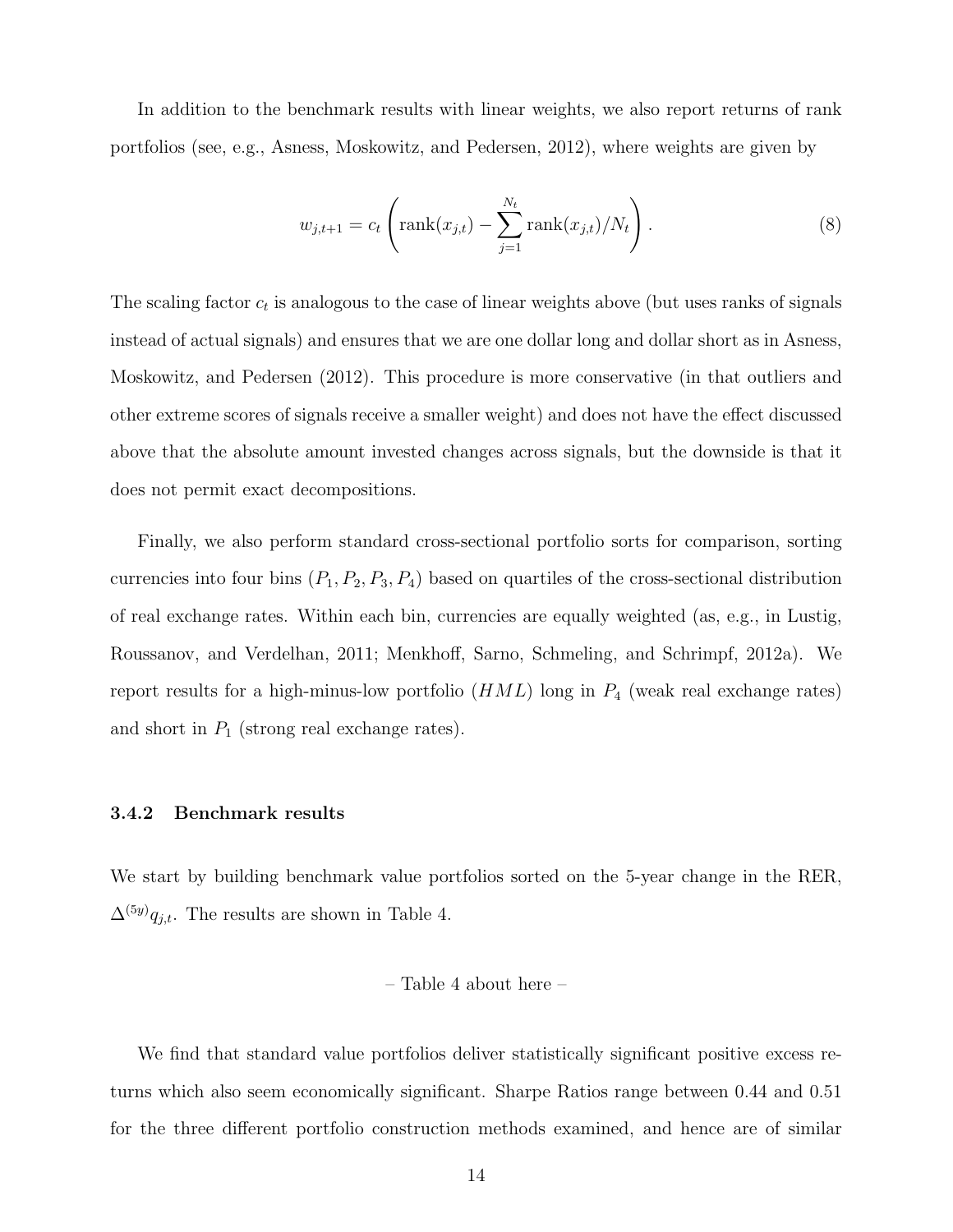magnitude as in [Asness, Moskowitz, and Pedersen](#page-27-2) [\(2012\)](#page-27-2).

#### 3.4.3 Currency value strategies accounting for macroeconomic fundamentals

We then report results for modified value strategies in Table [5](#page-35-0) where we purge  $\Delta^{(5y)}q$  of the impact of macro fundamentals, based on the intuition in Eq. [\(4\)](#page-7-0). We do so by running crosssectional regressions of value signals (5-year RER changes) on our set of four fundamentals or expected fundamentals  $(x_t)$  separately in each quarter t of our sample period

<span id="page-16-1"></span>
$$
\Delta^{(5y)}q_{j,t} = \alpha_t + \beta_t x_{j,t} + \varepsilon_{j,t}^Q,\tag{9}
$$

where  $j$  indexes currencies as above. This gives us a fitted value signal (which we denote by  $\widehat{\Delta}^{(5y)}q$  in the following for ease of notation) and the residual value signal after stripping out the impact of (expected) fundamentals on the RER, denoted  $\varepsilon^q$ . We are mainly interested in the residual value signal, which serves as a measure of currency value when controlling for the effect of (expected) fundamentals on the RER.

We examine four different variants of this basic setup. First, we simply regress 5-year RER changes on macro fundamentals directly in each quarter. We save the fitted value of the residual for each quarter and build linear and rank portfolios based on this decomposition of the value signal. Panel A of Table [5](#page-35-0) refers to this case. Second, we use exponentially weighted moving averages of all fundamentals to proxy for expected fundamentals (Panel B).<sup>[9](#page-16-0)</sup> We then run cross-sectional regressions of the value signal on these proxies for expected fundamentals

<span id="page-16-0"></span><sup>9</sup>We approximate expectations as discounted long-run growth rates of some macro fundamental as  $\widetilde{g}_t = \left(\sum_{j=0}^{\infty} \phi^j g_{t-j}\right) / \sum_{j=0}^{\infty} \phi^j$ , and then use  $\widetilde{g}_t$  as a proxy for investors' long-run expectations about the fundamental g. This approach to proxying for expectations has been used in earlier work on U.S. inflation expectations (e.g., [Piazzesi and Schneider,](#page-29-13) [2011;](#page-29-13) [Cieslak and Povala,](#page-27-8) [2016\)](#page-27-8) and draws on insights from the adaptive learning literature [\(Evans and Honkapohja,](#page-27-9) [2009\)](#page-27-9). In adaptive learning, agents learn recursively as soon as new data becomes available;  $1 - \phi$  is the gain parameter. [Kozicki and Tinsley](#page-28-9) [\(2005\)](#page-28-9) find that long-run weighted averages for U.S. inflation match survey inflation expectations for the U.S. quite well. For our setup based on quarterly data, we follow [Piazzesi and Schneider](#page-29-13) [\(2011\)](#page-29-13) and set  $\phi = 0.98$ . We truncate the sum at 20 quarters.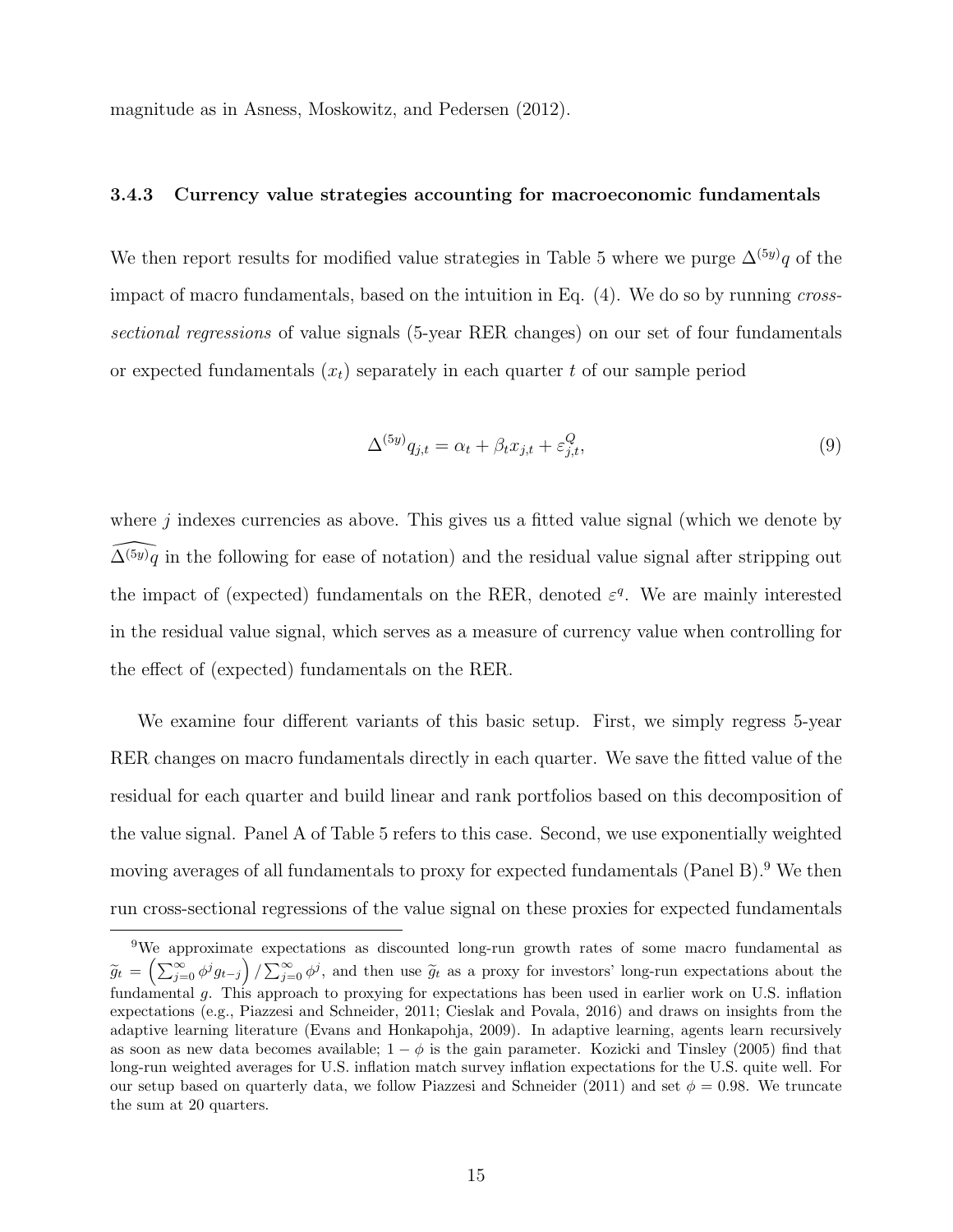and, again, sort currencies into portfolios based on either the fitted value or the residual. The third case, in Panel C, uses a simple VAR(1) of all fundamentals to compute a proxy for expected fundamentals. We estimate VARs separately for each country and recursively based on an initialization window from 1970Q1 to 1975Q4. Expected fundamentals are then obtained from iterating the VAR forward (and truncating after 20 quarters). These expected fundamentals are then used in Eq. [\(9\)](#page-16-1) to decompose the value signal. Finally, Panel D shows results for a setup where we estimate a panel VAR for all countries jointly. Apart from this, the procedure is the same as for the individual country VARs discussed above.

#### – Table [5](#page-35-0) about here –

Table [5](#page-35-0) shows annualized mean returns, t-statistics based on [White](#page-30-2) [\(1980\)](#page-30-2) standard errors, return volatilities, and Sharpe Ratios for linear (left) and rank (right) portfolios, and for a portfolio based on the 5-year change in the RER  $(\Delta^{(5y)}q)$ , the fitted signal  $(\widehat{\Delta^{(5y)}q})$ , and the residual signal ( $\varepsilon^q$ ). We always report returns for the benchmark value signal ( $\Delta^{(5y)}q$ ) for comparison since including different combinations of macro variables changes the available sample period.

For all four cases in Panels A–D, we find that adjusting the RER for macro fundamentals increases the Sharpe Ratio substantially relative to the baseline case. This effect is not driven by higher mean returns but rather by lowering return volatilities.<sup>[10](#page-17-0)</sup> This can also be seen clearly from plots of cumulative returns to rank portfolios in Figure [2](#page-41-0) where we plot cumulative returns to the standard value strategy (based on 5-year RER changes) and cumulative returns to modified value strategies (based on  $\varepsilon^{Q}$ ).<sup>[11](#page-17-1)</sup> One way to interpret this finding is that purging the value signal of the impact of (expected) fundamentals results in a more precise measure of expected risk premiums, consistent with the intuition developed in

<span id="page-17-0"></span><sup>&</sup>lt;sup>10</sup>Moreover, this result is true for both linear and rank portfolios. Hence it is not purely driven by investing less (in absolute terms) in the linear weight portfolios.

<span id="page-17-1"></span><sup>&</sup>lt;sup>11</sup>Since controlling for expected fundamentals leads to a smaller sample size (due to the need for macro data), we compute the standard value portfolio return on the same restricted sample as the modified value strategy to make returns comparable.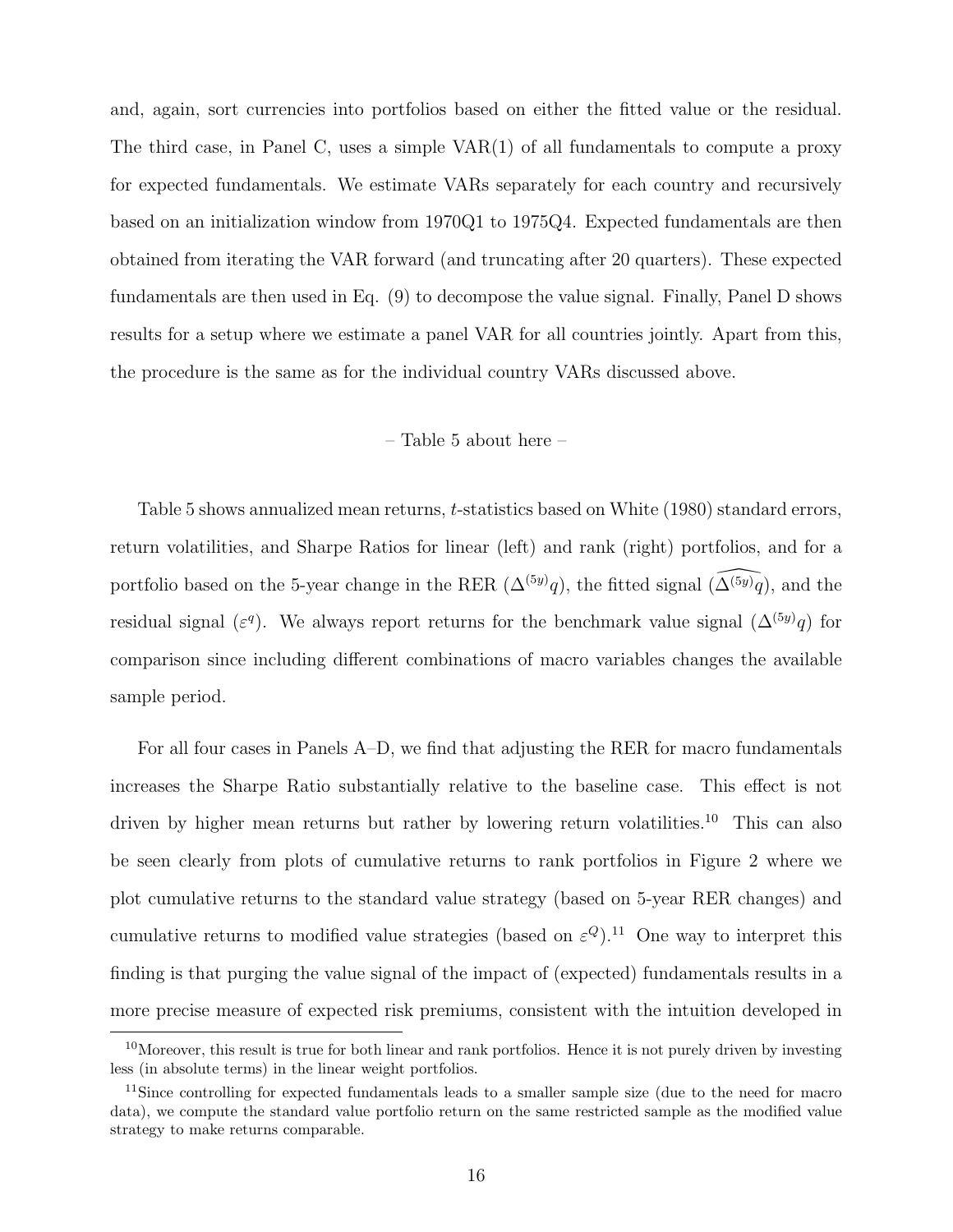Section 2.2.

– Figure [2](#page-41-0) about here –

This effect translates into other measures of risk which also tend to improve when adjusting for macroeconomic fundamentals. For example, we plot the drawdown dynamics of standard value portfolios  $(\Delta^{(5y)}q)$  and modified value portfolios  $(\varepsilon^q)$  based on rank weights. We employ returns based on the panel VAR specification in Panel D of Table [5](#page-35-0) in Figure [3.](#page-42-0) We compute the drawdown  $D_t$  in quarter t based on rank portfolio returns as

$$
D_t = \sum_{s=1}^t r x_s^p - \max_{u \in \{1, \dots, t\}} \sum_{s=1}^u r x_s^p \tag{10}
$$

where  $rx^p$  is the portfolio excess return of the standard value portfolio (based on 5-year RER changes) or of the modified value portfolio (based on  $\varepsilon^{q}$ ).<sup>[12](#page-18-0)</sup> Figure [3](#page-42-0) clearly shows that adjusting for fundamentals reduces downside risk of the currency value strategy substantially.

– Figure [3](#page-42-0) about here –

#### 3.4.4 Exposure to other currency risk factors

Next, we explore how the value strategies relate to other well-established common factors in currency markets. To do so, we run regressions of value returns adjusted for expected fundamentals (based on the panel VAR in Panel D of Table [5\)](#page-35-0) on returns to carry, momentum, standard value (based on 5-year RER changes), and the global imbalance (IMB) factor of [Della Corte, Riddiough, and Sarno](#page-27-10) [\(2016\)](#page-27-10). The latter is available from 1983Q4 onwards only, so we run separate regressions with this factor. Results are shown in Panel A of Table [6.](#page-36-0)

– Table [6](#page-36-0) about here –

<span id="page-18-0"></span><sup>&</sup>lt;sup>12</sup>This drawdown measure essentially corresponds to the cumulative return of the value portfolio relative to the last peak [\(Koijen, Moskowitz, Pedersen, and Vrugt,](#page-28-10) [2015\)](#page-28-10) for each quarter t.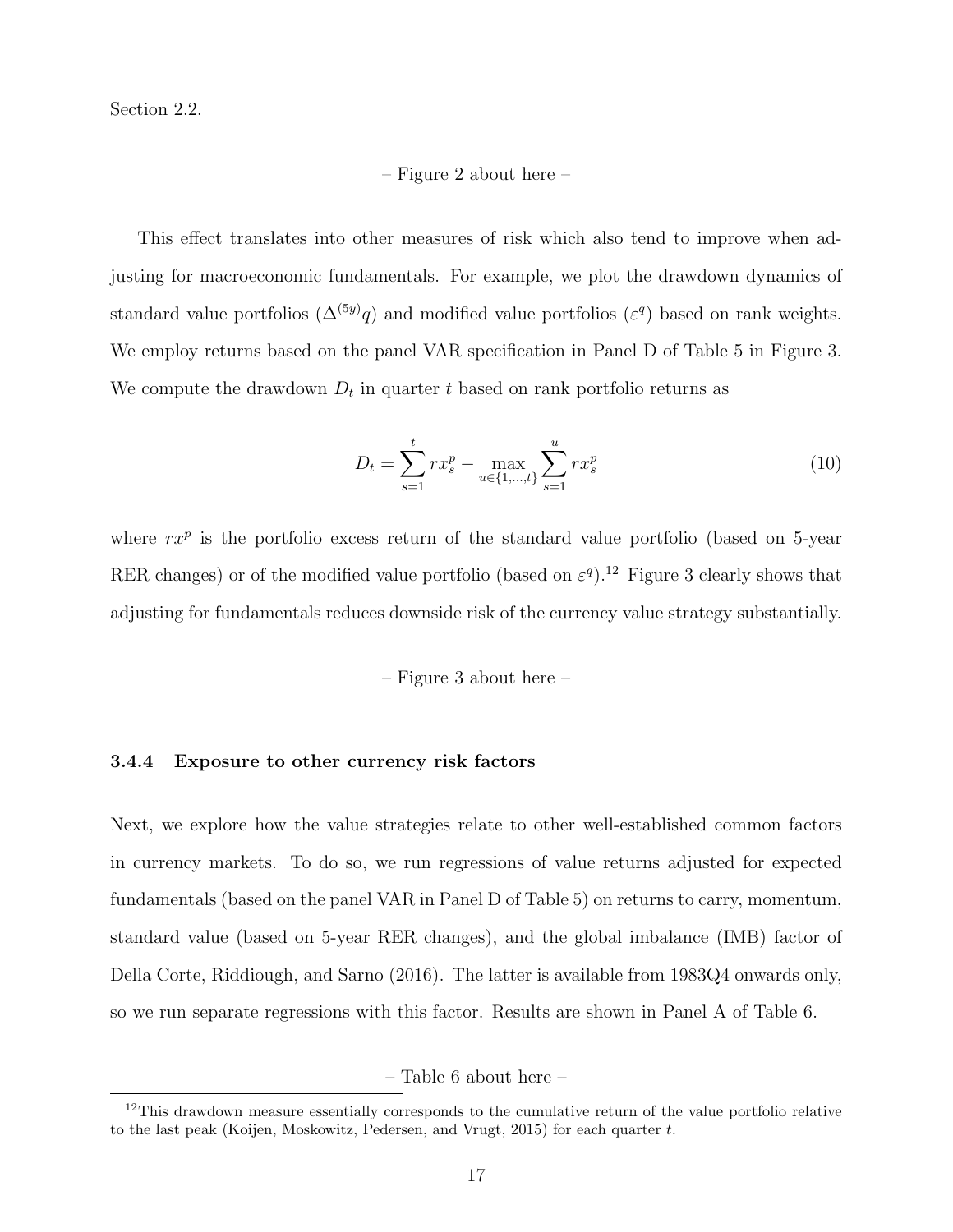We find that the modified value strategy  $(\varepsilon^q)$  that strips out the impact of expected macro fundamentals delivers significant alphas across all specifications and even when including standard value factors in the regression (specifications (iii) and (vi)). Information ratios are quite high, ranging from 0.53 to 0.91 (annualized). Finally, Panel B of Table [6](#page-36-0) shows weights of the different strategies in the tangency portfolio. The modified value strategy gets a large and significant weight in all specifications. It even exceeds that of the classical carry trade, the currency strategy which has received most of the focus in the literature so far.<sup>[13](#page-19-0)</sup>

#### 4 Additional results and robustness

#### 4.1 Macro fundamentals and real exchange rates in the cross section

To further understand the link between macro fundamentals and value signals, we run panel regressions of 5-year RER changes on our set of macro fundamentals. We include time fixed effects and inference is based on two-way clustered standard errors (clustered by currency and quarter). Table [7](#page-37-0) shows that higher productivity (HBS), higher export quality, higher net foreign assets, and larger output gaps are associated with stronger real exchange rates (i.e. a lower  $q$  in our notation).

#### – Table [7](#page-37-0) about here –

Except for NFA, all fundamentals enter significantly into the various regression specifica-tions.<sup>[14](#page-19-1)</sup> However, the  $R^2$  is at most 33% (for specification (ii)), so a substantial share of the cross-sectional dispersion in value signals is left unexplained. Our results above suggest that

<span id="page-19-0"></span><sup>&</sup>lt;sup>13</sup>Weights are calculated for an ex-post tangency portfolio to show that that ex-post the efficient frontier would include the modified value strategy with a large weight. This does not necessarily imply an expansion of the ex-ante frontier but, given the large weight attributed to value, this possibility seems most likely.

<span id="page-19-1"></span><sup>&</sup>lt;sup>14</sup>Note that we are again using the value signal here, i.e., the 5-year change of the RER, for consistency with our empirical analysis above. Using the RER level instead, we find that a higher NFA is associated with a higher valuation level, as one would expect.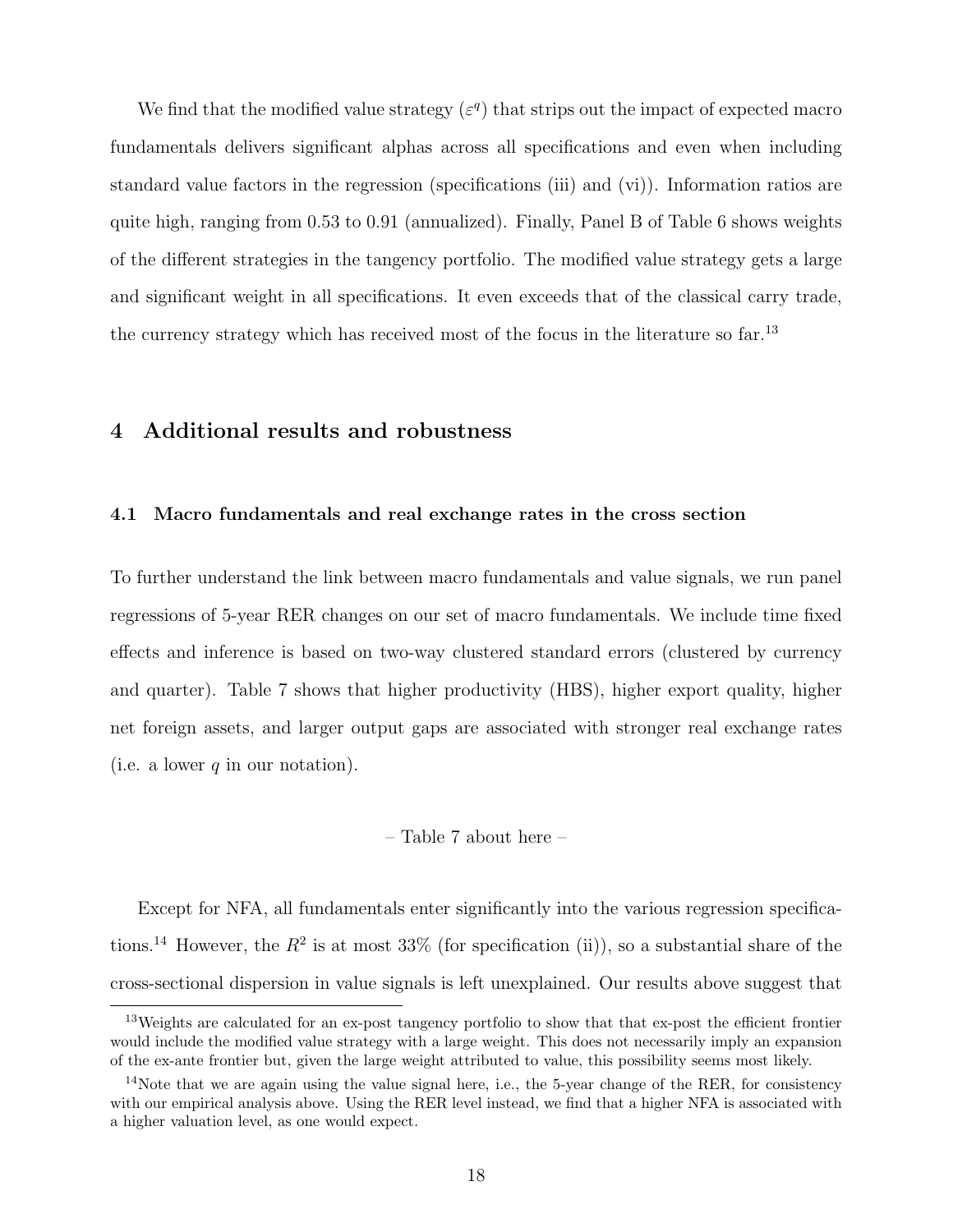this unexplained part is largely driven by expected excess returns (currency risk premiums).

#### 4.2 Decomposing value signals

To shed light on the mechanics of currency value strategies and to further understand the drivers of return predictability, we further decompose the RER level into several components. Specifically, we first split the information in the log RER level  $(q_t)$  into that in the lagged 5-year RER level  $(q_{t-5y})$  and the 5-year change in the RER  $\Delta^{(5y)}q_t$ <sup>[15](#page-20-0)</sup> With this basic decomposition at hand, we then split the information content of 5-year RER changes into the parts attributable to the (negative) 5-year spot rate change  $\Delta^{(5y)}s_t$  and (negative) 5year inflation differential  $\Delta^{(5y)}\pi_t^*$ , respectively. This decomposition tells us whether lagged RER levels or changes drive return predictability and whether return predictability by the 5-year RER change stems from the spot rate component or inflation differentials. We build linear portfolios which allow for an exact decomposition of returns, and rank portfolios for robustness. Results are presented in Table [8.](#page-38-0)

– Table [8](#page-38-0) about here –

Results based on the exact decomposition with linear portfolio weights in Panel A show that around 60% of the excess return predictability from the RER level comes from 5-year changes in the RER, i.e., the standard value signal in this paper and the literature [\(Asness,](#page-27-2) [Moskowitz, and Pedersen,](#page-27-2) [2012;](#page-27-2) [Kroencke, Schindler, and Schrimpf,](#page-28-3) [2014;](#page-28-3) [Barroso and Santa-](#page-27-3)[Clara,](#page-27-3) [2015\)](#page-27-3). The remainder comes from the 5-year lagged level (which is not statistically significant though). Hence, using 5-year RER changes seems to capture the predictive power of RER for currency returns well. Furthermore, we find that lagged inflation differentials and lagged 5-year spot exchange rate changes have opposite predictive power for currency returns. Going long the currencies of countries with high inflation (relative to the U.S.)

<span id="page-20-0"></span><sup>&</sup>lt;sup>15</sup>This decomposition is akin to work in the equity market literature (e.g., [Gerakos and Linnainmaa,](#page-28-11) [2016\)](#page-28-11), aimed at decomposing the information content of book-to-market ratios for equity returns.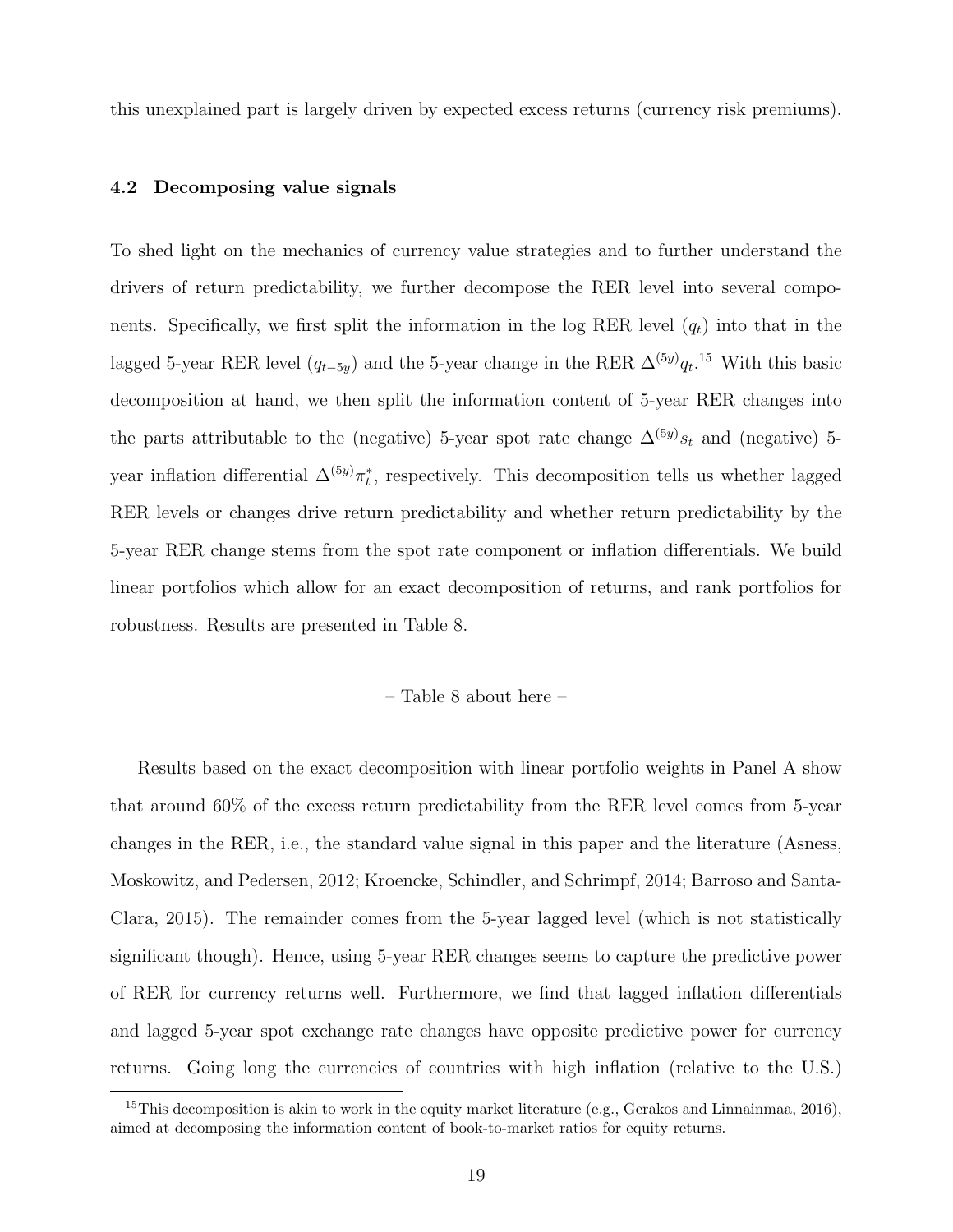forecasts positive excess returns relative to low inflation countries. This suggests that there might be a risk premium for high inflation countries. For the spot rate component, we find that going long countries with high 5-year appreciation rates forecasts low excess returns relative to currencies which depreciated over the last 5 years. Strong currencies thus tend to earn low risk premiums going forward.

#### 4.3 Carry and value: Sequential sorts

A standard benchmark strategy in currency markets is the carry trade, which goes long currencies with high interest rates and short currencies which offer low interest rates (see, e.g., [Lustig and Verdelhan,](#page-29-0) [2007;](#page-29-0) [Brunnermeier, Nagel, and Pedersen,](#page-27-11) [2009;](#page-27-11) [Burnside, Eichen](#page-27-5)[baum, Kleshchelski, and Rebelo,](#page-27-5) [2011\)](#page-27-5). To better understand the link between carry and value, we form sequential portfolios where we first, in each quarter, split the set of available currencies into two baskets (along the median) according to one signal. Then, we form rank portfolios within these two baskets based on a second signal.

Table [9](#page-39-0) reports results for this exercise. The left part of the table reports returns to value portfolios built within buckets of currencies with high or low carry whereas the right part of the table refers to carry portfolios built within baskets of currencies with high or low value.

– Table [9](#page-39-0) about here –

The results suggest that, judging from the Sharpe Ratio, carry strategies tend to perform slightly better among currencies with high value (i.e., low valuation). Value strategies, by contrast, work better among low carry currencies. The differences in Sharpe Ratios are small in economic terms, though. A reasonable conclusion is that value and carry capture largely unrelated dimensions of currency risk premiums.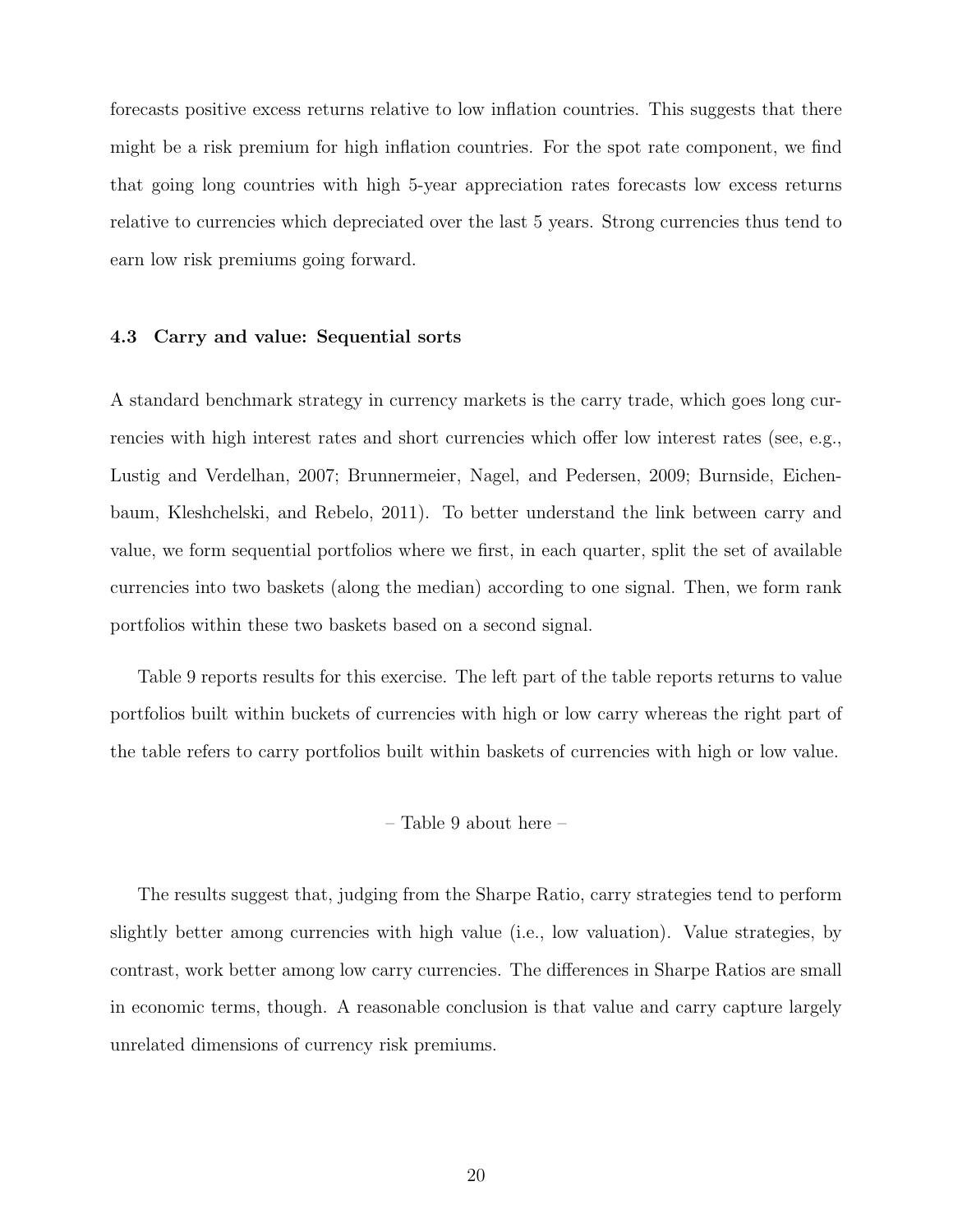#### 4.4 Home bias and real exchange rates

Another factor that should be related to real exchange rates (e.g., [Warnock,](#page-30-3) [2003\)](#page-30-3) is home bias in trade. The intuition is that countries with stronger home bias have a stronger preference for domestic goods. Stronger home bias then becomes a friction that prevents PPP from holding and, in particular, leads to higher price levels in the country with stronger home bias. Hence, one should observe a stronger RER for countries with stronger home bias in goods markets.

We tackle this question by means of two different measures of home bias: (i) home bias in trade and, for robustness, (ii) home bias in equity investments.[16](#page-22-0) To measure home bias in trade, we simply rely on import shares (imports divided by nominal GDP) as in [Heathcote](#page-28-12) [and Perri](#page-28-12) [\(2013\)](#page-28-12). These data are available from the GFD as well. Home bias in equity investments is measured via the IMF's Coordinated Portfolio Investment Survey (CPIS). The main idea of the asset market home-bias measure is to relate a country's foreign asset holdings to the weights of foreign assets that investors would need to hold if the International Capital Asset Pricing Model was their point of reference. These data are available at annual frequency from 2001 onwards. The construction of this asset market home-bias measure is fairly standard (e.g., [Fidora, Fratzscher, and Thimann,](#page-28-13) [2007\)](#page-28-13).

Table [A.I](#page-48-0) in the Internet Appendix reports results for panel regressions (with time fixed effects) where we regress our value signal on one or both of the two home bias measures, and with and without including our other fundamentals as controls. As can be seen from specifications (i) and (ii), a larger degree of home bias in trade is (counterintuitively) associated with a higher value signal (i.e., a weaker RER). Yet, this link is not statistically significant. Similarly, for the financial home bias measure we also find insignificant slope coefficients (specifications (iii) and (iv)). Finally, specification (v) shows that both measures are insignif-

<span id="page-22-0"></span><sup>&</sup>lt;sup>16</sup>Some authors argue that in theory consumption home bias and financial home bias are positively related (e.g., [Stockman and Dellas,](#page-29-14) [1989\)](#page-29-14).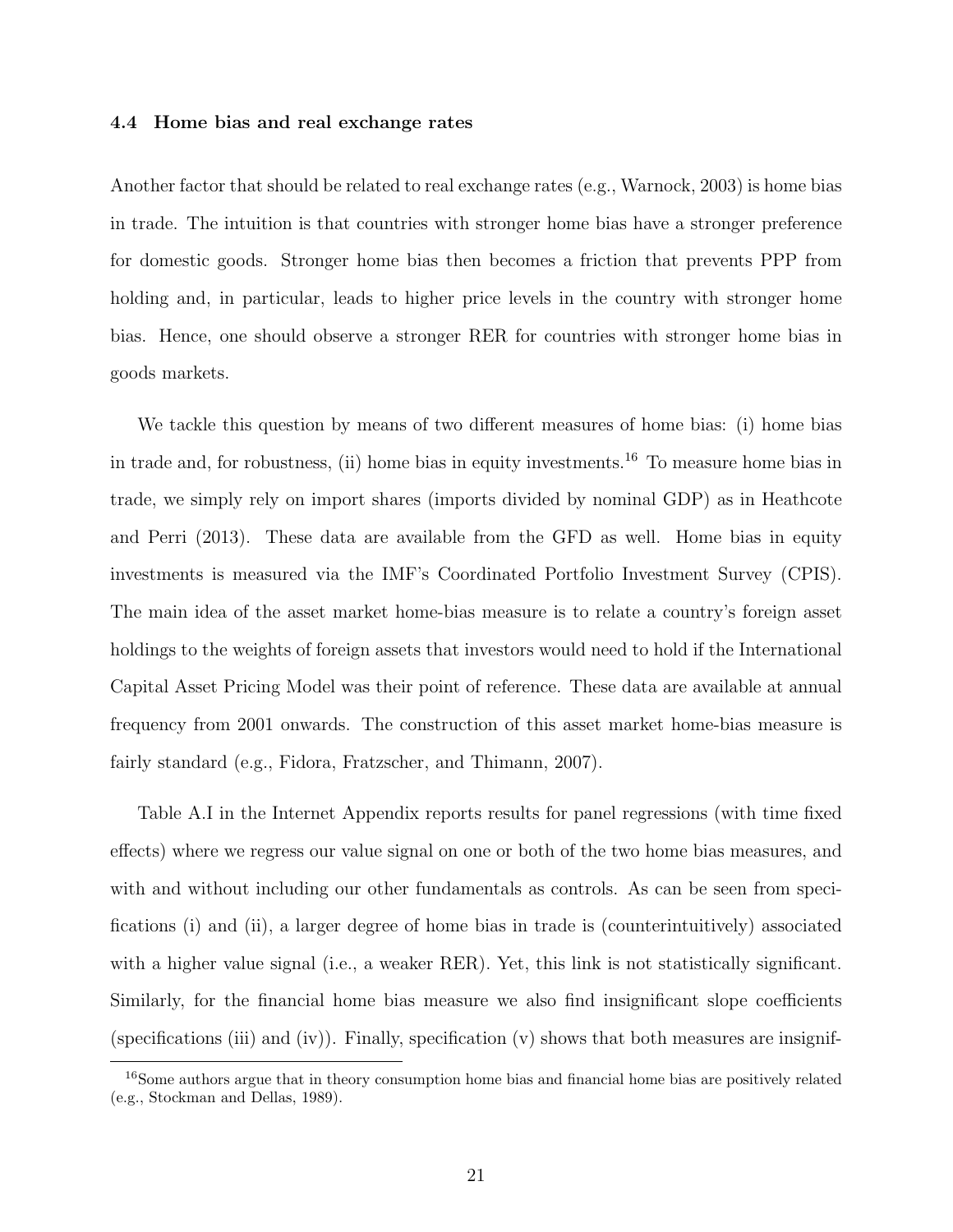icant when included jointly in the regression and when controlling for the other fundamentals. Conventional measures of home bias thus do not seem to drive the cross-sectional variation of currency value in our sample.

#### 4.5 Value portfolios based on absolute PPP

Our benchmark value signal is based on 5-year changes in RER levels computed from spot exchange rates and CPI inflation, normalized to unity in 1970Q1. For robustness, we also compute portfolio returns based on a measure of the RER that is immune to the base year choice and computed from actual disaggregated product prices. These data are taken from the OECD but are only updated every three years. Another downside is that the OECD data are available at annual frequency only and cover a smaller set of currencies. Hence, we only use these data for robustness. Table [A.II](#page-49-0) in the Internet Appendix shows results for portfolios based on 5-year changes in RERs computed from absolute PPP measures and we find that the results are similar to those in Table [4.](#page-34-0)

#### 4.6 Cross-validation: Influential currencies

To rule out the possibility that the main results are driven by one particular currency, we provide results from a cross-validation exercise in Table [A.III](#page-50-0) in the Internet Appendix. More specifically, we drop one currency at a time, control for macro fundamentals, and compute returns to the modified value strategy ( $\varepsilon$ <sup>q</sup>) as in Table [5.](#page-35-0) The rows in Table [A.III](#page-50-0) indicate which currency was excluded from the sample. Overall, we find that the results are robust and are not driven by one particular outlier currency.

#### 4.7 Average portfolio weights

We document average rank portfolio weights in Table [A.IV](#page-51-0) for all currencies in our sample. Average portfolio weights are quite similar across the four different adjustment schemes.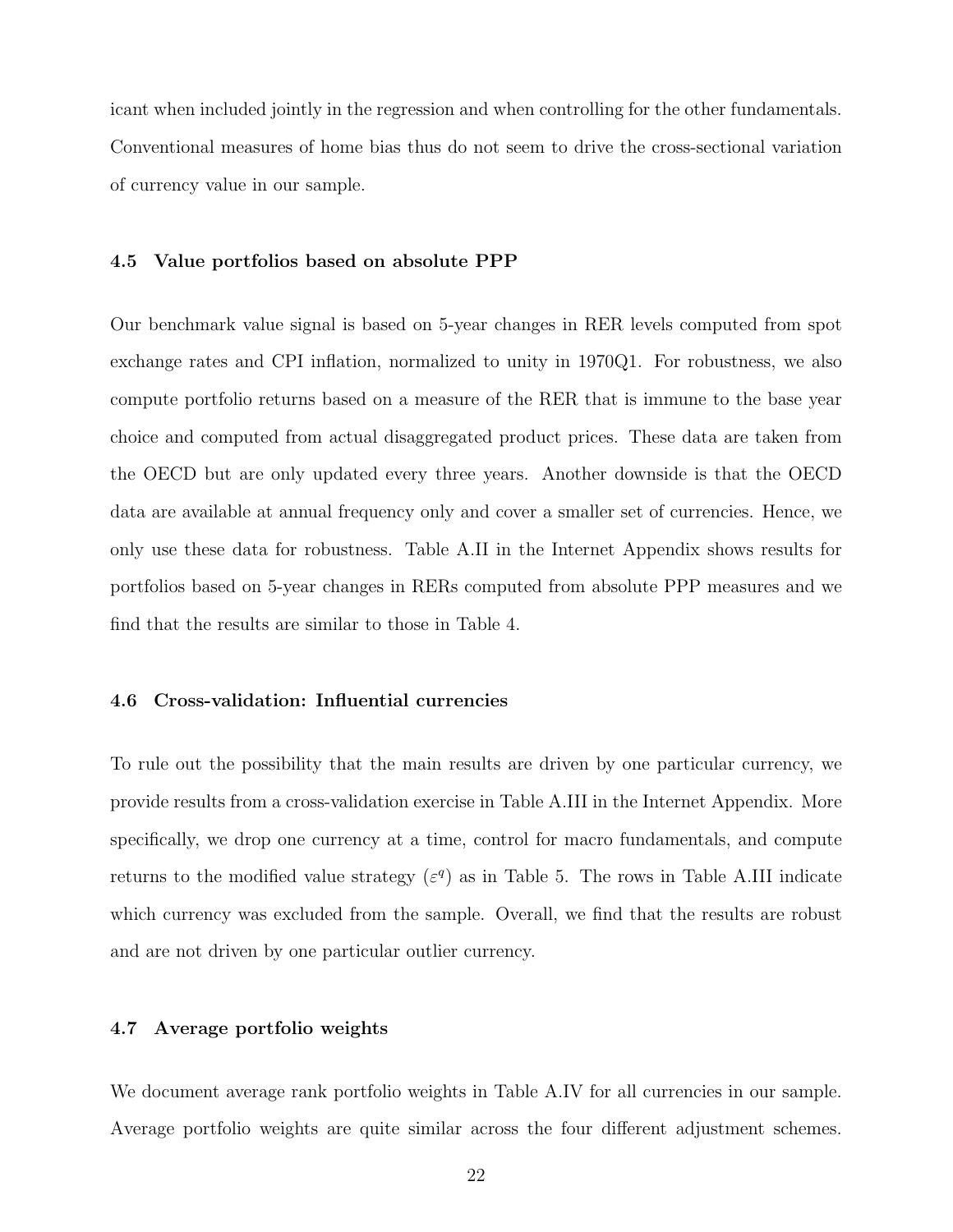For example, we find that Sweden, South Korea, and Canada consistently get high positive weights across the four methods, whereas countries such as New Zealand, Hungary, Japan, and Switzerland get low weights. The table also shows that the volatility of portfolio weights is around 11% so it is not the case that our value measures always select the same currencies for going long and short, respectively.<sup>[17](#page-24-0)</sup>

#### 4.8 Implementation lags

We repeat the analysis underlying Table [5](#page-35-0) and build currency portfolios based on value signals purged from expected fundamentals. However, we allow for an additional two quarters between observing the signals and forming the portfolio, i.e. we add an implementation lag of two quarters to account for the fact that macroeconomic variables are reported with a lag.<sup>[18](#page-24-1)</sup> While lagging the value signal clearly reduces mean excess returns and Sharpe Ratios for all portfolios, we still find the same general pattern in portfolio returns as in our benchmark analyses above: Portfolios based on raw value signals (RER) have clearly lower average returns and Sharpe Ratios than portfolios based on controlling for expected fundamentals  $(\varepsilon^q)$ . This result is also related to our finding in Figure [1](#page-40-0) above, which shows that controlling for fundamentals leads to more persistent predictability than using the raw value signal (5 year RER changes).

<span id="page-24-0"></span><sup>&</sup>lt;sup>17</sup>The volatility of rank portfolio weights can be interpreted as a measure of portfolio turnover. However, a more intuitive way to gauge this is to use portfolio weight changes to compute actual turnover numbers. For our modified value strategy based on panel VARs, we find a quarterly turnover rate of about 21%. For comparison, turnover for a standard carry strategy is close to 10%, for momentum it is 60%, and for a standard value strategy it is about 18%.

<span id="page-24-1"></span><sup>&</sup>lt;sup>18</sup>Ideally, one would want to use real-time data for this exercise, but these do not exist for our sample and set of fundamentals. Using an implementation lag of two quarters can be seen as a simple approximation.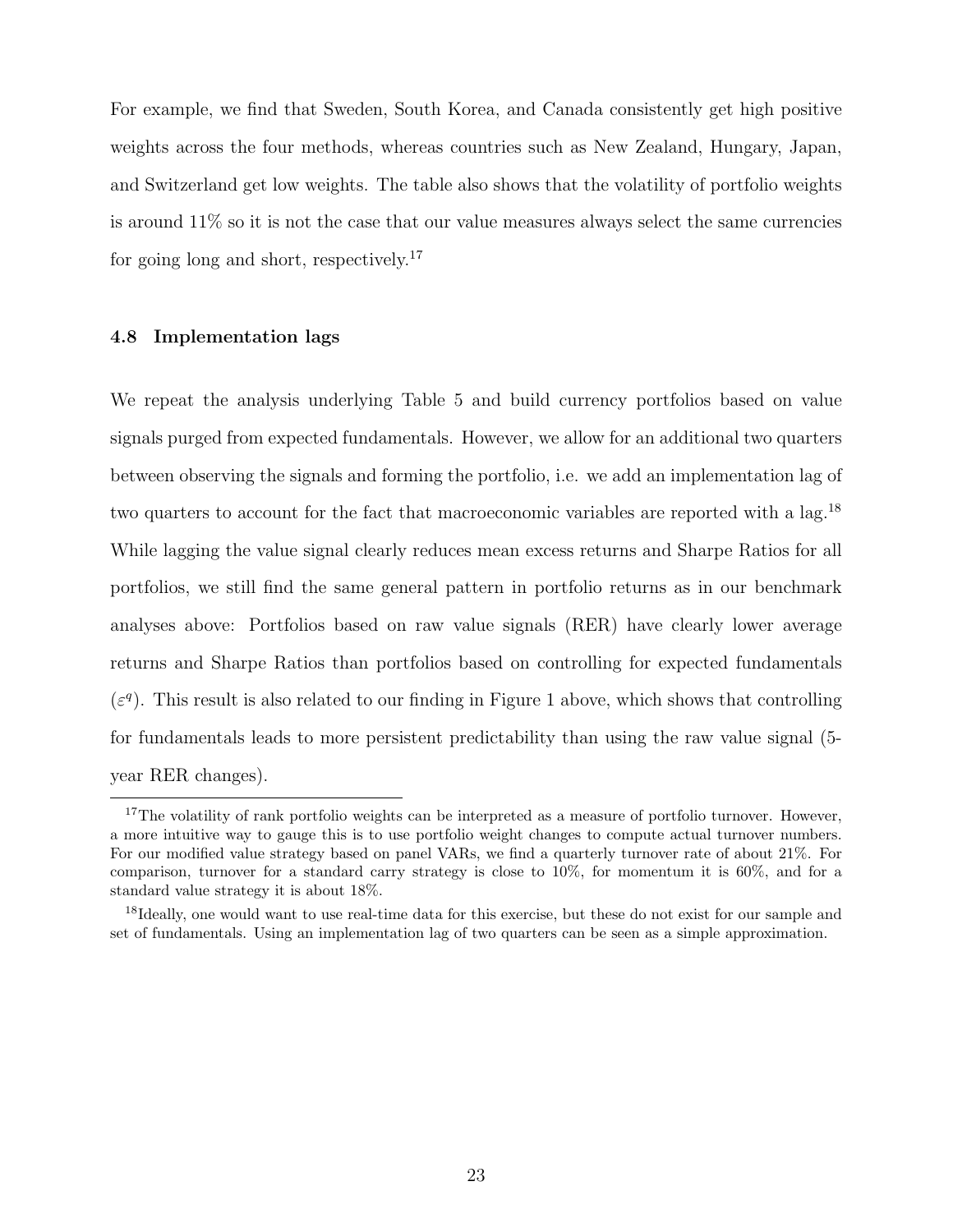#### 5 Conclusion

The valuation of currencies is of key importance to international investors, but empirical evidence on the properties and determinants of "currency value" is still scattered in the literature and largely incomplete. This is unfortunate as currency value measures based on the real exchange rate are commonly used for practical purposes, e.g. when gauging currency misalignments or for the design of currency investment and hedging strategies.

We contribute to the literature by investigating the predictive content of real exchange rates as well as real exchange rates adjusted for macroeconomic fundamentals for future currency excess returns. Our ultimate goal is to provide a better understanding of the link between currency valuation and risk premiums in the cross-section of currencies. We find that real exchange rates predict the cross-section of currency excess returns. A more powerful value signal can be obtained, however, when adjusting real exchange rates for key fundamentals (productivity, export quality, net foreign assets, and output gaps) – well-known from the macro exchange rate literature but hitherto unexplored in asset pricing research. Finally, portfolios based on standard and modified value signals should also be useful for research on currency risk factors in the cross-section as they offer a set of returns that are largely independent of carry and momentum.

Overall, these results are encouraging given the well-known empirical difficulties of models of exchange rate equilibrium, and should spur further research in several directions. Most importantly, while this paper has a strong empirical asset pricing focus, our results have implications for international macro models of exchange rate determination and for theoretical work. An immediate avenue for further research is the development of a clear theoretical framework that can fully specify the economic mechanisms that imply how a weak RER is contemporaneously associated with a high currency risk premium. This could conceivably be achieved, for example, by incorporating deviations from PPP in a model of rare disaster with mean reversion under complete markets (as in [Farhi and Gabaix,](#page-27-12) [2016\)](#page-27-12), or by extending the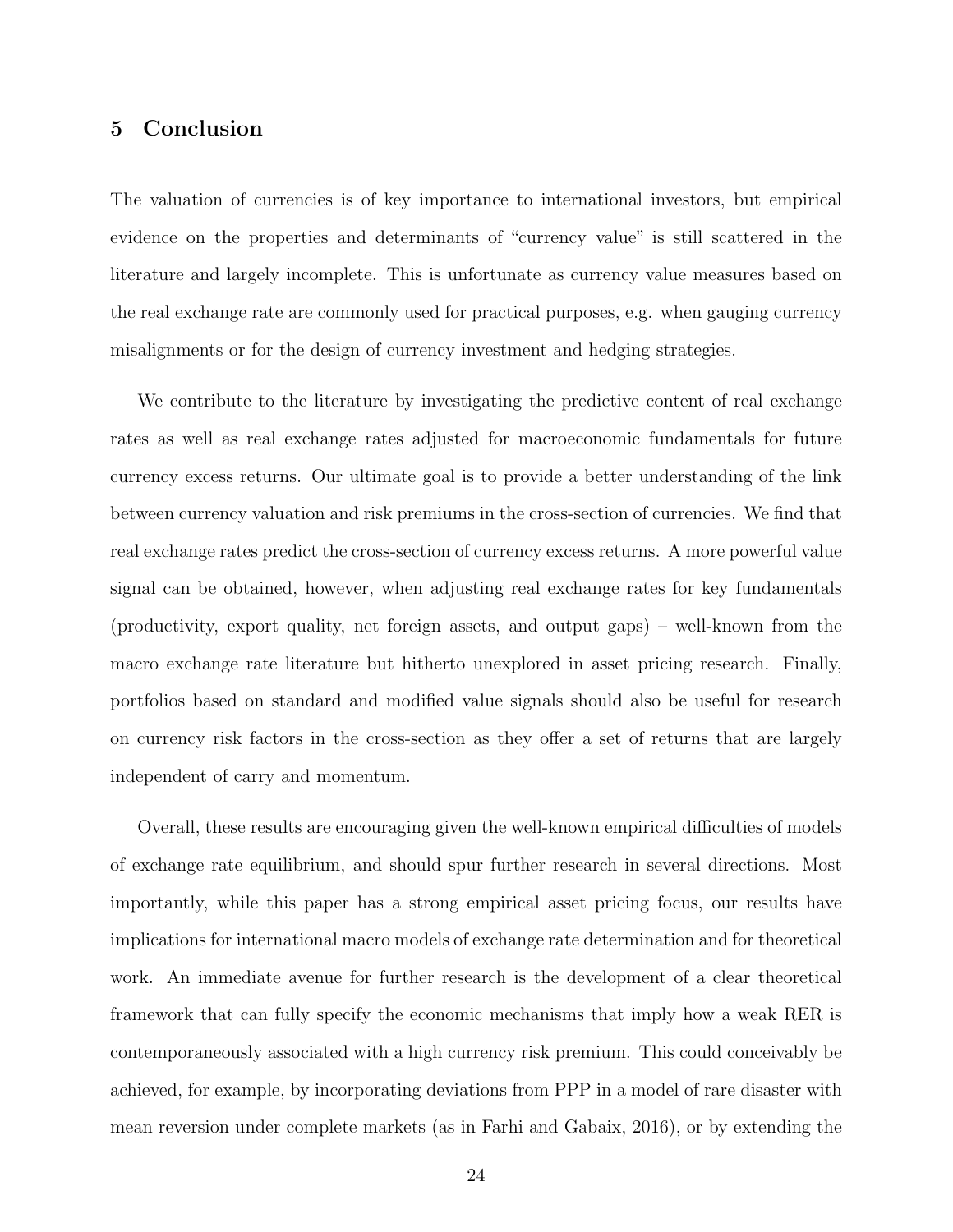incomplete markets model with financial frictions of [Gabaix and Maggiori](#page-28-2) [\(2015\)](#page-28-2) to allow for additional distortions due to non-homogeneity in traded goods and productivity differentials. This remains an important avenue for further research.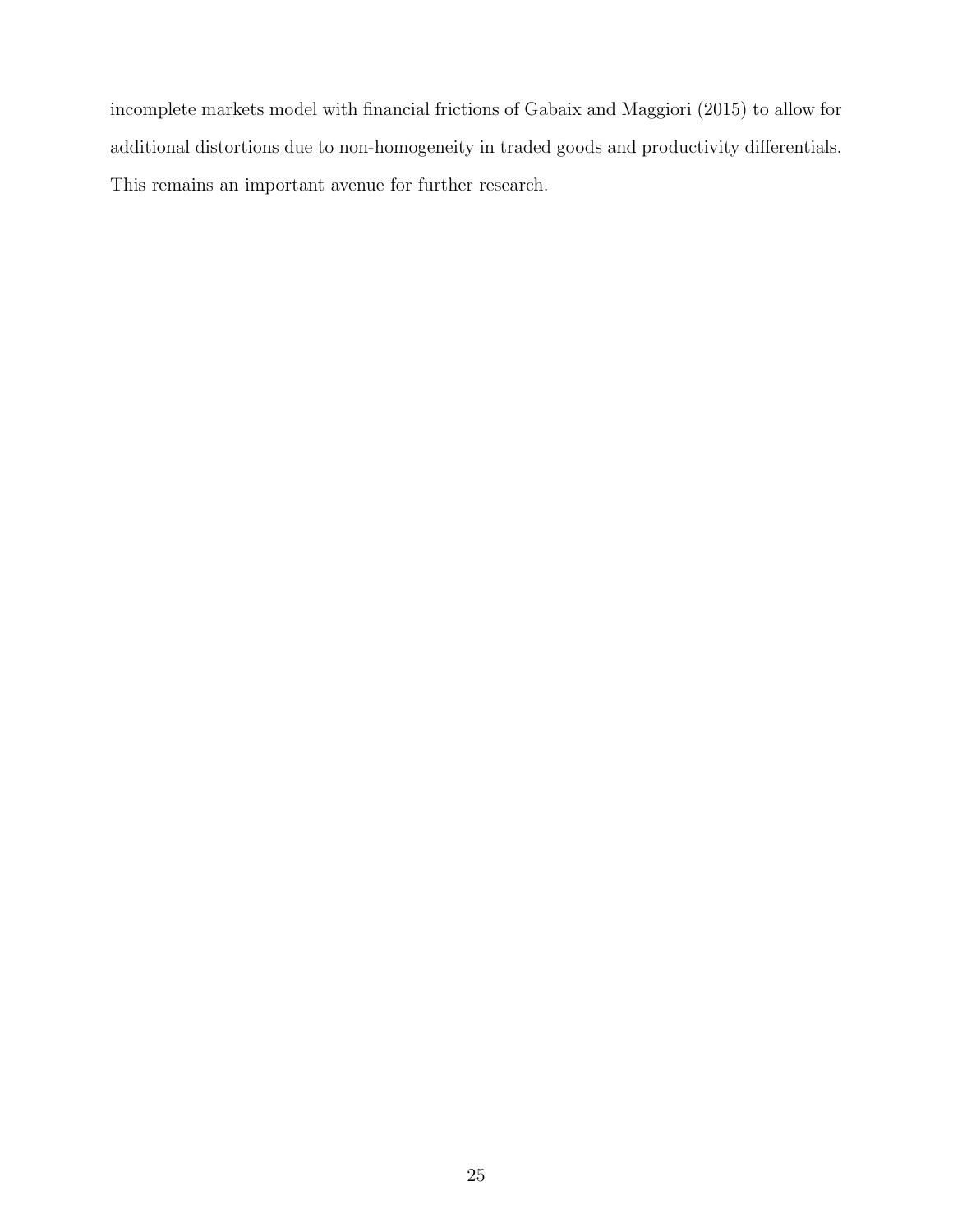#### References

- <span id="page-27-2"></span>Asness, C. S., T. J. Moskowitz, and L. H. Pedersen (2012): "Value and Momentum Everywhere," Journal of Finance, 68, 929–985.
- <span id="page-27-6"></span>Balduzzi, P., and I. E. Chiang (2014): "Real Exchange Rates and Currency Risk Premia," Working Paper, Boston College.
- <span id="page-27-3"></span>Barroso, P., and P. Santa-Clara (2015): "Beyond the Carry Trade: Optimal Currency Portfolios," Journal of Financial and Quantitative Analysis, 50, 1037–1056.
- <span id="page-27-11"></span>Brunnermeier, M., S. Nagel, and L. Pedersen (2009): "Carry Trades and Currency Crashes," NBER Macroeconomics Annual 2008, 23, 313–347.
- <span id="page-27-5"></span>Burnside, C., M. Eichenbaum, I. Kleshchelski, and S. Rebelo (2011): "Do Peso Problems Explain the Returns to the Carry Trade?," Review of Financial Studies, 24, 853–891.
- <span id="page-27-4"></span>Chong, Y., O. Jorda, and A. Taylor (2012): "The Harrod-Balassa-Samuelson Hypothesis: Real Exchange Rates and their Long-Run Equilibrium," International Economic Review, 53, 609–634.
- <span id="page-27-8"></span>Cieslak, A., and P. Povala (2016): "Expected Returns in Treasury Bonds," Review of Financial Studies, 29, 2859–2901.
- <span id="page-27-13"></span>Clarida, R. H., J. Gali, and M. Gertler (2000): "Monetary Policy Rules and Macroeconomic Stability: Evidence and Some Theory," Quarterly Journal of Economics, 115, 147–180.
- <span id="page-27-14"></span>Cooper, I., and R. Priestley (2009): "Time-Varying Risk Premiums and the Output Gap," Review of Financial Studies, 22(7), 2801–2833.
- <span id="page-27-10"></span>DELLA CORTE, P., S. RIDDIOUGH, AND L. SARNO (2016): "Currency Premia and Global Imbalances," Review of Financial Studies, forthcoming, doi:10.1093/rfs/hhw038.
- <span id="page-27-7"></span>Engel, C. (2016): "The Real Exchange Rate, Real Interest Rates, and the Risk Premium," American Economic Review, 106, 436–474.
- <span id="page-27-0"></span>ENGEL, C., AND K. D. WEST (2005): "Exchange Rates and Fundamentals," Journal of Political Economy, 113, 485–517.
- <span id="page-27-1"></span> $-$  (2006): "Taylor Rules and the Deutschmark-Dollar Real Exchange Rate," *Journal* of Money, Credit and Banking, 38, 1175–1994.
- <span id="page-27-9"></span>EVANS, G., AND S. HONKAPOHJA (2009): "Learning and Macroeconomics," Annual Review of Economics, 1, 421–449.
- <span id="page-27-12"></span>FARHI, E., AND X. GABAIX (2016): "Rare Disasters and Exchange Rates," Quarterly Journal of Economics, 131, 1–52.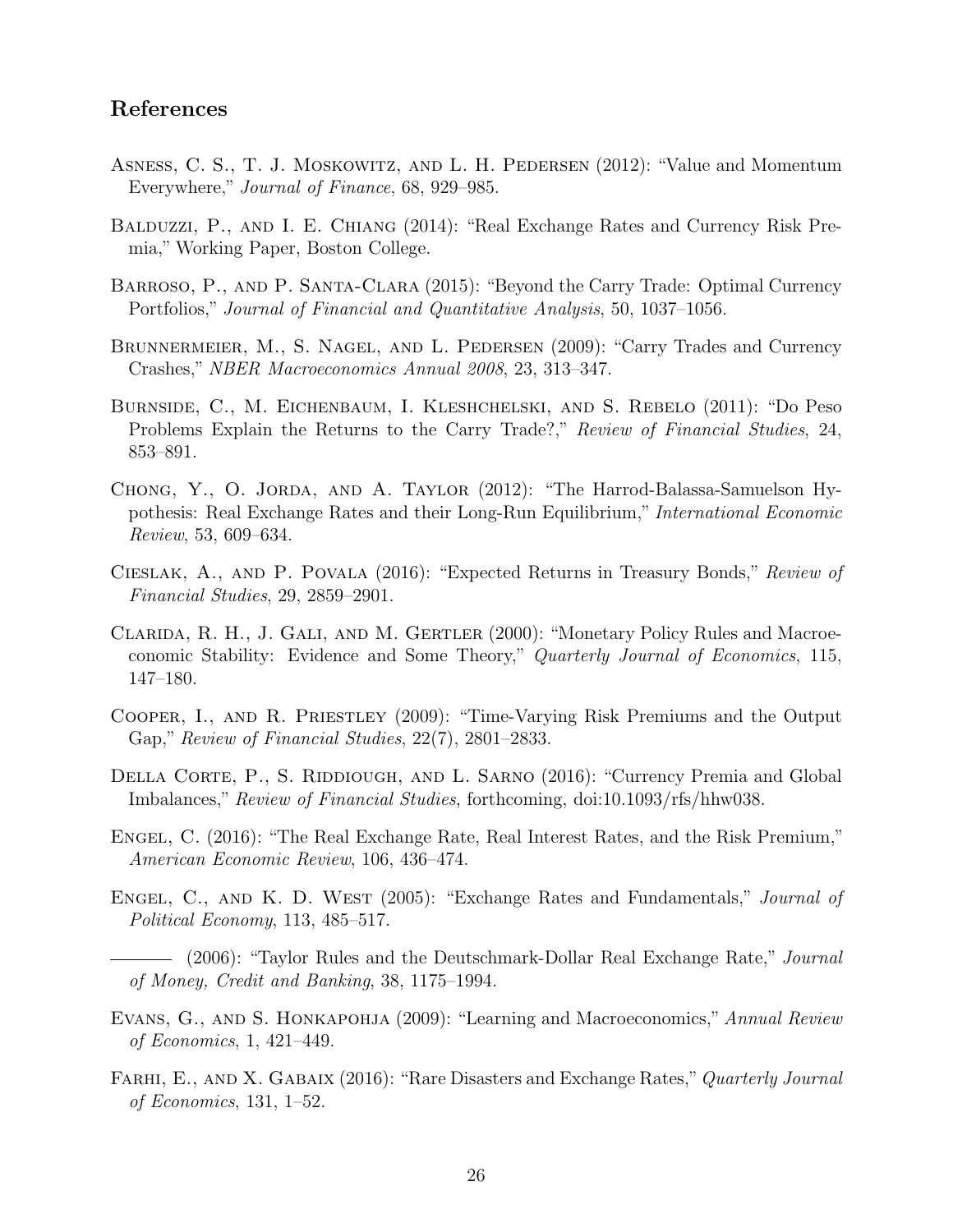- <span id="page-28-13"></span>Fidora, M., M. Fratzscher, and C. Thimann (2007): "Home Bias in Global Bond and Equity Markets: The Role of Real Exchange Rate Volatility," Journal of International Money and Finance, 26, 631–655.
- <span id="page-28-0"></span>FROOT, K. A., AND T. RAMADORAI (2005): "Currency Returns, Intrinsic Value, and Institutional-Investor Flows," Journal of Finance, 60, 1535–1566.
- <span id="page-28-2"></span>GABAIX, X., AND M. MAGGIORI (2015): "International Liquidity and Exchange Rate Dynamics," Quarterly Journal of Economics, 130, 1369–1420.
- <span id="page-28-11"></span>Gerakos, J., and J. T. Linnainmaa (2016): "Average Returns, Book-to-Market, and Changes in Firm Size," Working Paper, Chicago Booth.
- <span id="page-28-1"></span>GOURINCHAS, P.-O., AND H. REY (2007): "International Financial Adjustments," *Journal* of Political Economy, 115, 665–703.
- <span id="page-28-5"></span>Hassan, T., and R. Mano (2015): "Forward and Spot Exchange Rates in a Multi-Currency World," Working Paper, Chicago Booth.
- <span id="page-28-12"></span>HEATHCOTE, J., AND F. PERRI (2013): "The International Diversification Puzzle Is Not as Bad as You Think," Journal of Political Economy, 121, 1108–1159.
- <span id="page-28-14"></span>Henn, C., C. Papageorgiou, and N. Spatafora (2013): "Export Quality in Developing Countries," IMF Working Paper.
- <span id="page-28-6"></span>Heyerdahl-Larsen, C. (2014): "Asset Prices and Real Exchange Rates with Deep Habits," Review of Financial Studies, 27, 3280–3317.
- <span id="page-28-15"></span>Hummels, D., and P. J. Klenow (2005): "The Variety and Quality of a Nation's Exports," American Economic Review, 95, 704–723.
- <span id="page-28-8"></span>JORDA, O. (2005): "Estimation and Inference of Impulse Responses by Local Projections," American Economic Review, 95, 161–182.
- <span id="page-28-4"></span>JORDA, O., AND A. TAYLOR (2012): "The Carry Trade and Fundamentals: Nothing to Fear but FEER Itself," Journal of International Economics, 88, 74–90.
- <span id="page-28-10"></span>KOIJEN, R. S., T. J. MOSKOWITZ, L. H. PEDERSEN, AND E. B. VRUGT (2015): "Carry," Working Paper, London Business School.
- <span id="page-28-9"></span>Kozicki, S., and P. Tinsley (2005): "Permanent and Transitory Policy Shocks in an Empirical Macro Model with Asymmetric Information," Journal of Economic Dynamics and Control, 29, 1985–2015.
- <span id="page-28-3"></span>Kroencke, T. A., F. Schindler, and A. Schrimpf (2014): "International Diversification Benefits with Foreign Exchange Investment Styles," Review of Finance, 18(5), 1847–1883.
- <span id="page-28-7"></span>LANE, P. R., AND G. M. MILESI-FERRETTI (2004): "The Transfer Problem Revisited: Net Foreign Assets and Real Exchange Rates," Review of Economics and Statistics, 86, 841–857.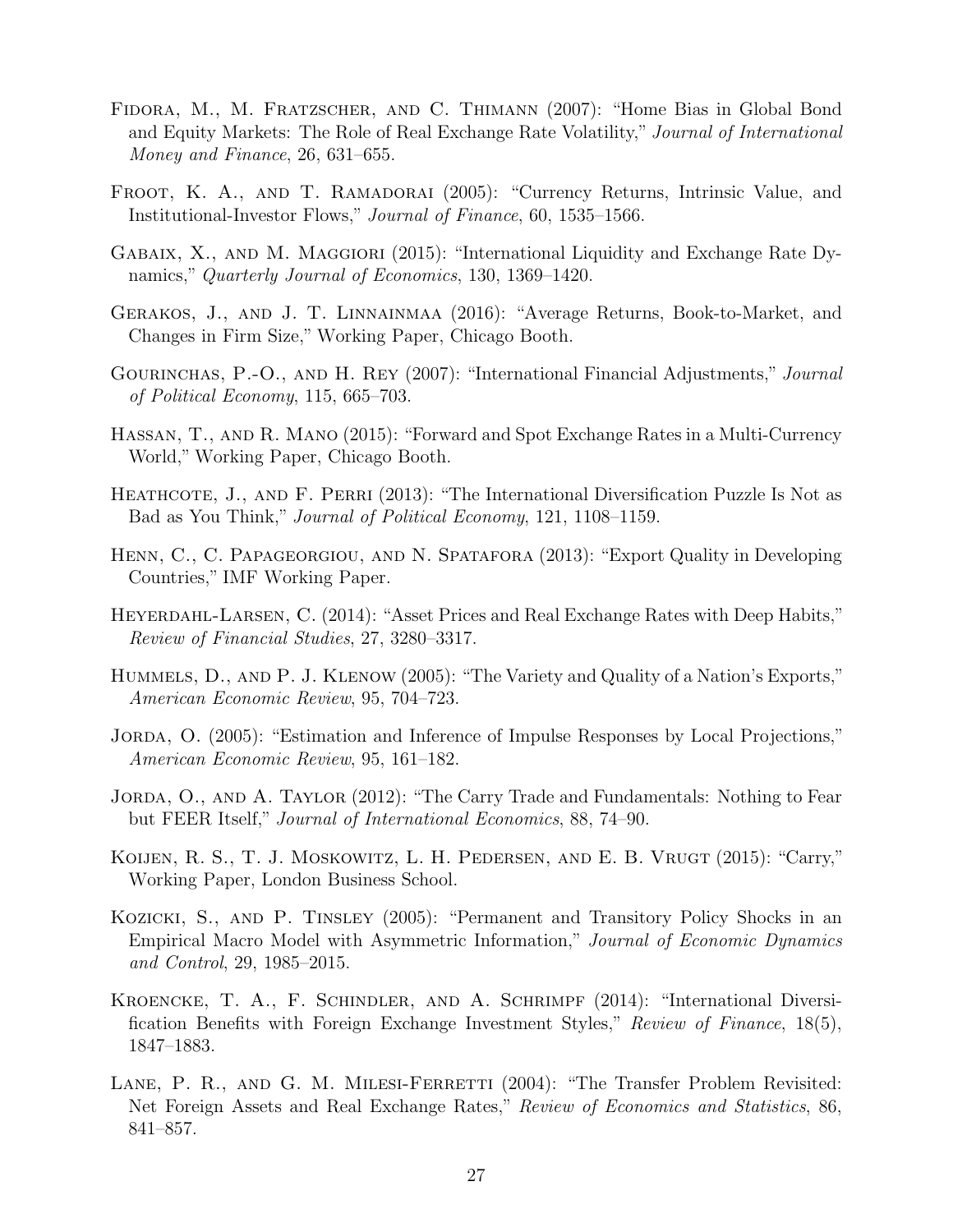<span id="page-29-15"></span>(2007): "The External Wealth of Nations Mark II: Revised and Extended Estimates of Foreign Assets and Liabilities, 1970–2004," Journal of International Economics, 73, 223–250.

- <span id="page-29-5"></span>LETTAU, M., M. MAGGIORI, AND M. WEBER (2014): "Conditional Risk Premia in Currency Markets and Other Asset Classes," Journal of Financial Economics, 114, 197–225.
- <span id="page-29-1"></span>Lustig, H., N. Roussanov, and A. Verdelhan (2011): "Common Risk Factors in Currency Markets," Review of Financial Studies, 24, 3731–3777.
- <span id="page-29-0"></span>Lustig, H., AND A. VERDELHAN (2007): "The Cross Section of Foreign Currency Risk Premia and Consumption Growth Risk," American Economic Review, 97, 89–117.
- <span id="page-29-9"></span>Melvin, M., and D. Shand (2013): "Forecasting Exchange Rates: an Investor Perspective," in *Handbook of Economic Forecasting*, ed. by G. Elliott, and A. Timmermann. Elsevier, vol. 2, p. 721:750.
- <span id="page-29-2"></span>Menkhoff, L., L. Sarno, M. Schmeling, and A. Schrimpf (2012a): "Carry Trades and Global Foreign Exchange Volatility," Journal of Finance, 67, 681–718.
- <span id="page-29-3"></span>(2012b): "Currency Momentum Strategies," Journal of Financial Economics, 106, 660–684.
- <span id="page-29-4"></span>(2016): "Information Flows in Foreign Exchange Markets: Dissecting Customer Currency Trades," Journal of Finance, 71, 601–633.
- <span id="page-29-11"></span>Molodtsova, T., A. Nikolsko-Rzhevskyy, and D. H. Papell (2008): "Taylor Rules with Real-time Data: A Tale of Two Countries and One Exchange Rate," Journal of Monetary Economics, 55, S63–S79.
- <span id="page-29-12"></span>MOLODTSOVA, T., AND D. PAPELL (2009): "Out-of-sample Exchange Rate Predictability with Taylor Rule Fundamentals," Journal of International Economics, 77, 167–180.
- <span id="page-29-13"></span>PIAZZESI, M., AND M. SCHNEIDER (2011): "Trend and Cycle in Bond Risk Premia," Working Paper, Stanford GSB.
- <span id="page-29-6"></span>POJARLIEV, M., AND R. M. LEVICH (2010): "Trades of the Living Dead: Style Differences, Style Persistence and Performance of Currency Fund Managers," Journal of International Money and Finance, 29, 1752–1775.
- <span id="page-29-7"></span>ROGOFF, K. (1996): "The Purchasing Power Parity Puzzle," Journal of Economic Literature, 34, 647–668.
- <span id="page-29-10"></span>Rose, D. (2010): "The Influence of Foreign Assets and Liabilities on Real Interest Rates," Institute of Policy Studies Working Paper No. 10/09.
- <span id="page-29-8"></span>Sarno, L., and M. P. Taylor (2002): "Purchasing Power Parity and the Real Exchange Rate," IMF Staff Papers, 49, 65–105.
- <span id="page-29-14"></span>Stockman, A., and H. Dellas (1989): "International Portfolio Nondiversification and Exchange Rate Variability," Journal of International Economics, 26, 271–286.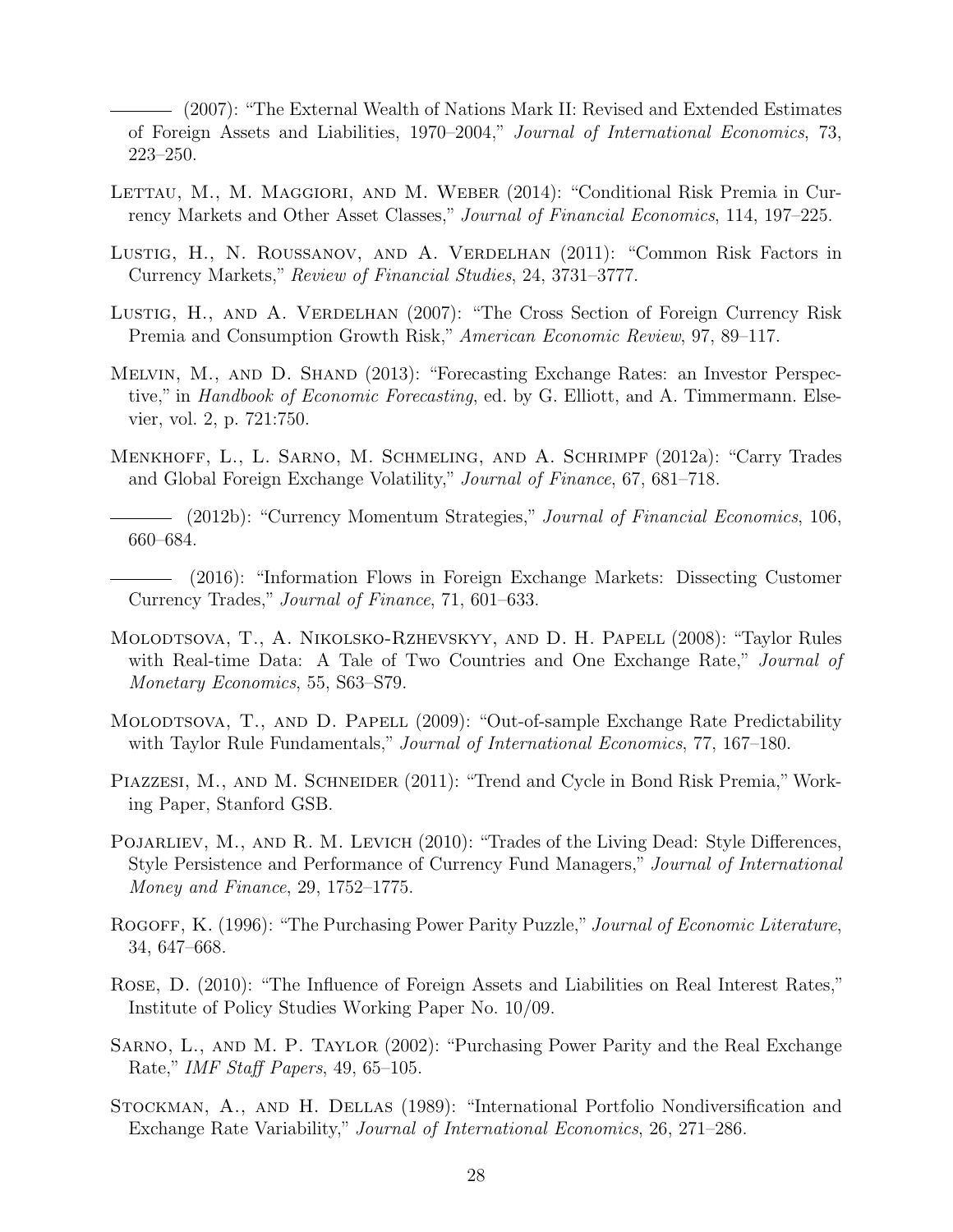- <span id="page-30-0"></span>TAYLOR, A., AND M. TAYLOR (2004): "The Purchasing Power Debate," Journal of Economic Perspectives, 18, 135–158.
- <span id="page-30-1"></span>Taylor, J. B. (1993): "Discretion versus Policy Rules in Practice," Carnegie-Rochester Conference Series on Public Policy, 39, 195–214.
- <span id="page-30-4"></span>Vandenbussche, H. (2014): "Quality in Exports," Economic Papers 528, European Commission, Directorate General for Economic and Financial Affairs.
- <span id="page-30-3"></span>Warnock, F. (2003): "Exchange Rate Dynamics and the Welfare Effects of Monetary Policy in a Two-Country Model with Home-Product Bias," Journal of International Money and Finance, 22, 343–363.
- <span id="page-30-2"></span>WHITE, H. (1980): "A Heteroskedasticity-Consistent Covariance Matrix Estimator and a Direct Test for Heteroscedasticity," Econometrica, 48, 817–838.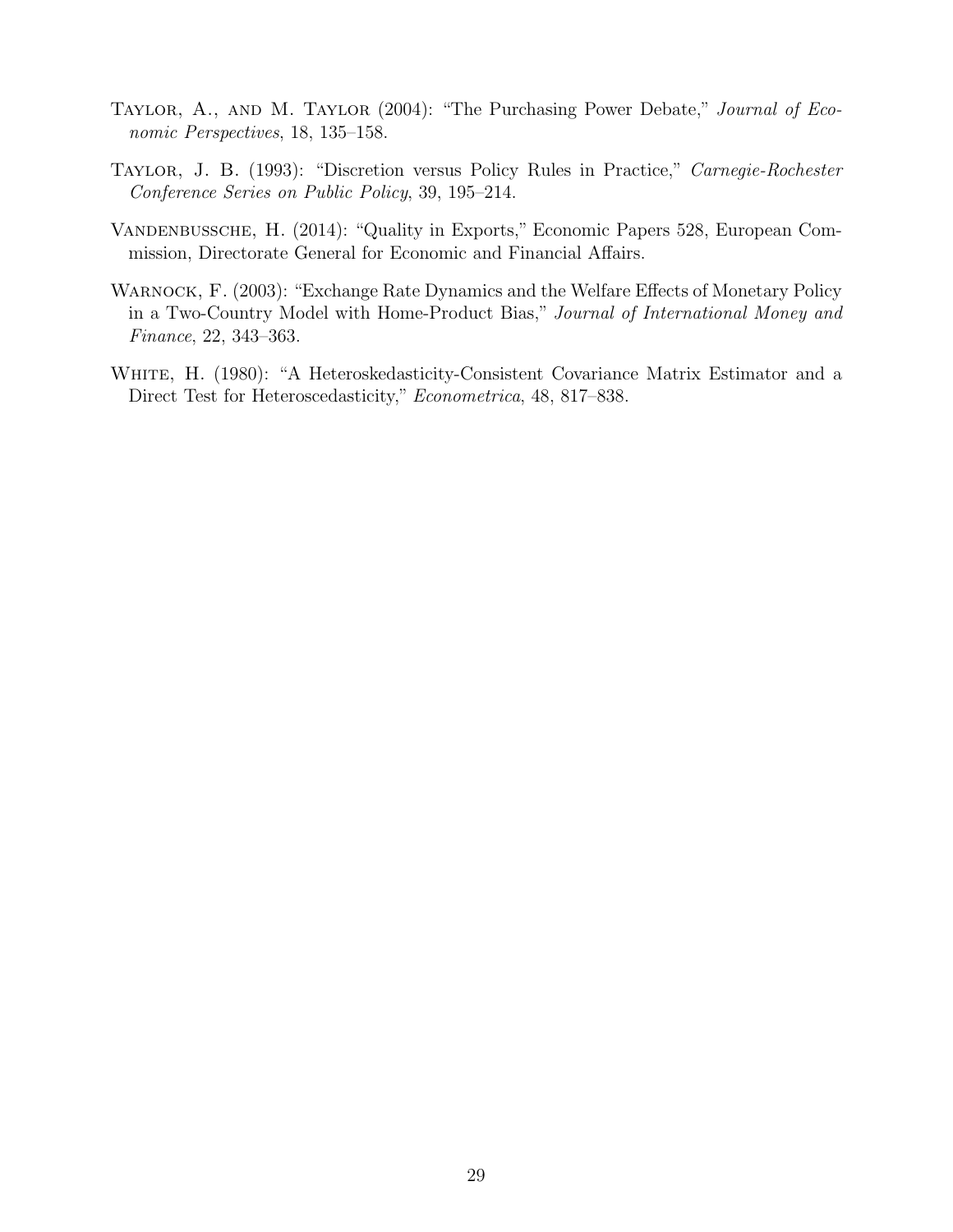# Table 1. Descriptive statistics Table 1. Descriptive statistics

<span id="page-31-0"></span>the (log) real exchange rate  $q$ , all other variables are in percent and annualized. The sample period is  $1976Q1 - 2014Q1$  and the changes  $(\Delta q)$ , and inflation differentials  $(\Delta \pi)$ . All quantities and growth rates are differentials (against the USD/U.S.). Except for This table reports descriptive statistics for excess returns  $(RX)$ , exchange rate changes  $(\Delta S)$ , the log RER  $(q)$ , quarterly  $(\log)$  RER This table reports descriptive statistics for excess returns  $(RX)$ , exchange rate changes  $(\Delta S)$ , the log RER  $(q)$ , quarterly (log) RER changes  $(\Delta q)$ , and inflation differentials  $(\Delta \pi)$ . All quantities and growth rates are differentials (against the USD/U.S.). Except for the (log) real exchange rate  $q$ , all other variables are in percent and annualized. The sample period is  $1976Q1 - 2014Q1$  and the frequency is quarterly. frequency is quarterly.

| Australia                                                                                                                                                                                                                                                                                                                                      |                                                                                                                                                                   |  | 0.06 | $\begin{array}{r} 16004 \\ -1004 \\ -7004 \\ -7004 \\ -1004 \\ -1004 \\ -1004 \\ -1004 \\ -1004 \\ -1004 \\ -1004 \\ -1004 \\ -1004 \\ -1004 \\ -1004 \\ -1004 \\ -1004 \\ -1004 \\ -1004 \\ -1004 \\ -1004 \\ -1004 \\ -1004 \\ -1004 \\ -1004 \\ -1004 \\ -1004 \\ -1004 \\ -1004 \\ -1004 \\ -1004 \\ -1004 \\ -1004 \\ -1004 \\ -1004 \\ -1$ | $\begin{array}{r} \mathbf{L} & \mathbf{1} & \mathbf{1} & \mathbf{2} & \mathbf{3} & \mathbf{3} & \mathbf{5} \\ \mathbf{I} & \mathbf{I} & \mathbf{I} & \mathbf{I} & \mathbf{I} & \mathbf{I} \\ \mathbf{I} & \mathbf{I} & \mathbf{I} & \mathbf{I} & \mathbf{I} \\ \mathbf{I} & \mathbf{I} & \mathbf{I} & \mathbf{I} & \mathbf{I} \\ \mathbf{I} & \mathbf{I} & \mathbf{I} & \mathbf{I} & \mathbf{I} \\ \mathbf{I} & \mathbf{I} & \mathbf$ |  |
|------------------------------------------------------------------------------------------------------------------------------------------------------------------------------------------------------------------------------------------------------------------------------------------------------------------------------------------------|-------------------------------------------------------------------------------------------------------------------------------------------------------------------|--|------|--------------------------------------------------------------------------------------------------------------------------------------------------------------------------------------------------------------------------------------------------------------------------------------------------------------------------------------------------|---------------------------------------------------------------------------------------------------------------------------------------------------------------------------------------------------------------------------------------------------------------------------------------------------------------------------------------------------------------------------------------------------------------------------------------|--|
|                                                                                                                                                                                                                                                                                                                                                |                                                                                                                                                                   |  |      |                                                                                                                                                                                                                                                                                                                                                  |                                                                                                                                                                                                                                                                                                                                                                                                                                       |  |
| Canada<br>France                                                                                                                                                                                                                                                                                                                               | 89 拐 49 犯 59 化 59 32 32 32 32 32 33 33 34 35 45 35 35 35 35 35 45 35 35 35 45 35 35 45 35 35 45 35 35 45 35 45<br>了 4 8 8 9 4 2 8 9 8 3 8 7 3 0 8 7 9 8 3 8 2 7 7 |  |      |                                                                                                                                                                                                                                                                                                                                                  |                                                                                                                                                                                                                                                                                                                                                                                                                                       |  |
| $\begin{array}{l} \text{Germany} \\ \text{Hungary} \\ \text{India} \\ \text{Itaby} \\ \text{Japan} \\ \text{Korea} \\ \text{Korea} \\ \text{New Z} \\ \text{Now } \text{Z} \\ \text{Now } \text{Q} \\ \text{Singapore} \\ \text{Singapore} \\ \text{Supapore} \\ \text{Syain} \\ \text{Syain} \\ \text{Syain} \\ \text{Sweden} \\ \end{array}$ |                                                                                                                                                                   |  |      |                                                                                                                                                                                                                                                                                                                                                  |                                                                                                                                                                                                                                                                                                                                                                                                                                       |  |
|                                                                                                                                                                                                                                                                                                                                                |                                                                                                                                                                   |  |      |                                                                                                                                                                                                                                                                                                                                                  |                                                                                                                                                                                                                                                                                                                                                                                                                                       |  |
|                                                                                                                                                                                                                                                                                                                                                |                                                                                                                                                                   |  |      |                                                                                                                                                                                                                                                                                                                                                  |                                                                                                                                                                                                                                                                                                                                                                                                                                       |  |
|                                                                                                                                                                                                                                                                                                                                                |                                                                                                                                                                   |  |      |                                                                                                                                                                                                                                                                                                                                                  |                                                                                                                                                                                                                                                                                                                                                                                                                                       |  |
|                                                                                                                                                                                                                                                                                                                                                |                                                                                                                                                                   |  |      |                                                                                                                                                                                                                                                                                                                                                  |                                                                                                                                                                                                                                                                                                                                                                                                                                       |  |
|                                                                                                                                                                                                                                                                                                                                                |                                                                                                                                                                   |  |      |                                                                                                                                                                                                                                                                                                                                                  |                                                                                                                                                                                                                                                                                                                                                                                                                                       |  |
|                                                                                                                                                                                                                                                                                                                                                |                                                                                                                                                                   |  |      |                                                                                                                                                                                                                                                                                                                                                  |                                                                                                                                                                                                                                                                                                                                                                                                                                       |  |
|                                                                                                                                                                                                                                                                                                                                                |                                                                                                                                                                   |  |      |                                                                                                                                                                                                                                                                                                                                                  |                                                                                                                                                                                                                                                                                                                                                                                                                                       |  |
|                                                                                                                                                                                                                                                                                                                                                |                                                                                                                                                                   |  |      |                                                                                                                                                                                                                                                                                                                                                  |                                                                                                                                                                                                                                                                                                                                                                                                                                       |  |
|                                                                                                                                                                                                                                                                                                                                                |                                                                                                                                                                   |  |      |                                                                                                                                                                                                                                                                                                                                                  |                                                                                                                                                                                                                                                                                                                                                                                                                                       |  |
|                                                                                                                                                                                                                                                                                                                                                |                                                                                                                                                                   |  |      |                                                                                                                                                                                                                                                                                                                                                  |                                                                                                                                                                                                                                                                                                                                                                                                                                       |  |
|                                                                                                                                                                                                                                                                                                                                                |                                                                                                                                                                   |  |      |                                                                                                                                                                                                                                                                                                                                                  |                                                                                                                                                                                                                                                                                                                                                                                                                                       |  |
|                                                                                                                                                                                                                                                                                                                                                |                                                                                                                                                                   |  |      |                                                                                                                                                                                                                                                                                                                                                  |                                                                                                                                                                                                                                                                                                                                                                                                                                       |  |
|                                                                                                                                                                                                                                                                                                                                                |                                                                                                                                                                   |  |      |                                                                                                                                                                                                                                                                                                                                                  |                                                                                                                                                                                                                                                                                                                                                                                                                                       |  |
| ${\small\begin{array}{c} \text{Switeration} \\ \text{Taiwan} \\ \text{Thailand} \end{array}}$                                                                                                                                                                                                                                                  |                                                                                                                                                                   |  |      |                                                                                                                                                                                                                                                                                                                                                  |                                                                                                                                                                                                                                                                                                                                                                                                                                       |  |
|                                                                                                                                                                                                                                                                                                                                                |                                                                                                                                                                   |  |      |                                                                                                                                                                                                                                                                                                                                                  |                                                                                                                                                                                                                                                                                                                                                                                                                                       |  |
|                                                                                                                                                                                                                                                                                                                                                |                                                                                                                                                                   |  |      |                                                                                                                                                                                                                                                                                                                                                  |                                                                                                                                                                                                                                                                                                                                                                                                                                       |  |
| Turkey<br>U.K.                                                                                                                                                                                                                                                                                                                                 |                                                                                                                                                                   |  |      |                                                                                                                                                                                                                                                                                                                                                  |                                                                                                                                                                                                                                                                                                                                                                                                                                       |  |
|                                                                                                                                                                                                                                                                                                                                                |                                                                                                                                                                   |  |      |                                                                                                                                                                                                                                                                                                                                                  |                                                                                                                                                                                                                                                                                                                                                                                                                                       |  |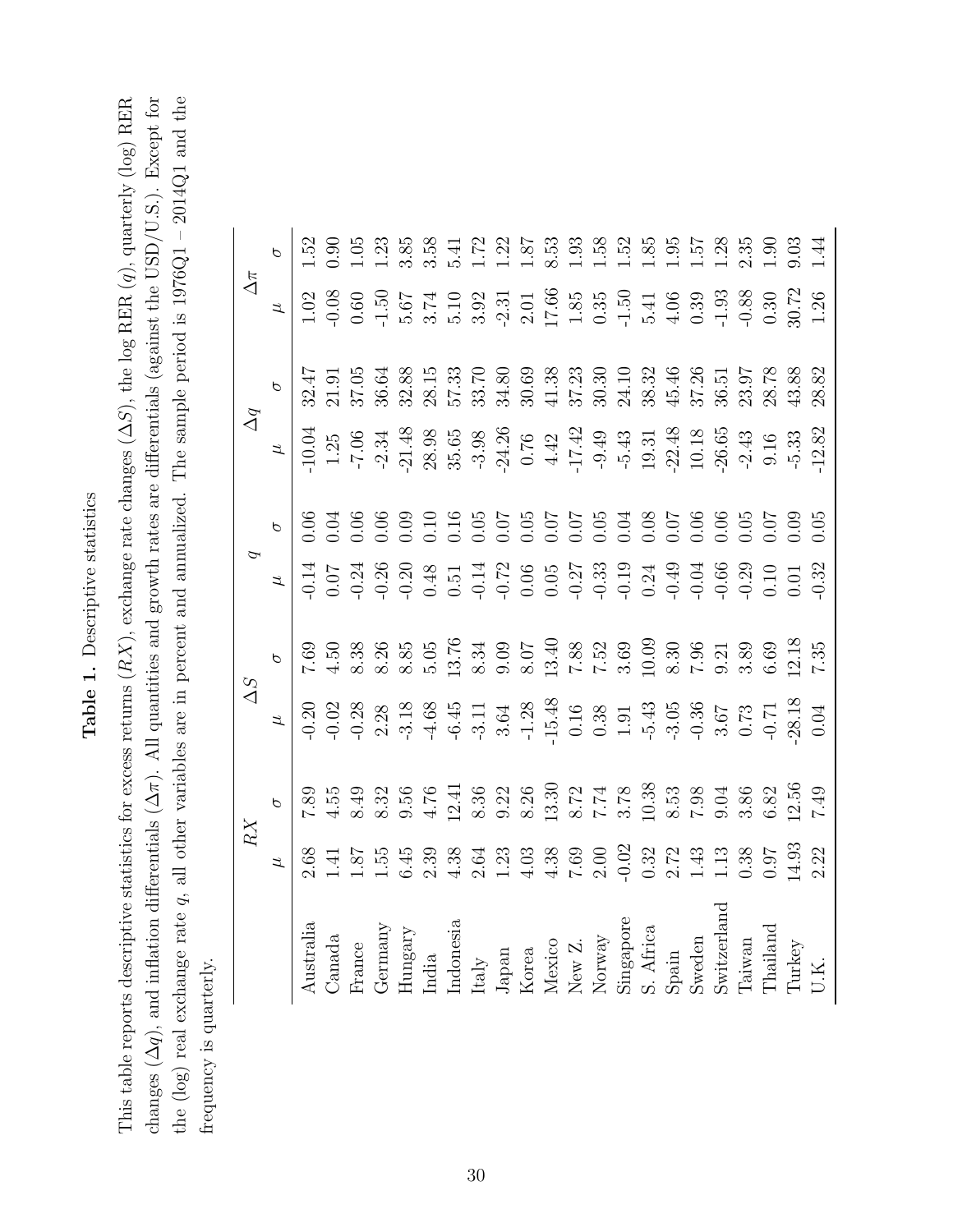<span id="page-32-0"></span>Table 2. Predictive power of macroeconomic fundamentals for real interest rate differentials

This table reports p-values for tests of a link between macro fundamentals and subsequent real interest rate differentials (RIDs). We adopt a Granger causality type setting and regress RIDs on lagged RIDs, real per-capita GDP (HBS), export quality (Qual), net foreign assets scaled by GDP (NFA), and output gaps  $(OG)$ . h denotes the forecast horizon (years). The results are based on panel regressions which include time fixed effects (year fixed effects). tstatistics are based on two-way clustered standard errors (clustered by currency and quarter). The sample period is 1976 – 2013 and the frequency is annual.

| $\boldsymbol{h}$ | <b>RID</b> | <b>HBS</b> | Qual  | <b>NFA</b> | OG    |
|------------------|------------|------------|-------|------------|-------|
|                  | 0.020      | 0.029      | 0.017 | 0.028      | 0.098 |
| $\overline{2}$   | 0.446      | 0.596      | 0.017 | 0.105      | 0.026 |
| 3                | 0.179      | 0.147      | 0.023 | 0.164      | 0.048 |
| 4                | 0.154      | 0.043      | 0.065 | 0.197      | 0.085 |
| 5                | 0.159      | 0.128      | 0.142 | 0.114      | 0.087 |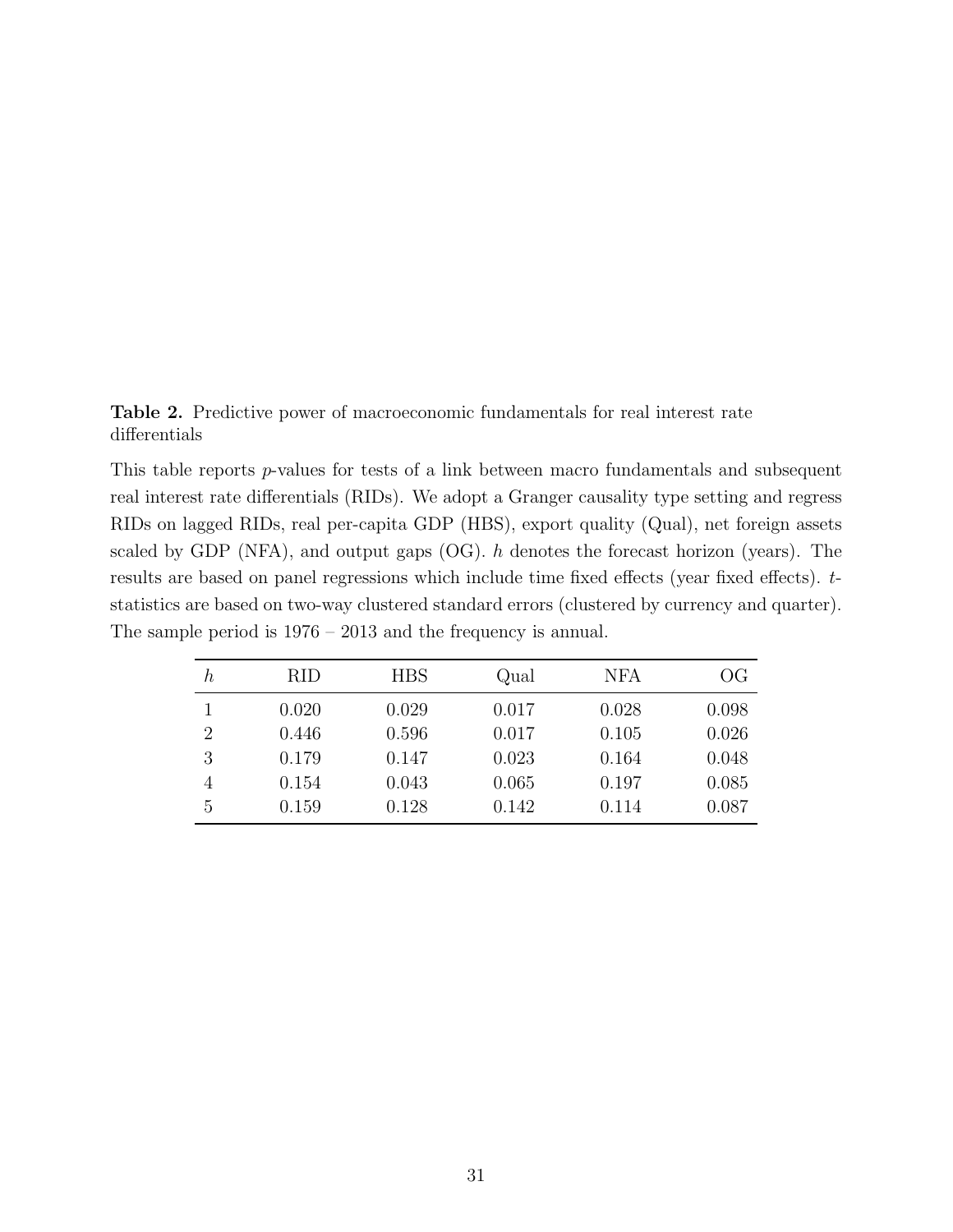<span id="page-33-0"></span>Table 3. Regressions of excess returns on 5-year RER changes and controls

This table reports results for panel regressions of excess returns on lagged 5-year RER changes and further control variables. These control variables include: real interest rate differentials (RID), real per-capita GDP (HBS), export quality (Qual), net foreign assets scaled by GDP (NFA), and output gaps (OG). We report the slope estimate (b) for 5-year RER changes, the associated t-statistic (in brackets), the (adjusted)  $R^2$  (in %), and the incremental  $R^2$ (denoted  $\Delta R^2$ ) when adding 5-year RER changes to the regression. The upper panel shows results for specifications where the real interest rate is included in all specifications except (i). The lower panel excludes RIDs everywhere. The final rows of each panel indicate which control variables are included in the regression. All panel regressions include time fixed effects (quarterly basis). t-statistics are based on clustered standard errors (clustered by quarter). The sample period is 1976Q1 – 2014Q1 and the frequency is quarterly.

|                  | $\rm(i)$ | $\left( ii \right)$ | (iii)      | (iv)                          | $(\rm v)$  | $(\mathrm{vi})$        | (vii)    |
|------------------|----------|---------------------|------------|-------------------------------|------------|------------------------|----------|
|                  |          |                     |            | Panel A: Controlling for RIDs |            |                        |          |
| $\boldsymbol{b}$ | 0.027    | 0.029               | 0.032      | 0.031                         | 0.031      | 0.034                  | 0.039    |
| t                | [2.89]   | [3.14]              | [3.41]     | [3.24]                        | [3.22]     | $[3.49]$               | [4.00]   |
| $R^2$ (%)        | 0.81     | 2.75                | 3.96       | 2.82                          | 2.89       | 4.73                   | 5.38     |
| $\Delta R^2$ (%) |          | 0.83                | 0.99       | 0.88                          | 0.89       | 1.10                   | 1.34     |
| Controls         |          | <b>RID</b>          | <b>RID</b> | <b>RID</b>                    | <b>RID</b> | <b>RID</b>             | All      |
|                  |          |                     | <b>HBS</b> | Qual                          | <b>NFA</b> | $\overline{\text{OG}}$ |          |
|                  |          |                     |            | Panel B: Excluding RIDs       |            |                        |          |
| $\boldsymbol{b}$ |          |                     | 0.031      | 0.028                         | 0.029      | 0.033                  | 0.039    |
| t                |          |                     | [3.28]     | [2.98]                        | $[3.02]$   | $[3.67]$               | $[3.94]$ |
| $R^2$ (%)        |          |                     | 3.01       | 0.81                          | 1.04       | 3.86                   | 4.72     |
| $\Delta R^2$ (%) |          |                     | 0.93       | 0.77                          | 0.80       | 1.06                   | 1.32     |
| Controls         |          |                     | <b>HBS</b> | Qual                          | <b>NFA</b> | $\overline{\text{OG}}$ | All      |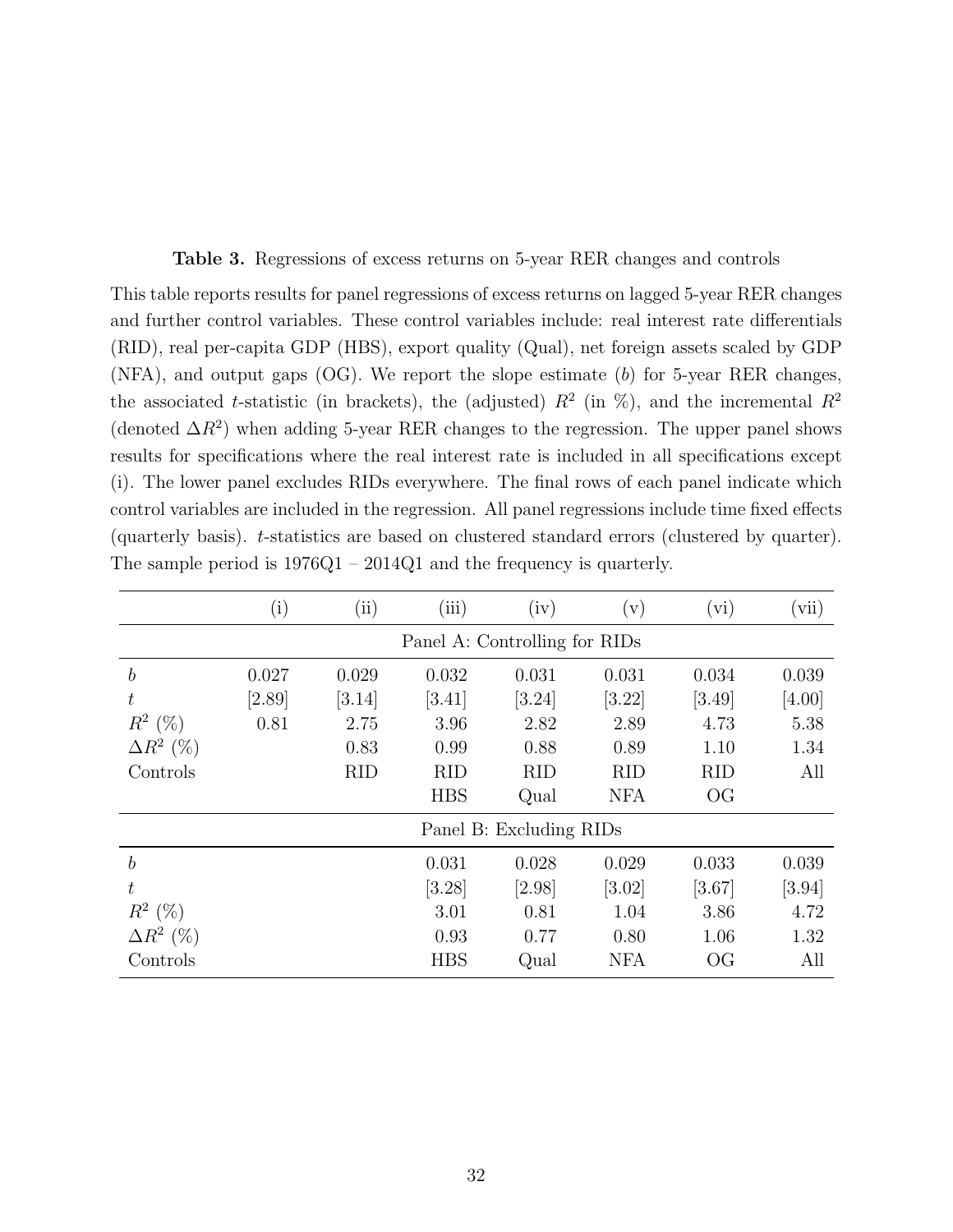#### Table 4. Returns to currency value strategies

<span id="page-34-0"></span>This table reports descriptive statistics for currency portfolios based on 5-year real exchange rate changes. We report results for cross-sectional portfolio sorts where we sort currencies into 4 bins based on the cross section of signals (portfolios  $P_1, ..., P_4$  and a high minus low portfolio, HML, long  $P_4$  and short  $P_1$ ), as well as a rank portfolio  $(PF^R)$ , and a simple portfolio based on linear portfolio weights  $(PF^L;$  weights are linear in the cross-sectional deviation of signals from the cross-sectional mean). Real exchange rates are defined such that a higher real exchange rate indicates a weaker foreign currency. Hence, the portfolios go long currencies currencies that are relatively cheap and goes short currencies with valuations that have become relatively rich. Excess returns are defined such that positive numbers mean a positive return on holding the foreign currency. Mean returns, return volatilities  $(\sigma)$ , and Sharpe Ratios (SR) are annualized. t-statistics in brackets are based on [White](#page-30-2) [\(1980\)](#page-30-2) standard errors. The sample period is 1976Q1 – 2014Q1 and the frequency is quarterly.

|           | $P_{\rm 1}$ | P <sub>2</sub> | $P_3$  | $P_4$  | HML    | $P F^R$ | P F <sup>L</sup> |
|-----------|-------------|----------------|--------|--------|--------|---------|------------------|
| mean      | 1.11        | 1.00           | 2.92   | 5.00   | 3.89   | 3.65    | 2.32             |
| t.        | [0.73]      | [0.76]         | [2.38] | [4.00] | [2.71] | [3.11]  | [3.15]           |
| $\sigma$  | 9.44        | 8.22           | 7.62   | 7.78   | 8.93   | 7.27    | 4.57             |
| <b>SR</b> | 0.12        | 0.12           | 0.38   | 0.64   | 0.44   | 0.50    | 0.51             |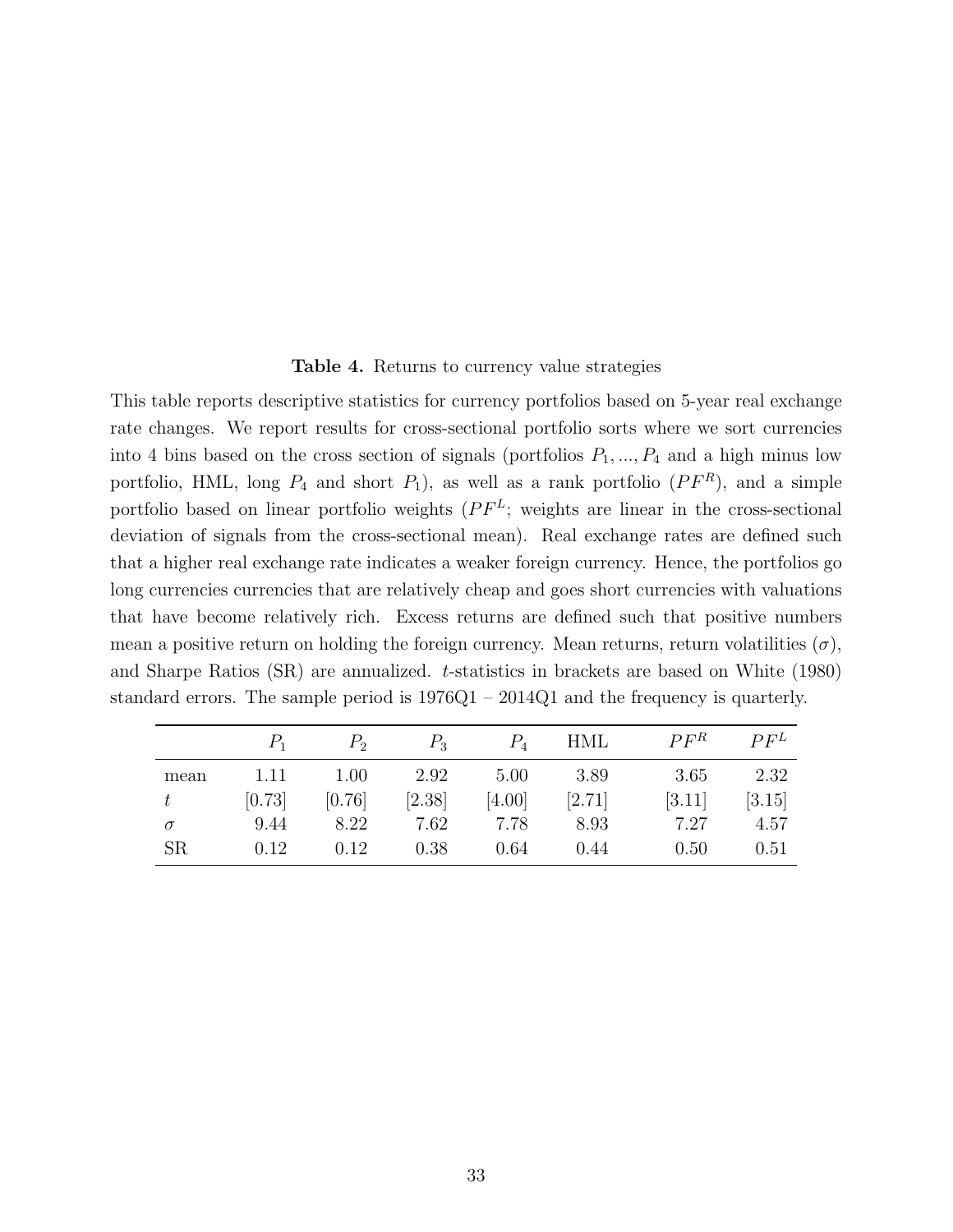#### Table 5. Currency value strategies accounting for fundamentals

<span id="page-35-0"></span>This table reports excess returns for portfolios formed on 5-year RER changes  $(\Delta^{(5y)}q)$  and a decomposition into the part of  $\Delta^{(5y)}q$  related to macro fundamentals  $(\widetilde{\Delta^{(5y)}q})$  and a part unrelated to these fundamentals ( $\varepsilon^q$ ). We regress  $\Delta^{(5y)}q$  on real per-capita GDP, export quality, net foreign assets scaled by GDP, and output gaps in the cross-section each quarter to obtain the fitted RER  $(\widehat{\Delta^{(5y)}q})$  and the residual ( $\varepsilon^q$ ). We then build linear-weight and rank portfolios based on these two components. We use four different measures of fundamentals in these cross-sectional regressions: Panel (a) simply uses the raw fundamentals whereas the remaining panels use proxies for expected fundamentals. Panel (b) uses an exponentiallyweighted moving average (EWMA), Panel (c) employs expected fundamentals from VARs (estimated recursively and separately for each country), and Panel (d) uses a (recursive) panel VAR to compute expected fundamentals. We report annualized mean excess returns, t-statistics based on [White](#page-30-2) [\(1980\)](#page-30-2) standard errors in squared brackets, the annualized excess return volatility ( $\sigma$ ), and annualized Sharpe Ratios (SR). The sample period is 1976Q1 – 2013Q4 (at most) and the frequency is quarterly.

|                  |                  | Linear portfolios |                 |                                            | Rank portfolios  |                 |
|------------------|------------------|-------------------|-----------------|--------------------------------------------|------------------|-----------------|
|                  | $\Delta^{(5y)}q$ | $\Delta^{(5y)}q$  | $\varepsilon^q$ | $\Delta^{(5y)}q$                           | $\Delta^{(5y)}q$ | $\varepsilon^q$ |
|                  |                  |                   |                 | Panel A. Raw fundamentals                  |                  |                 |
| mean             | 2.67             | 0.54              | 2.13            | 4.16                                       | 2.05             | 4.12            |
| $t\,$            | [3.35]           | [0.93]            | [4.91]          | [3.27]                                     | [1.47]           | [4.89]          |
| $\sigma$         | 4.93             | 3.61              | 2.68            | 7.85                                       | 8.61             | 5.22            |
| SR               | 0.54             | 0.15              | 0.79            | 0.53                                       | 0.24             | 0.79            |
|                  |                  |                   |                 | Panel B. Expected fundamentals (EWMA)      |                  |                 |
| mean             | 3.00             | 0.26              | 2.74            | 4.67                                       | 1.23             | 4.76            |
| t                | [3.41]           | [0.42]            | [5.21]          | [3.35]                                     | [0.85]           | [4.71]          |
| $\sigma$         | 5.10             | 3.56              | 3.04            | 8.06                                       | 8.40             | 5.85            |
| SR               | 0.59             | 0.07              | 0.90            | 0.58                                       | 0.15             | 0.81            |
|                  |                  |                   |                 | Panel C. Expected fundamentals (VAR)       |                  |                 |
| mean             | 3.04             | 0.82              | 2.22            | 4.76                                       | 2.88             | 4.86            |
| $\it t$          | $[3.51]$         | $[1.24]$          | [4.97]          | [3.46]                                     | [1.87]           | $[5.32]$        |
| $\sigma$         | 5.08             | 3.87              | 2.62            | 8.05                                       | 9.02             | 5.35            |
| SR               | 0.60             | 0.21              | 0.85            | 0.59                                       | 0.32             | 0.91            |
|                  |                  |                   |                 | Panel D. Expected fundamentals (Panel VAR) |                  |                 |
| mean             | 3.04             | 0.61              | 2.43            | 4.76                                       | 2.37             | 4.67            |
| $\boldsymbol{t}$ | [3.51]           | [0.95]            | $[5.32]$        | $[3.46]$                                   | $[1.54]$         | [5.26]          |
| $\sigma$         | 5.08             | 3.77              | 2.68            | 8.05                                       | 9.00             | 5.19            |
| SR               | 0.60             | 0.16              | 0.91            | 0.59                                       | 0.26             | 0.90            |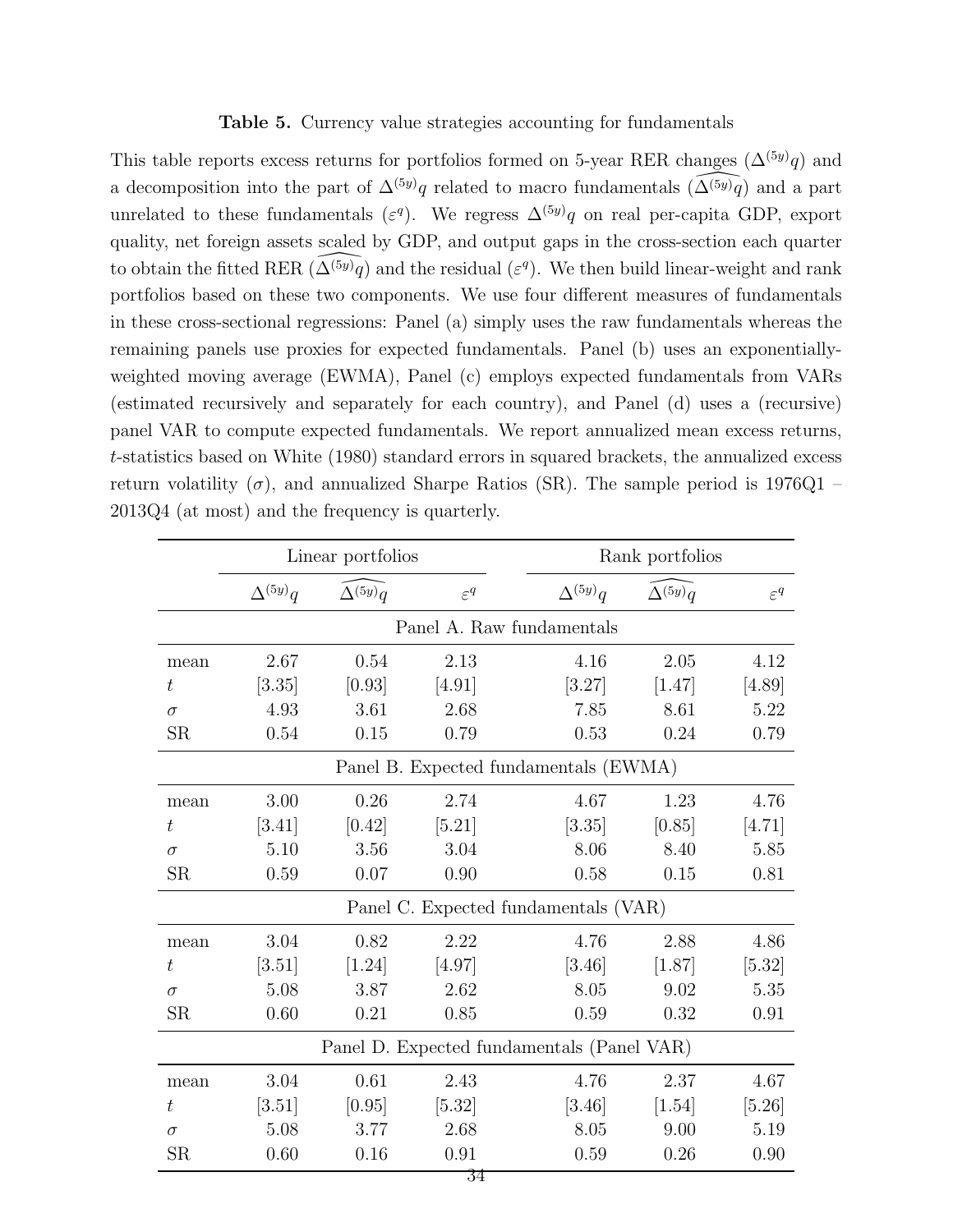#### Table 6. Currency value: Exposure regressions

<span id="page-36-0"></span>This table reports exposure regression results in Panel A and weights in global tangency portfolios in Panel B. The dependent variable in Panel A is the excess return of a value portfolio based on 5-year RER changes controlling for macro fundamentals (see Panel D in Table [5\)](#page-35-0). As factors in the regressions, we include excess returns to carry trades, momentum, standard value (based on 5-year RER changes,  $\Delta^{(5y)}q$ ), and the global imbalances factor (*IMB*) of [Della Corte, Riddiough, and Sarno](#page-27-10) [\(2016\)](#page-27-10) in various different specifications.  $R^2$  denotes the (adjusted) regression  $R^2$  whereas IR denotes the information ratio (alpha divided by residual standard deviation). Alphas and information ratios are annualized and in percent. The sample period is  $1980Q3 - 2013Q1$  for all specifications not involving  $IMB$  and  $1983Q4-2013Q4$ for specifications involving IMB due to data availability. Numbers in squared brackets are t-statistics based on [White](#page-30-2) [\(1980\)](#page-30-2) standard errors.

|                  | (i)      | (ii)      | (iii)                              | (iv)    | (v)       | (vi)]    |
|------------------|----------|-----------|------------------------------------|---------|-----------|----------|
|                  |          |           | Panel A. Exposure regressions      |         |           |          |
| $\alpha$         | 4.67     | 4.62      | 2.31                               | 4.09    | 3.60      | $2.06\,$ |
|                  | [5.26]   | [4.97]    | $[2.92]$                           | [4.43]  | [3.75]    | [2.35]   |
| Carry            |          | 0.06      | 0.07                               |         | 0.13      | 0.12     |
|                  |          | [0.99]    | $[1.34]$                           |         | [1.97]    | [2.09]   |
| Mom              |          | $-0.12$   | 0.03                               |         | $-0.14$   | $0.03\,$ |
|                  |          | $[-1.84]$ | [0.65]                             |         | $[-2.34]$ | [0.52]   |
| $\Delta^{(5y)}q$ |          |           | 0.45                               |         |           | 0.44     |
|                  |          |           | $[8.70]$                           |         |           | $[7.48]$ |
| IMB              |          |           |                                    | 0.07    | 0.07      | 0.01     |
|                  |          |           |                                    | [0.84]  | [0.90]    | [0.17]   |
| $R^2$            |          | 2.97      | 39.59                              | $-0.05$ | 7.07      | 40.60    |
| IR               | $0.90\,$ | 0.91      | 0.58                               | 0.80    | 0.73      | 0.53     |
|                  |          |           | Panel B.Tangency portfolio weights |         |           |          |
| Carry            | 0.32     | 0.22      | 0.22                               |         | 0.22      | 0.22     |
|                  | [3.78]   | [2.77]    | $[2.97]$                           |         | [2.96]    | [3.17]   |
| Mom              | 0.30     | 0.19      | 0.21                               |         | 0.15      | $0.16\,$ |
|                  | [3.07]   | [2.41]    | [2.37]                             |         | [2.14]    | $[1.91]$ |
| $\Delta^{(5y)}q$ | 0.38     |           | 0.13                               |         |           | 0.04     |
|                  | [3.19]   |           | [0.88]                             |         |           | [0.34]   |
| IMB              |          |           |                                    | 0.35    | 0.24      | 0.23     |
|                  |          |           |                                    | [2.93]  | $[3.42]$  | [3.06]   |
| $\varepsilon^q$  |          | 0.59      | 0.45                               | 0.65    | 0.39      | 0.35     |
|                  |          | $[5.20]$  | $[2.89]$                           | [4.37]  | $[3.20]$  | $[2.39]$ |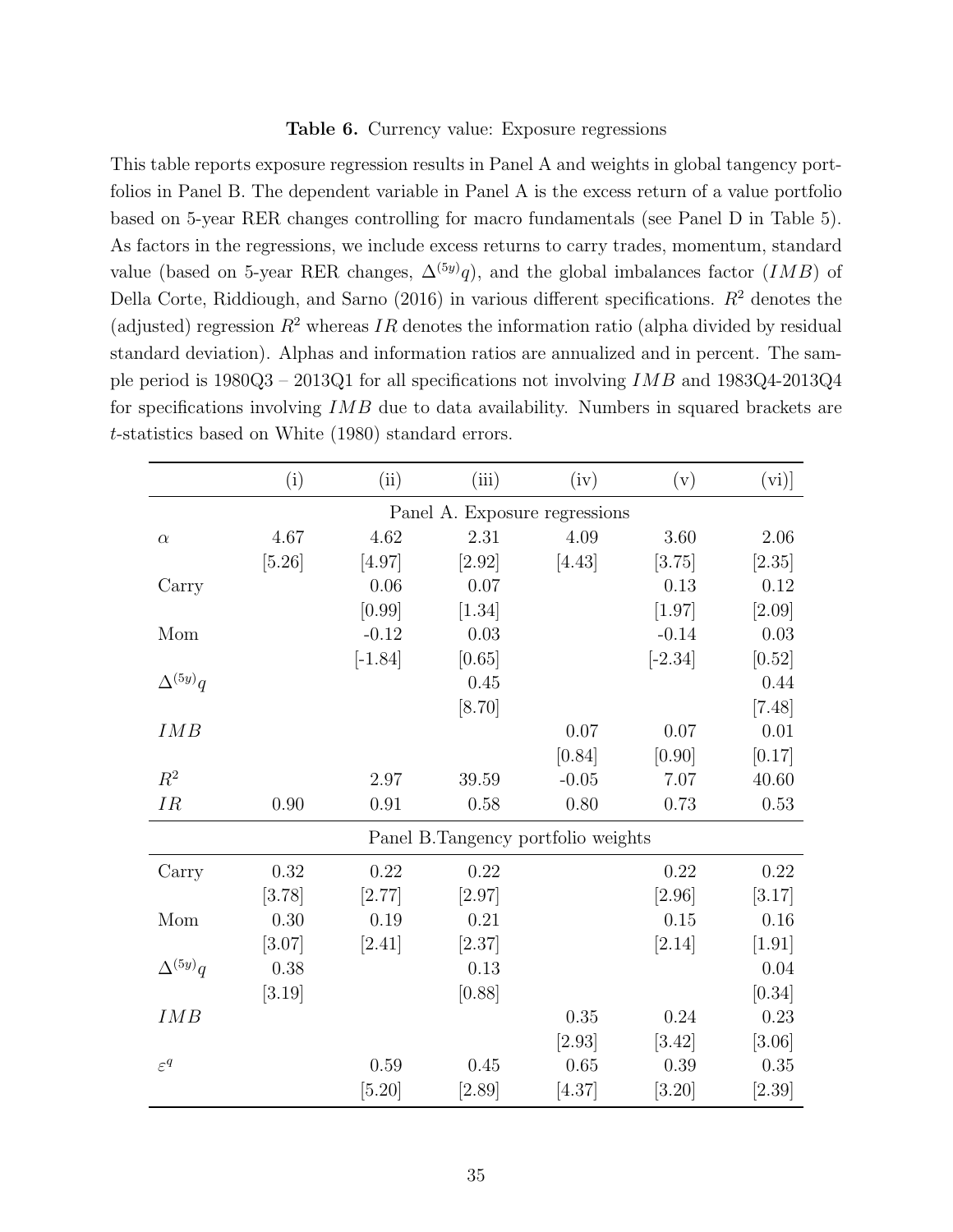Table 7. Macroeconomic fundamentals as drivers of real exchange rates

<span id="page-37-0"></span>This table reports results for panel regressions of 5-year RER changes on macro fundamentals. These fundamentals are: real per-capita GDP (HBS), export quality (Qual), net foreign assets scaled by GDP (NFA), and output gaps (OG). All panel regressions include time fixed effects (quarterly basis). t-statistics are based on two-way clustered standard errors (clustered by currency and quarter). The sample period is 1976Q1 – 2014Q1 and the frequency is quarterly. We report the simple  $R^2$  for specifications (i) – (iv) and the adjusted  $R^2$  for specification (v).

|                        | (i)       | $\rm(ii)$ | (iii)     | (iv)      | (v)                  |
|------------------------|-----------|-----------|-----------|-----------|----------------------|
| <b>HBS</b>             | $-0.11$   |           |           |           | $-0.22$              |
|                        | $[-2.18]$ |           |           |           | $[-8.90]$            |
| Qual                   |           | $-0.32$   |           |           | $-0.42$              |
|                        |           | $[-5.00]$ |           |           | $[-4.80]$            |
| <b>NFA</b>             |           |           | $-0.02$   |           | 0.02                 |
|                        |           |           | $[-0.72]$ |           | [0.62]               |
| $\overline{\text{OG}}$ |           |           |           | $-0.08$   | $-1.04$              |
|                        |           |           |           | $[-1.79]$ | $\left[-7.65\right]$ |
| $R^2$                  | 0.12      | 0.33      | 0.14      | 0.16      | 0.28                 |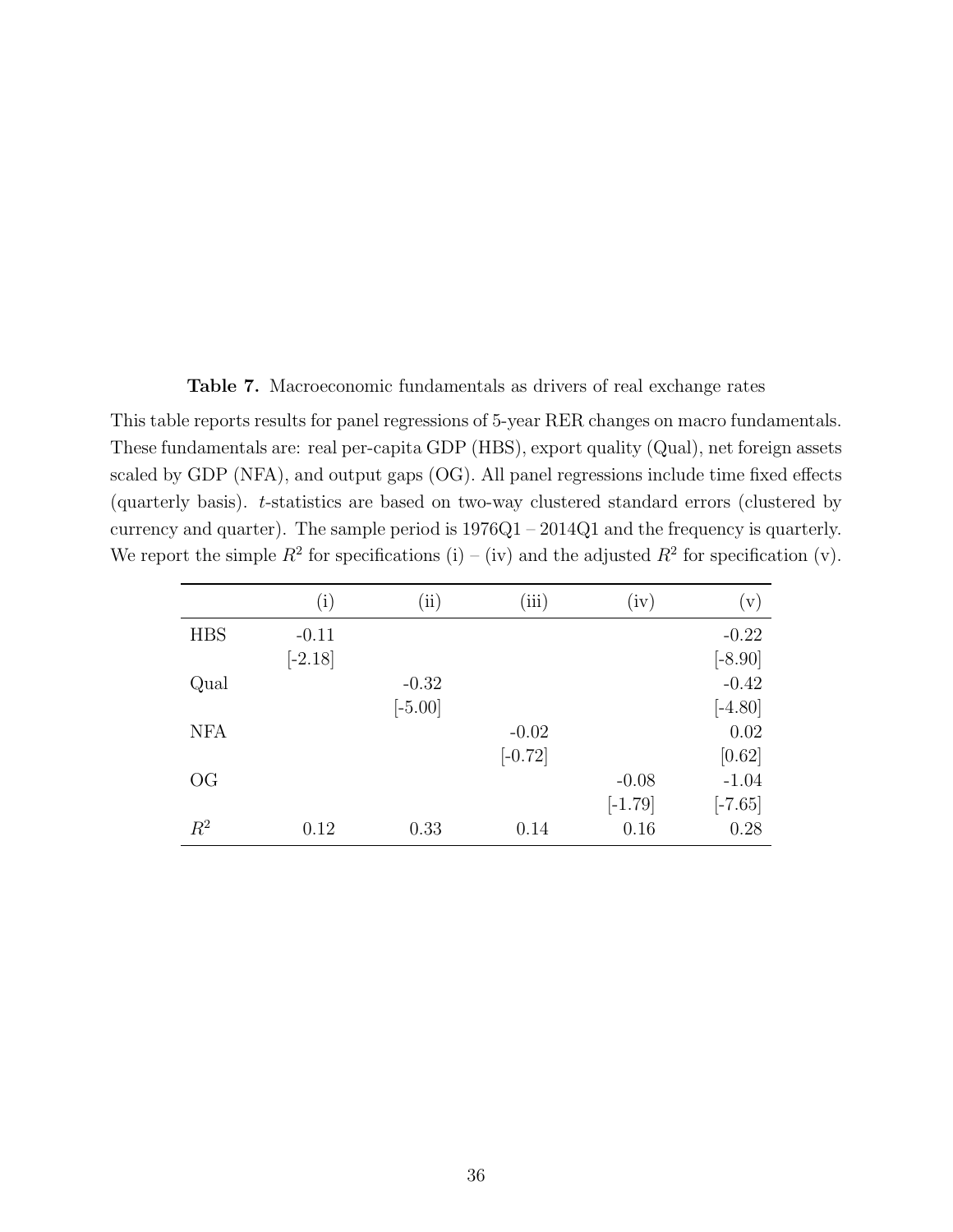|  | Table 8. Decomposing currency value signals |  |  |  |  |
|--|---------------------------------------------|--|--|--|--|
|--|---------------------------------------------|--|--|--|--|

<span id="page-38-0"></span>This table reports results for portfolios based on the RER level  $(q_t)$ , the lagged RER level 5 years ago  $(q_{t-5y})$ , the 5-year change in the RER  $(\Delta^{(5y)}q_t)$ , the negative of 5-year inflation differentials  $(-\Delta^{(5y)}\pi_t^*)$ , and the negative of 5-year nominal spot exchange rate changes  $(-\Delta^{(5y)}s_t)$ . Panel A shows results for linear portfolios where we can compute an exact decomposition of returns whereas Panel B shows results for rank portfolios. Portfolio weights are updated quarterly and t-statistics in brackets are based on [White](#page-30-2) [\(1980\)](#page-30-2) standard errors.

|           |                          |            | Panel A. Linear portfolios |                         |                      |  |  |  |
|-----------|--------------------------|------------|----------------------------|-------------------------|----------------------|--|--|--|
|           | $q_t$                    | $q_{t-5y}$ | $\Delta^{(5y)}q_t$         | $-\Delta^{(5y)}\pi^*_t$ | $-\Delta^{(5y)}s_t$  |  |  |  |
| mean      | 3.95                     | 1.62       | 2.32                       | $-11.74$                | 14.07                |  |  |  |
| t         | [2.55]                   | [1.14]     | [3.15]                     | $[-4.39]$               | [5.01]               |  |  |  |
| $\sigma$  | 9.59                     | 8.83       | 4.57                       | 16.59                   | 17.41                |  |  |  |
| <b>SR</b> | 0.41                     | 0.18       | 0.51                       | $-0.71$                 | 0.81                 |  |  |  |
|           | Panel B. Rank portfolios |            |                            |                         |                      |  |  |  |
|           | $q_t$                    | $q_{t-5y}$ | $\Delta q_{t-5y}$          | $-\Delta^*\pi_{t-5y;t}$ | $-\Delta s_{t-5y;t}$ |  |  |  |
| mean      | 2.43                     | 1.43       | 3.65                       | $-4.45$                 | 5.87                 |  |  |  |
| t         | $[1.93]$                 | [1.07]     | [3.11]                     | $[-3.68]$               | $[4.66]$             |  |  |  |
| $\sigma$  | 7.81                     | 8.26       | 7.27                       | 7.50                    | 7.81                 |  |  |  |
| <b>SR</b> | 0.31                     | 0.17       | 0.50                       | $-0.59$                 | 0.75                 |  |  |  |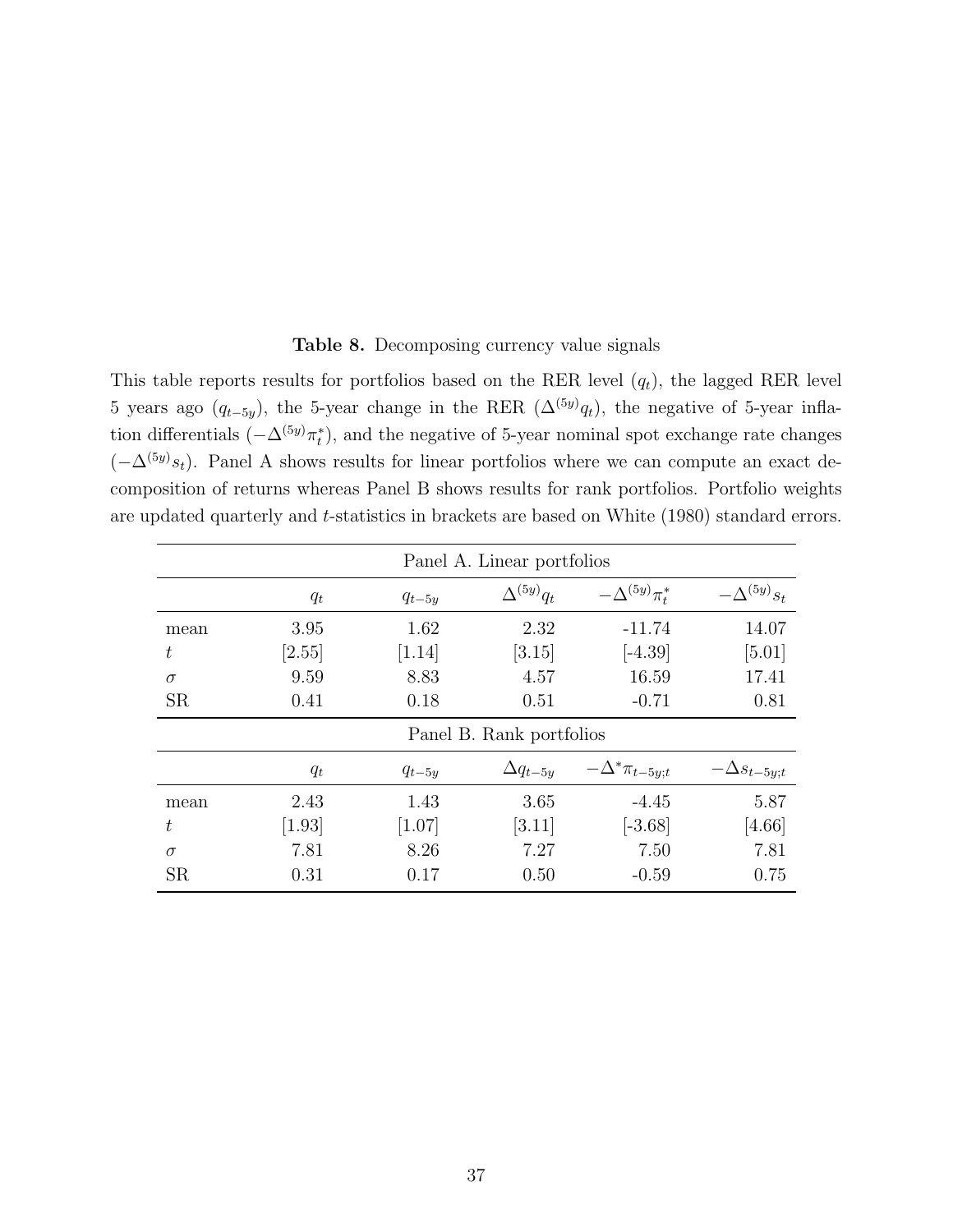Table 9. Value vs. carry: Sequential portfolio sorts

<span id="page-39-0"></span>This table reports results for sequential portfolios where we split the sample of currencies into two buckets depending on the median value of one characteristic in quarter t and then form rank portfolios separately within these two buckets according to a second characteristic and compute returns to these portfolios in quarter  $t + 1$ . The results on the left (right) side of the table are based on first splitting the sample according to value (carry) and forming separate portfolios based on carry (value). Portfolios are updated quarterly. t-statistics in brackets are based on [White](#page-30-2) [\(1980\)](#page-30-2) standard errors. The sample period is 1976Q1 – 2013Q4 and the frequency is quarterly.

|             | Value portfolios |            |           |        | Carry portfolios |
|-------------|------------------|------------|-----------|--------|------------------|
|             | Low carry        | High carry | Low value |        | High value       |
| mean        | 4.50             | 5.01       |           | 5.53   | 6.13             |
| t.          | [3.13]           | $[2.68]$   |           | [2.66] | $[3.36]$         |
| $\sigma$    | 8.41             | 10.96      |           | 12.16  | 10.65            |
| $_{\rm SR}$ | 0.53             | 0.46       |           | 0.45   | 0.57             |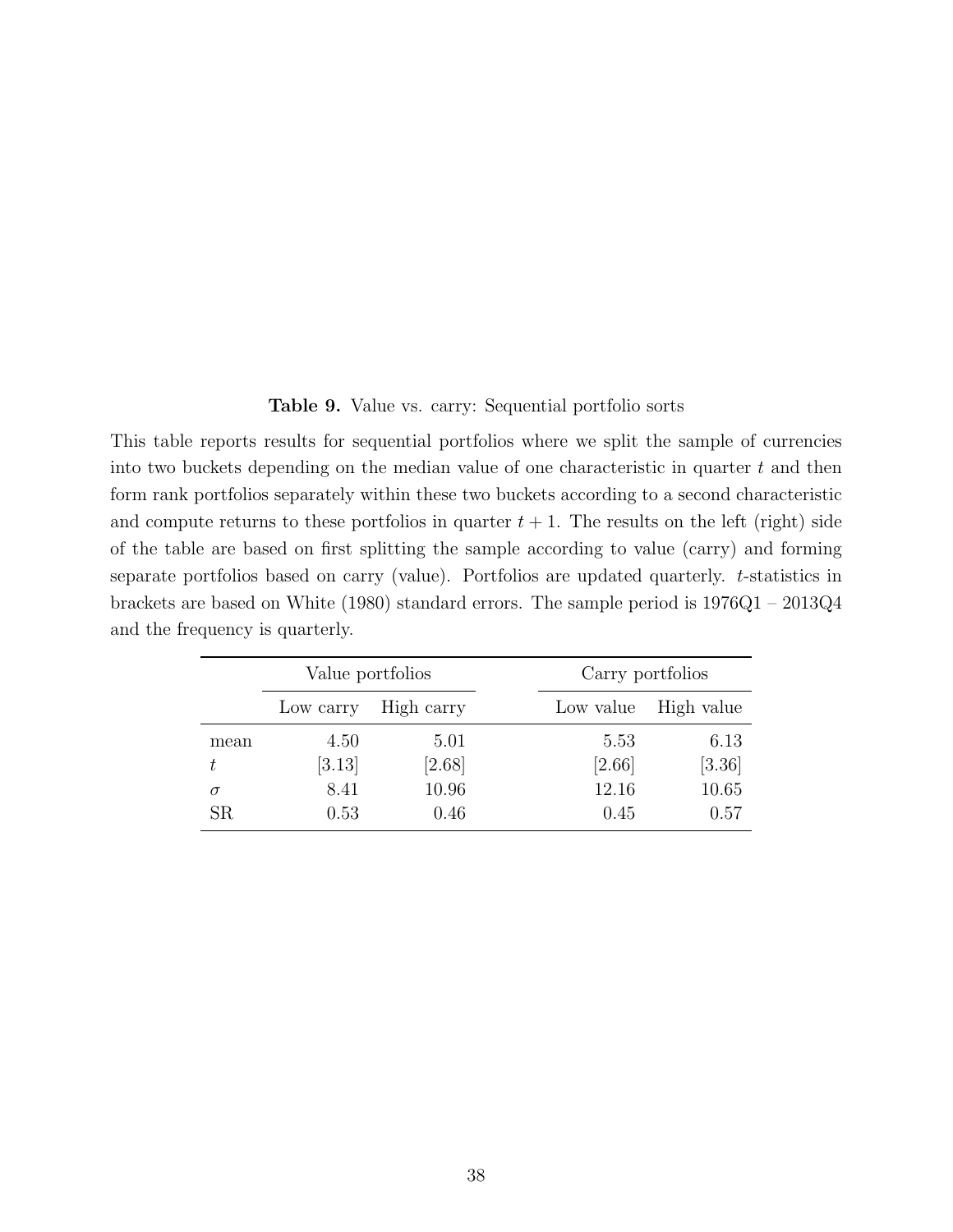<span id="page-40-0"></span>

Figure 1. Impulse-response functions: Excess returns

This figure plots the impulse response of excess returns to movements in 5-year RER changes. The plots are based on local projections as in [Jorda](#page-28-8) [\(2005\)](#page-28-8) and we employ panel regressions with time fixed effects to estimate the projection coefficients. Shaded areas indicate 95% confidence intervals which are based on clustered standard errors (clustered by quarter). The upper plot shows the response of excess returns for a specification where only include lagged 5-year RERs in the regressions (as well as lagged excess returns) whereas the lower plot shows the response of excess returns when additionally controlling for lagged macro fundamentals (real interest rate differentials, HBS, export quality, net foreign assets scaled by GDP, output gaps (OG).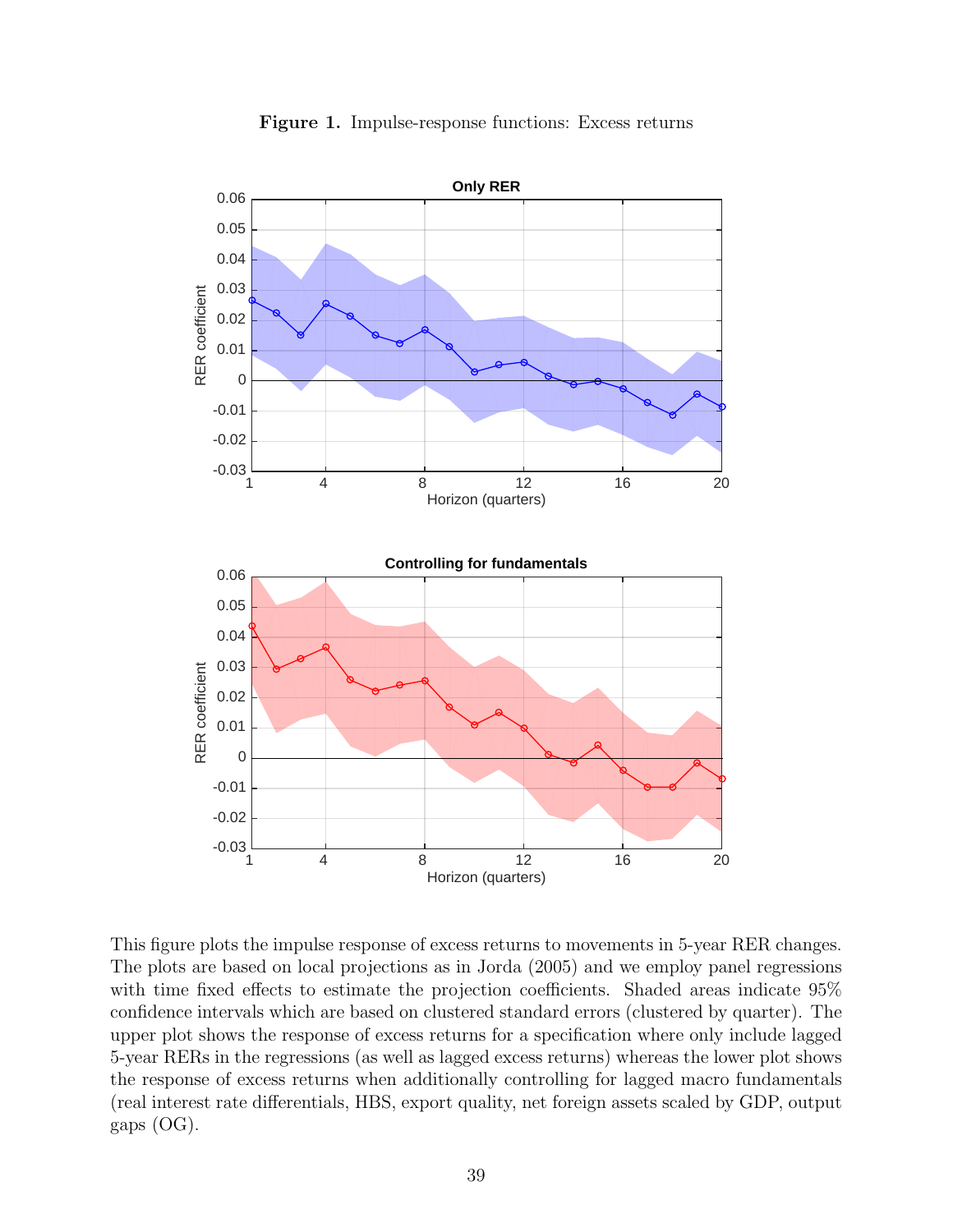<span id="page-41-0"></span>

Figure 2. Cumulative excess returns to currency value strategies

This figure plots cumulative portfolio excess returns for value strategies. The blue solid lines refer to standard value strategies (based on 5-year RER changes) whereas the red dashed lines refer to modified value strategies  $(\varepsilon^Q)$  which control for (expected) macro fundamentals. The four cases shown refer to the different ways of controlling for (expected) fundamentals documented in Table [5.](#page-35-0)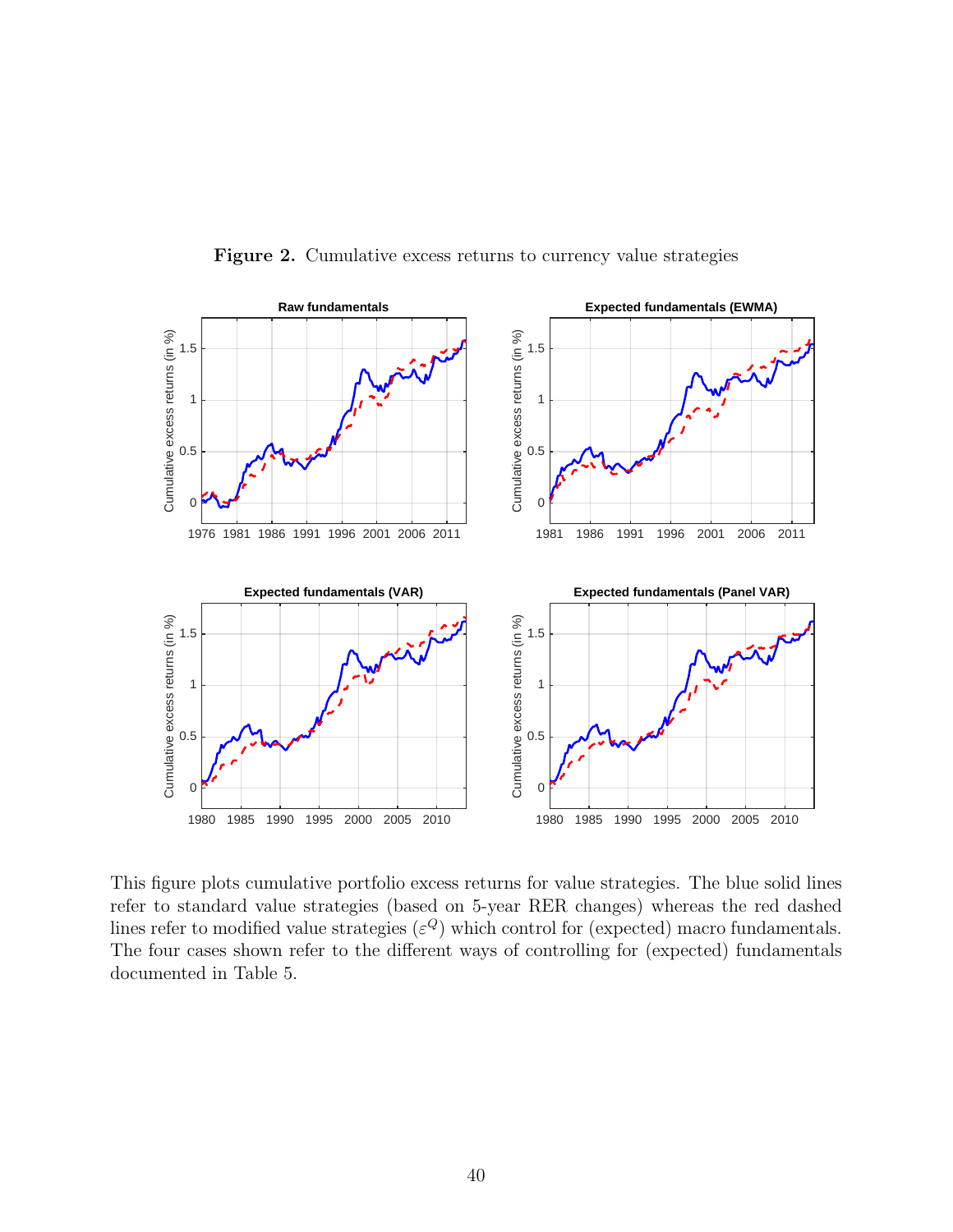<span id="page-42-0"></span>

Figure 3. Drawdowns of currency value strategies

This figure plots the drawdown dynamics of portfolios based on 5-year RER changes (solid line) and based on a value measure that controls for macro fundamentals (see Panel (d) in Table [5\)](#page-35-0). The upper plot shows drawdowns for linear portfolios and the lower plot shows drawdowns for rank portfolios.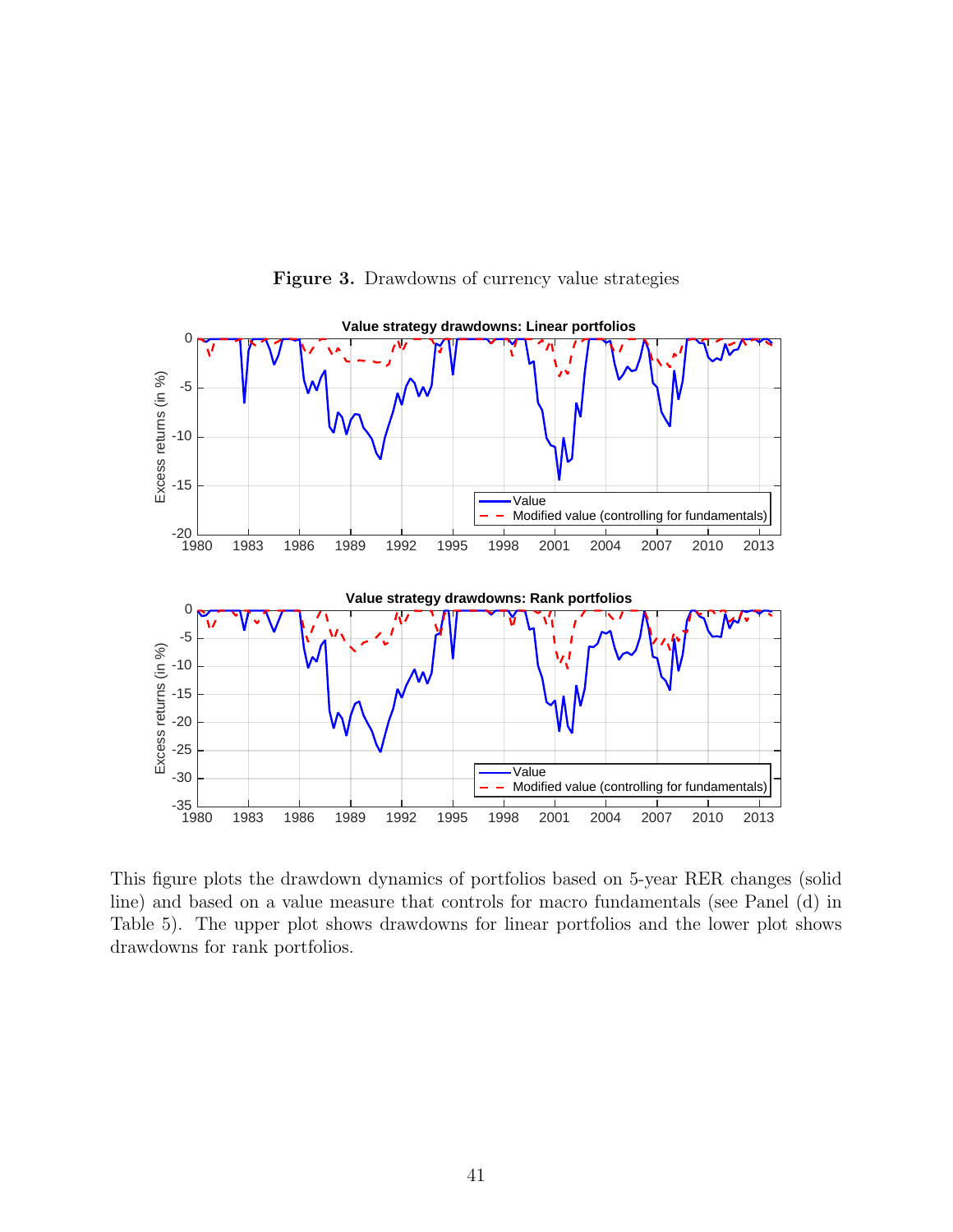# Currency Value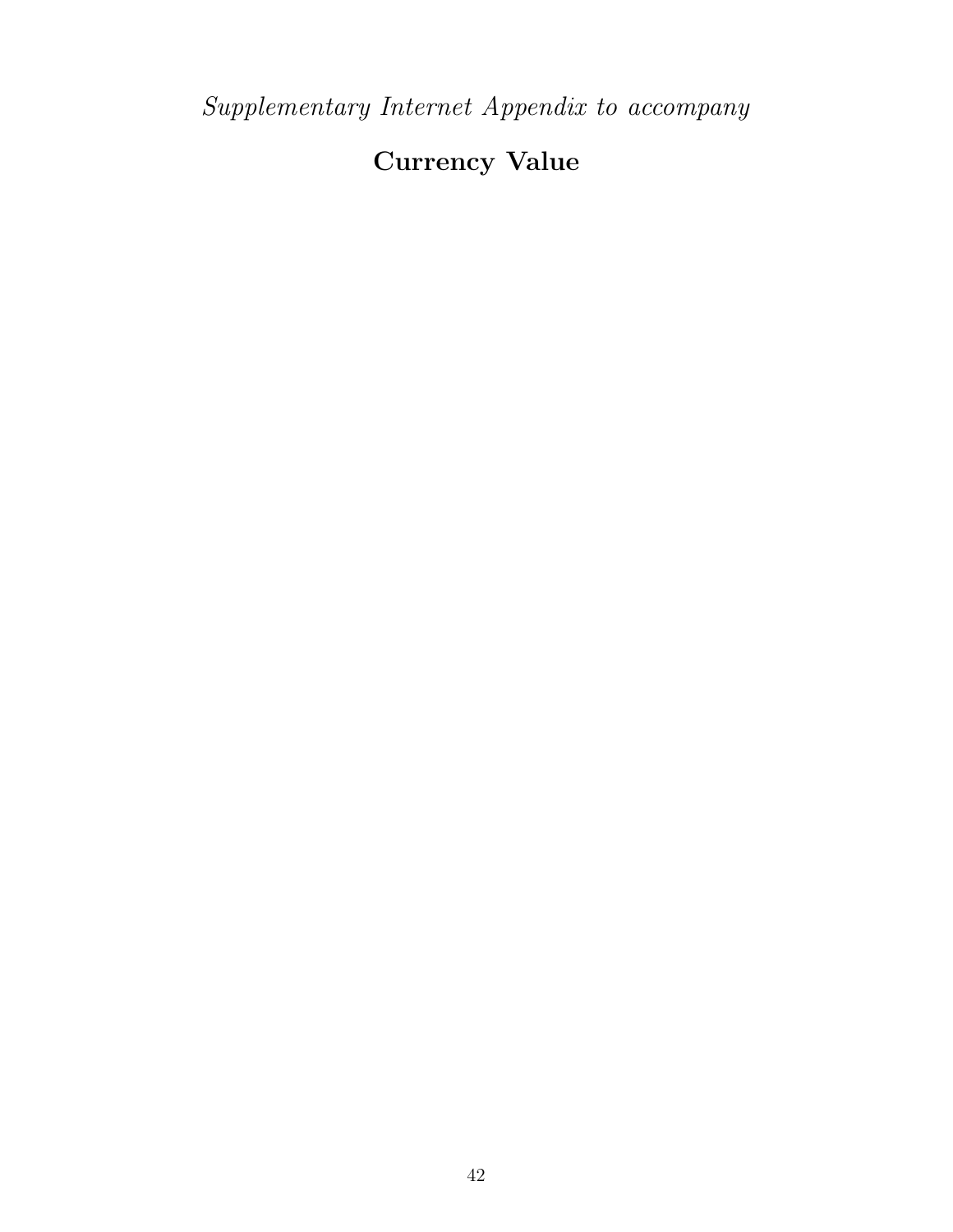#### A. Data

#### A.1 Exchange rates

Our exchange rate data are taken from the Global Financial Database (GFD) and cover a long sample period from 1970Q1 to 2014Q1 at the quarterly frequency. Exchange rates are end-of-quarter values. The empirical analysis is based on a sample period starting in the first quarter of 1976, i.e. shortly after the fall of Bretton Woods.[19](#page-44-0)

The RER measure is based on real exchange rates normalized to unity in 1970Q1 for all countries. We can proceed this way as we have a balanced sample of consumer price inflation indices (CPI) – also obtained from the GFD – and exchange rates spanning the entire sample period for all countries. However, these real exchange rates are based on relative PPP rates, which means that there is a base-year effect. We deal with this in two ways. First, most of the empirical analysis in this paper will use five-year changes in the RER as a value signal (as in, e.g., [Asness, Moskowitz, and Pedersen,](#page-27-2) [2012\)](#page-27-2), and therefore this base effect does not matter. Second, we show in the robustness section that RERs computed from *absolute* PPP measures yield similar results.[20](#page-44-1)

We collect data on a cross-section of 23 advanced economies and emerging markets. Since all exchange rates are quoted against USD, we have a total of 22 exchange rates. The sample covers Australia, Canada, France, Germany, Hungary, India, Indonesia, Italy, Japan, South Korea, Mexico, New Zealand, Norway, Singapore, South Africa, Spain, Sweden, Switzerland,

<span id="page-44-0"></span><sup>&</sup>lt;sup>19</sup>We use the earlier years from 1970 to 1975 to compute long-run growth rates of various macro variables and RER changes to ensure that the empirical analysis can start in the first quarter of 1976.

<span id="page-44-1"></span><sup>&</sup>lt;sup>20</sup>These data, obtained from the OECD, are available for a slightly smaller cross-section of countries, and PPP rates are only available at the annual frequency, but the results reported below are qualitatively robust to using this absolute PPP measure. We choose to work with GFD-based PPP rates in the main analysis because of the larger cross-section, higher frequency, and because the OECD PPP rates were first constructed in the 1990s and hence would not have been available in the 1970s (the start of our sample).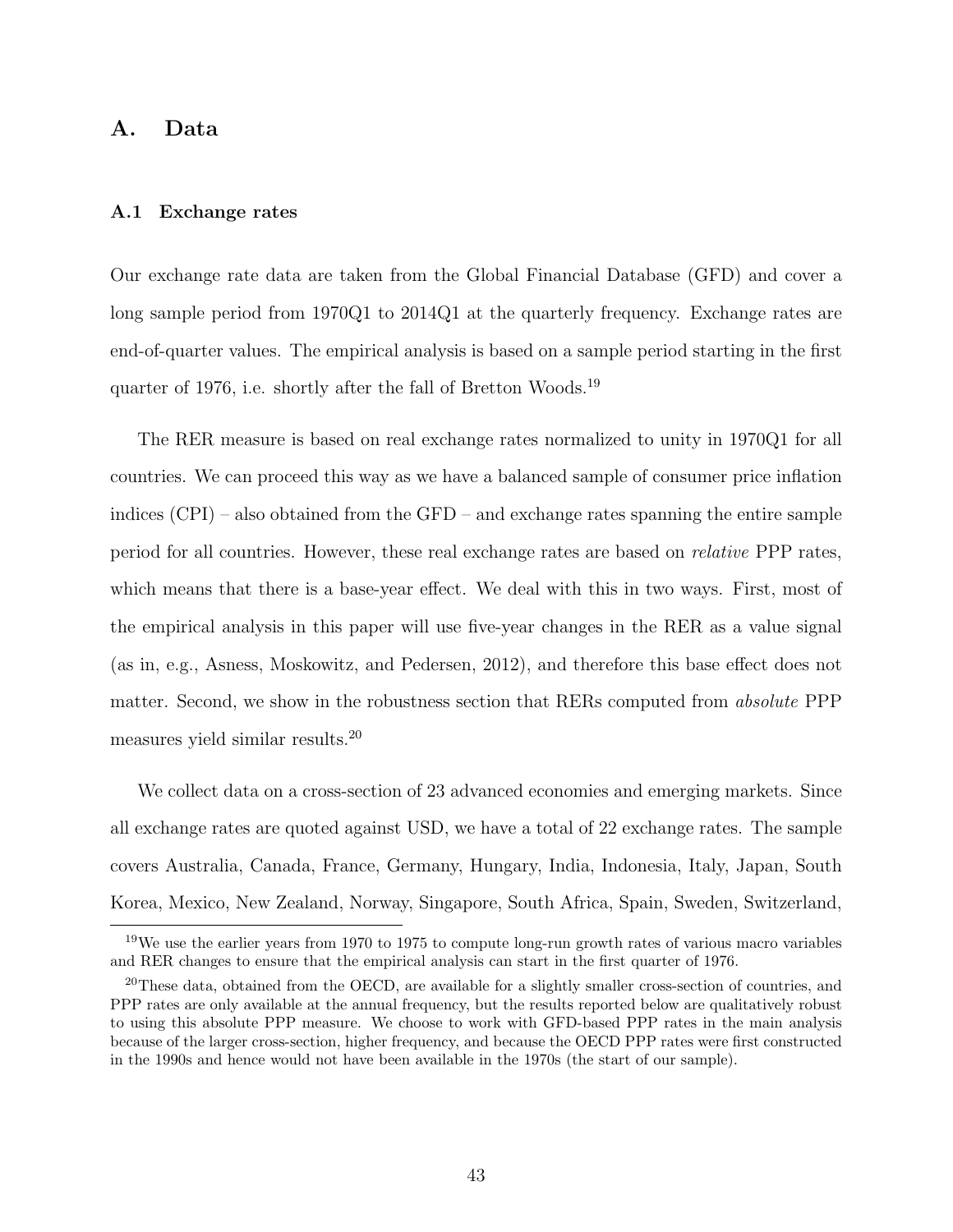Taiwan, Thailand, Turkey, United Kingdom and the United States.<sup>[21](#page-45-0)</sup>

#### A.2 Macro fundamentals

In addition to spot rate data and CPI indices we also obtain data on additional (macro) variables for the same set of countries, retrieved from the GFD. These data include shortterm interest rates (3-month T-bills), nominal GDP, and population. Macro data are not available for all countries and/or at each point in time in the GFD, and hence we are dealing with an unbalanced panel whenever we include these macro fundamentals in the analysis.<sup>[22](#page-45-1)</sup>

We employ nominal GDP, CPI and population figures to construct real per capita GDP measures for all countries. These are needed to proxy for HBS effects. We also use real GDP to compute output gap (OG) measures. We estimate these output gaps as deviations from quadratic trend regressions (see, e.g., [Clarida, Gali, and Gertler,](#page-27-13) [2000;](#page-27-13) [Cooper and Priestley,](#page-27-14) [2009\)](#page-27-14). We run these regressions separately for each country and on a recursively expanding window, allowing for an initialization window from 1970Q1 to 1975Q4.

We obtain data on the quality of export goods from the International Monetary Fund (IMF). These data are discussed separately in the next section as they have not been used extensively in earlier research in this area. Data on net foreign assets (NFA) are taken from [Lane and Milesi-Ferretti](#page-29-15) [\(2007\)](#page-29-15) and are updated until 2014 as in [Della Corte, Riddiough, and](#page-27-10) [Sarno](#page-27-10) [\(2016\)](#page-27-10). Finally, we compute (ex-post) real interest rates (and the real interest rate differential against the USD, denoted RID) by subtracting inflation from nominal 3-month interest rates.

<span id="page-45-0"></span><sup>&</sup>lt;sup>21</sup>We eliminate France, Italy, and Spain from the sample in 1999 after they adopted the Euro, only keeping Germany in the sample.

<span id="page-45-1"></span><sup>22</sup>Where possible, we fill in missing data in the GFD with data from Datastream.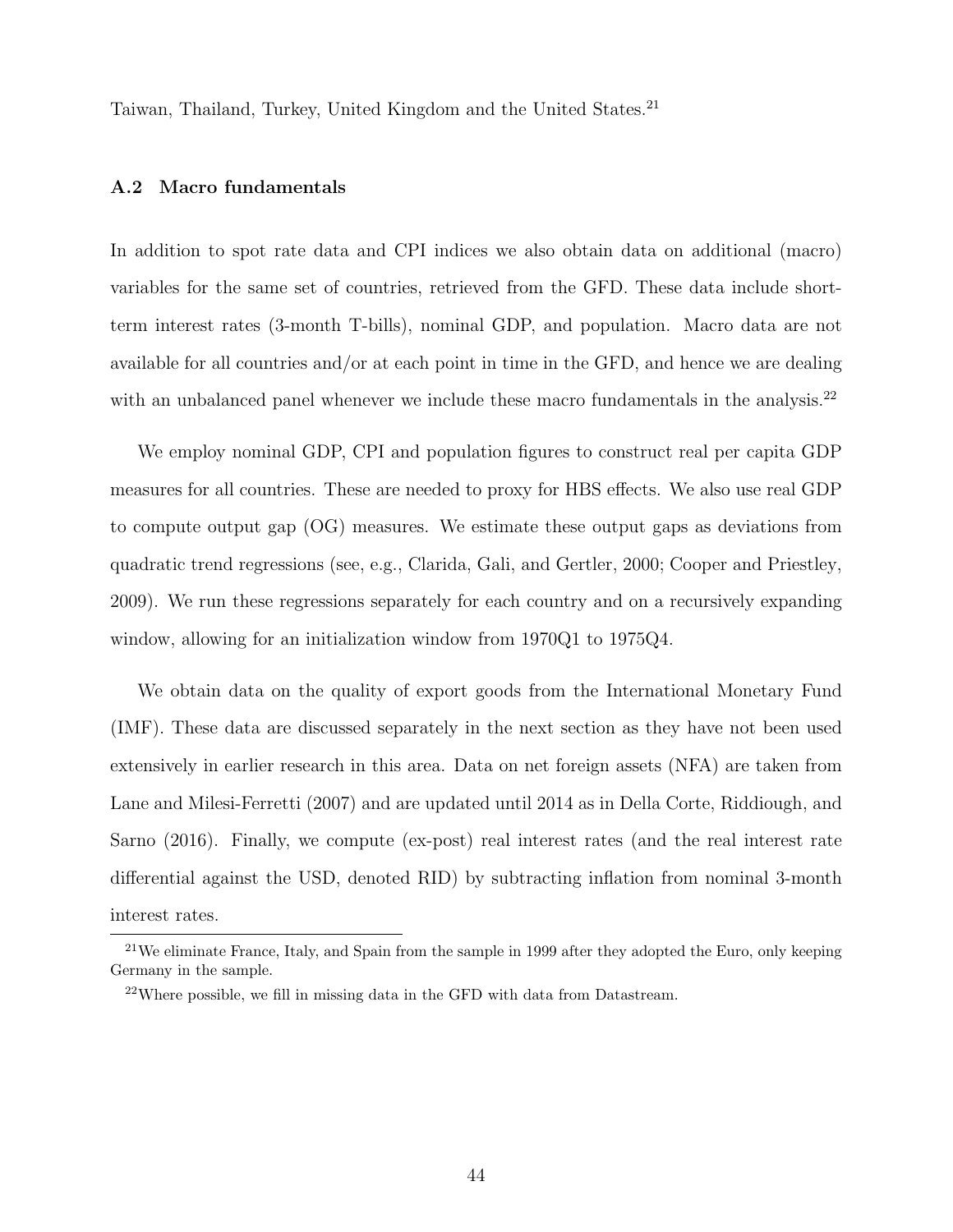#### A.3 Measuring the quality of export goods

As outlined above, the currency value measure we put forth in this paper relies on adjustments for country-specific fundamentals, most of which are fairly common in the literature and for which data are easily available. The measurement of the quality of exports, however, deserves further discussion. We use an export quality index constructed by the IMF and described in detail by [Henn, Papageorgiou, and Spatafora](#page-28-14) [\(2013\)](#page-28-14). It is constructed based on an extension of the UN-NBER dataset covering bilateral trade at the SITC 4-digit level. The quality index of export goods is constructed bottom up from a very disaggregated level of 851 product categories. The idea is to adjust unit values for production cost differences and a selection bias coming from the relative distance between exporter and importer. At the end of this process there are about 20 million quality estimates, each covering a specific exporter-importer-product combination. These estimates are then aggregated in a final step into a country index of export quality.

The export quality data constructed by the IMF constitute a substantial improvement relative to the most common proxy for export quality used in prior literature, which tends to employ unit values (that is, the average trade prices for each product category). Indeed, it is well known that unit values are a noisy proxy for export quality since they are affected by a series of other factors, including production cost differences (e.g., [Hummels and Klenow,](#page-28-15) [2005\)](#page-28-15). There are a few studies that construct data for export quality that mitigate these issues, typically by employing structural models that specify demand (and sometimes supply) for traded goods with explicit microfoundations; an example is the work by [Vandenbussche](#page-30-4) [\(2014\)](#page-30-4), as well as the literature surveyed therein. That said, these studies do not provide a sample of sufficient size (both time-series and cross-sectional) for the kind of analysis in this paper. A rigorous robustness analysis using an alternative dataset of similar quality to the IMF data is hence not possible. However, we were able to obtain the data generated by [Vandenbussche](#page-30-4) [\(2014\)](#page-30-4), which are based on a structural model with identifiable quality pa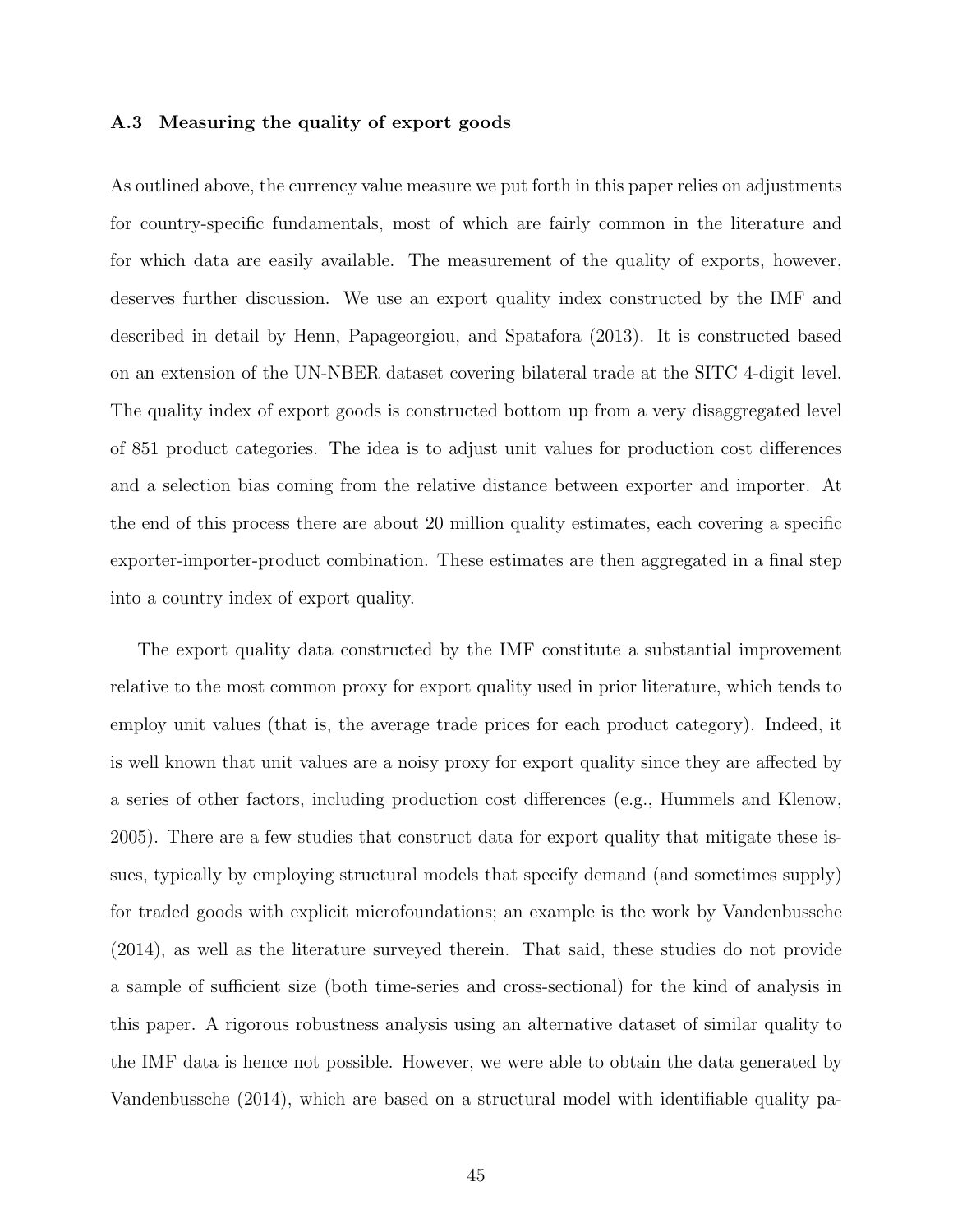rameters. These data only cover a short period from 2005 to 2010 and a subset of countries.<sup>[23](#page-47-0)</sup> While it is not possible to run regressions or build portfolios with a dataset of this size, we checked the correlation of this quality indicator with the IMF data for the overlapping sample of countries. The cross-sectional correlation of these two datasets for export quality is: 0.71 (in 2005), 0.49 (in 2006), 0.72 (in 2007), 0.77 (in 2008), 0.82 (in 2009), and 0.74 (in 2010). Overall, these correlations seem fairly high and suggest that the ranking implied in a portfolio sorting procedure would be very similar, meaning that the IMF export quality data appear to be consistent with the quality measures derived from a structural model.

For our analysis below, we construct (log) export quality differentials (against the U.S.) and set the relative quality to a value of zero in 1970 in the same way as for our CPI-based (log) real exchange rates, so that the two measures are comparable.

#### A.4 Currency returns

We are interested in the returns to value strategies and currency risk premiums and, hence, we compute currency excess returns as

$$
RX_{t+1} = \frac{S_{t+1}}{S_t} \frac{(1+i_t^*)}{(1+i_t)},
$$

where  $S_t$  denotes the nominal exchange rate at the end of quarter t,  $i_t^*$  denotes the endof-quarter foreign interest rate, and  $i_t$  denotes the end-of-quarter U.S. interest rate. The excess return measures the return accruing to a U.S. investor who borrows at the US interest rate i and uses the funds to hold a position in foreign currency for one quarter, earning the foreign interest rate  $i^*$  and then converting the proceeds back to dollars. Thus, a positive

<span id="page-47-0"></span><sup>&</sup>lt;sup>23</sup>There are six countries in our sample for which he have quality data from the IMF and from Vandenbussche: Eurozone (Germany), Hungary, Japan, Sweden, United Kingdom, United States. In addition, we have data in both data sets for France, Italy, and Spain but these countries are not included in our sample after the introduction of the Euro. We are grateful to Hylke Vandenbussche for graciously sharing her export quality data.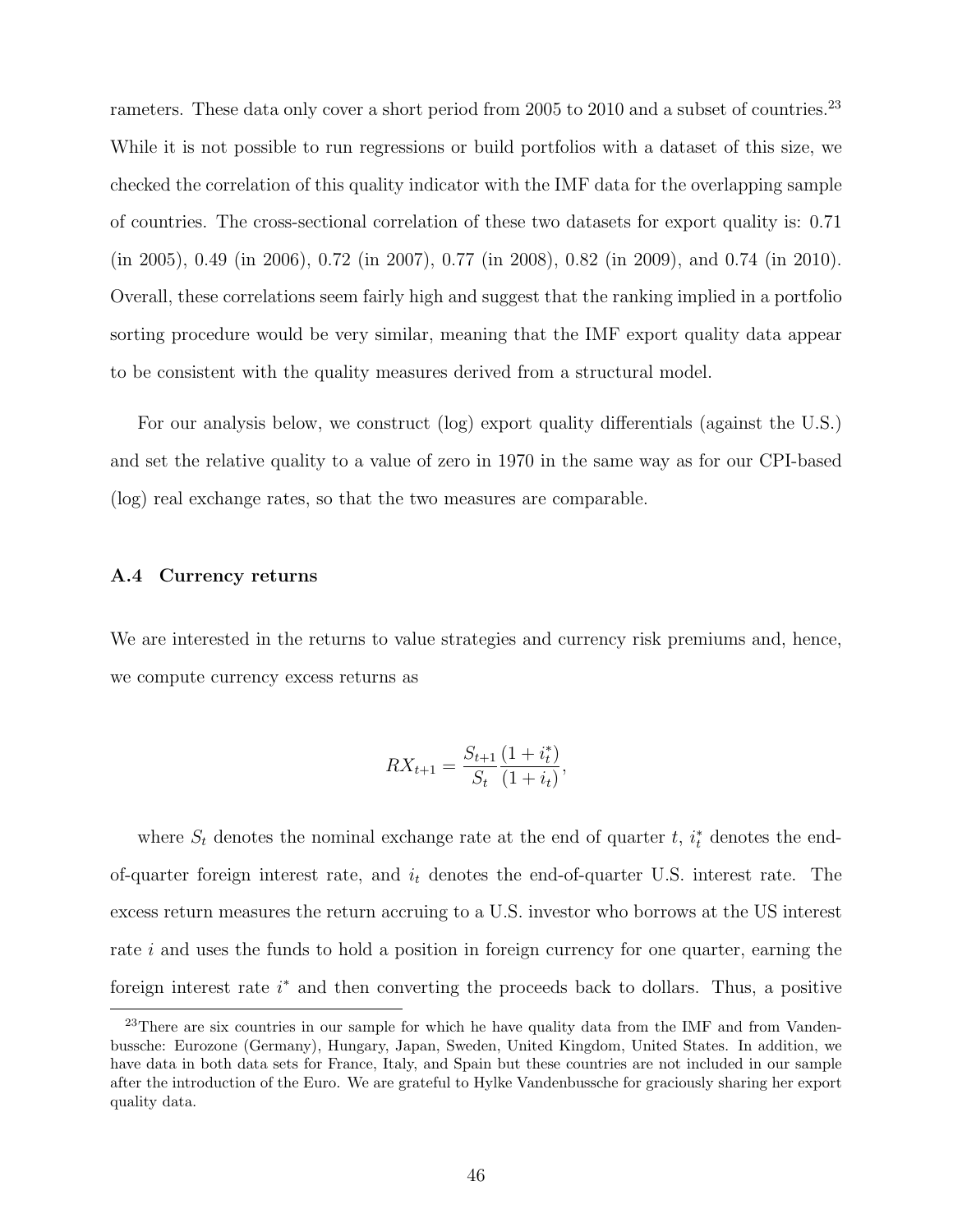#### Table A.I. Home bias and currency value

<span id="page-48-0"></span>This table reports reports results for panel regressions of value signals (5-year changes in RER) on two measures of home bias. The first measure is a proxy for home bias in trade (HB trade) and refers to the share of imports relative to total GDP of a country. The second measure is a proxy for financial home bias (HB fin) and is based on portfolio equity holdings (Holdings of domestic equities by residents of the respective country relative to an international CAPM benchmark). We run regressions of RER on these measures separately and jointly as well as with and without controlling for the other fundamentals (HBS, quality, NFA/GDP, output gaps). The sample period is 1976Q1 – 2014Q1 for import shares and the sample for the home bias measure based on portfolio holdings starts in 2001.

| $\boldsymbol{h}$ | $\rm(i)$       | $\rm (ii)$ | (iii)          | (iv)       | V)         |
|------------------|----------------|------------|----------------|------------|------------|
| HB trade         | 1.970          | 1.348      |                |            | 1.198      |
|                  | [1.53]         | $[1.16]$   |                |            | [0.88]     |
| HB fin           |                |            | $-0.024$       | 0.017      | 0.015      |
|                  |                |            | $[-0.59]$      | [0.41]     | [0.33]     |
| Controls         | N <sub>O</sub> | <b>YES</b> | N <sub>O</sub> | <b>YES</b> | <b>YES</b> |
| $R^2$            | 0.02           | 0.29       | 0.00           | 0.41       | 0.40       |

RX indicates a positive excess return to holding foreign currency for a U.S. investor.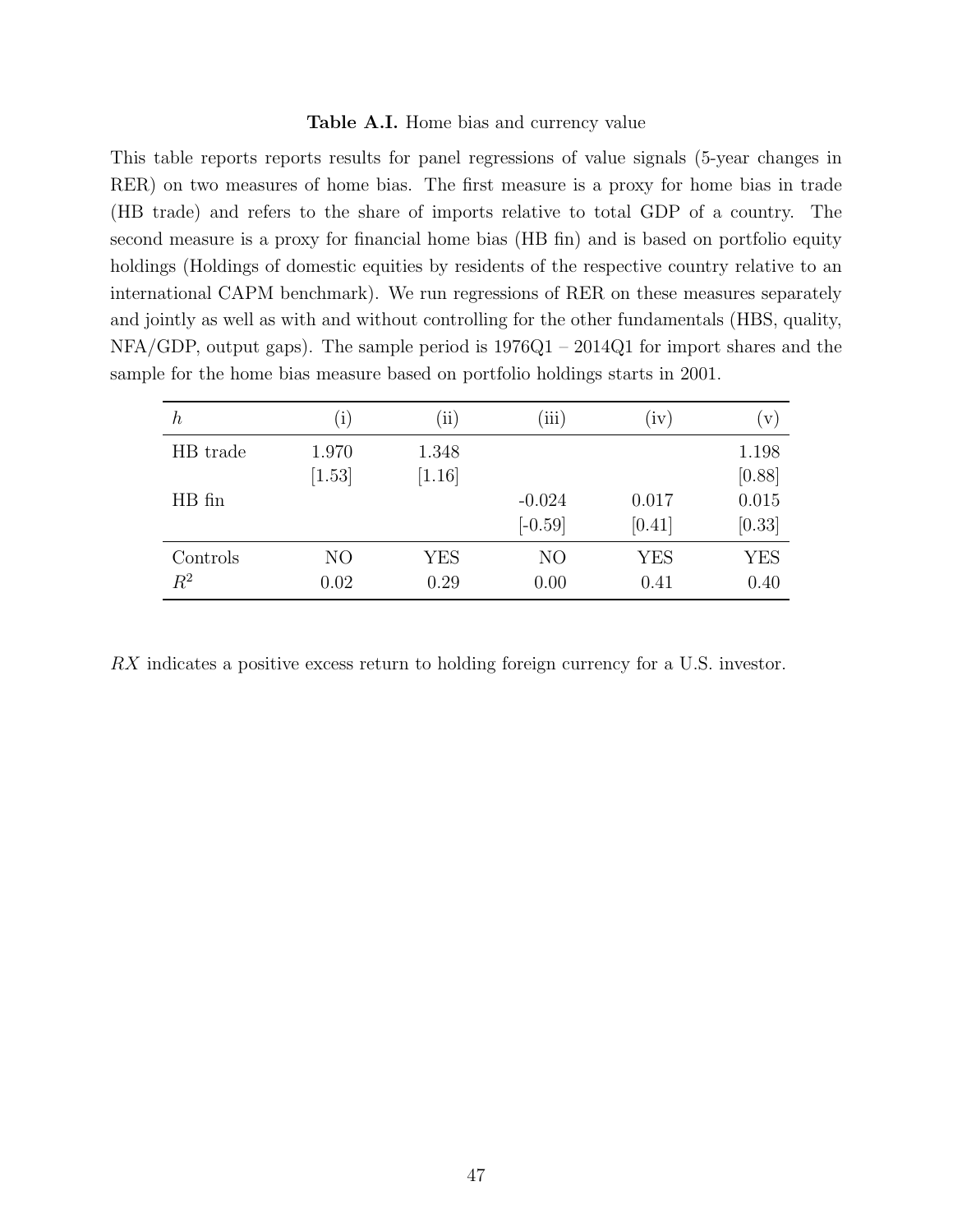Table A.II. Currency value portfolios based on absolute PPP rates

<span id="page-49-0"></span>This table reports excess returns to value strategies based on 5-year changes in real exchange rates where we construct RERs from absolute PPP rates (available from the OECD). For these PPP series, we do not need to normalize the real exchange rate in some base year. We only update portfolio weights annually as OECD PPP rates are only available on an annual frequency. t-statistics in brackets are based on [White](#page-30-2) [\(1980\)](#page-30-2) standard errors. The sample period is 1976 – 2013.

|           |        | $P_{2}$ | $P_{3}$ |        | <b>HML</b> | $P F^R$ | $P F^L$ |
|-----------|--------|---------|---------|--------|------------|---------|---------|
| mean      | 1.11   | 1.00    | 2.92    | 5.00   | 3.89       | 3.65    | 2.32    |
|           | [0.73] | [0.76]  | [2.38]  | [4.00] | [2.71]     | [3.11]  | [3.15]  |
| std       | 9.44   | 8.22    | 7.62    | 7.78   | 8.93       | 7.27    | 4.57    |
| <b>SR</b> | 0.12   | 0.12    | 0.38    | 0.64   | 0.44       | 0.50    | 0.51    |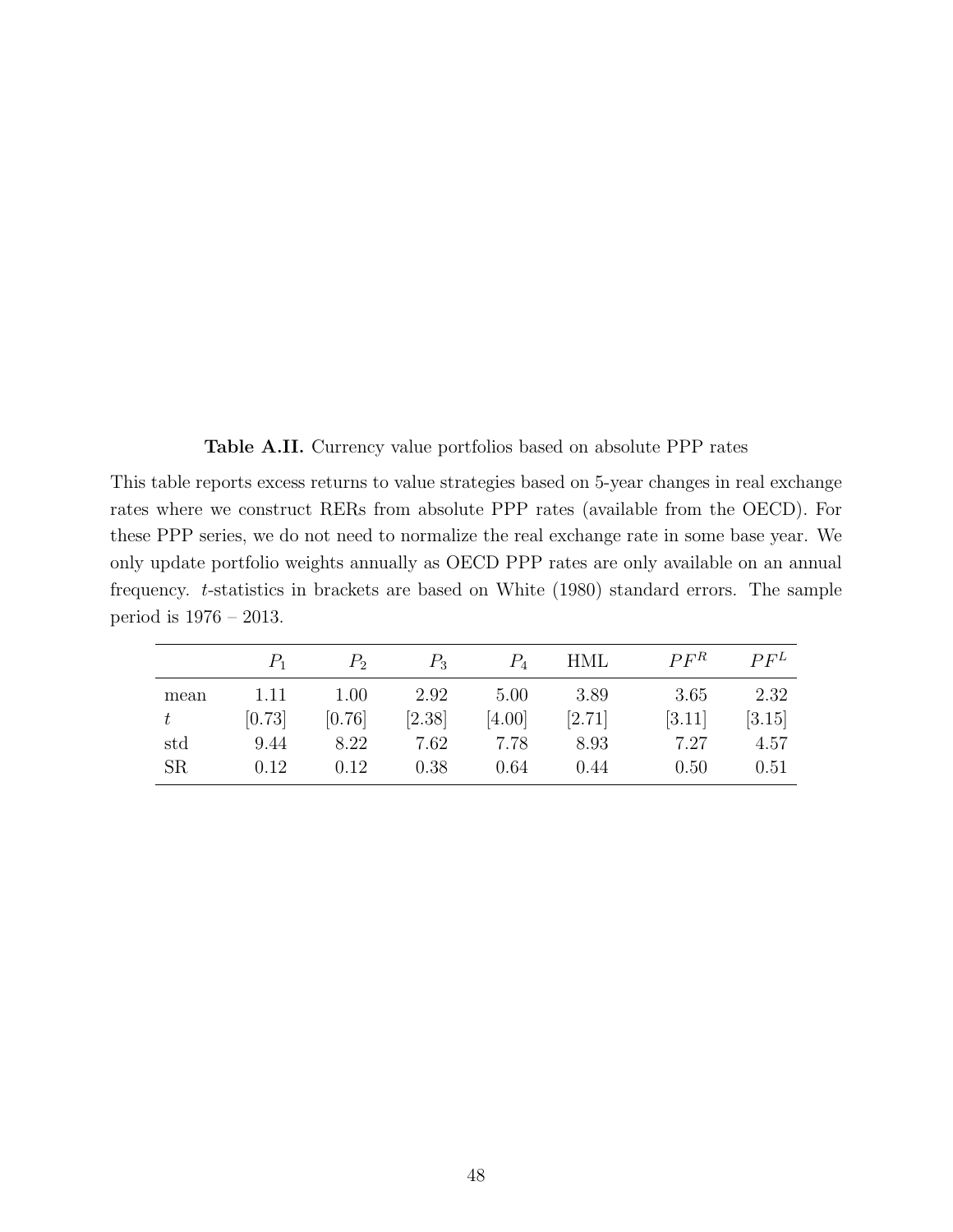Table A.III. Impact of influential currencies: Cross-validation exercise Table A.III. Impact of influential currencies: Cross-validation exercise

<span id="page-50-0"></span>the investment universe and then compute returns to rank portfolios based on 5-year RER changes and controlling for fundamentals according to the four cases in Table 5. Table rows indicate which country is excluded. We report (annualized) mean excess returns This table shows results for a cross-validation exercise of portfolio returns. More specifically, we eliminate one country at a time from and Sharpe Ratios (SR).  $t$ -statistics in brackets are based on White (1980) standard errors. The sample period is  $1976Q1 - 2013Q4$ This table shows results for a cross-validation exercise of portfolio returns. More specifically, we eliminate one country at a time from and Sharpe Ratios (SR). t-statistics in brackets are based on [White](#page-30-2) [\(1980\)](#page-30-2) standard errors. The sample period is 1976Q1 – 2013Q4 the investment universe and then compute returns to rank portfolios based on 5-year RER changes and controlling for fundamentals according to the four cases in Table [5.](#page-35-0) Table rows indicate which country is excluded. We report (annualized) mean excess returns (at most) and the frequency is quarterly. (at most) and the frequency is quarterly.

|                                                                                                                                                                                                                               |                                            | Raw fundamentals                                                 |                                                                                              |                                                | EWMA                                                                    |                    |      | VAR                                                                           |                                             |               | Panel VAR                                            |      |
|-------------------------------------------------------------------------------------------------------------------------------------------------------------------------------------------------------------------------------|--------------------------------------------|------------------------------------------------------------------|----------------------------------------------------------------------------------------------|------------------------------------------------|-------------------------------------------------------------------------|--------------------|------|-------------------------------------------------------------------------------|---------------------------------------------|---------------|------------------------------------------------------|------|
|                                                                                                                                                                                                                               | mean                                       | $\overline{ }$                                                   | SR                                                                                           | mean                                           | $\rightarrow$                                                           | ${\cal S}{\cal R}$ | mean | $\ddot{}$                                                                     | SR                                          | mean          | $\overline{ }$                                       | SR   |
| $\label{eq:substral} \begin{array}{ll} \text{Australia} \end{array}$                                                                                                                                                          | 3.83                                       | [4.41]                                                           | $\overline{C}$ .0                                                                            | 4.54                                           | 4.39                                                                    | 0.76               | 4.61 | [4.89]                                                                        | $0.84\,$                                    | 4.33          | 4.75                                                 | 0.81 |
| $\Box$ anada                                                                                                                                                                                                                  | 4.22                                       | $[4.82]$                                                         |                                                                                              | 4.76                                           | 4.53                                                                    |                    | 4.81 | [5.04]                                                                        | 0.86                                        | 4.67          | [5.02]                                               |      |
| France                                                                                                                                                                                                                        | 4.02                                       | [1.67]                                                           |                                                                                              | 4.76                                           |                                                                         |                    | 4.90 | [5.39]                                                                        | 0.92                                        | 4.65          | 5.16                                                 |      |
|                                                                                                                                                                                                                               | 4.08                                       | [4.55]                                                           |                                                                                              | 4.75                                           |                                                                         |                    | 4.81 |                                                                               |                                             | 4.76          |                                                      |      |
|                                                                                                                                                                                                                               | $4.15$                                     |                                                                  |                                                                                              | 4.70                                           |                                                                         |                    | 4.90 | [5.05]                                                                        | $\begin{array}{c} 0.86 \\ 0.95 \end{array}$ |               | 5.05                                                 |      |
|                                                                                                                                                                                                                               | 4.43                                       |                                                                  |                                                                                              | 5.02                                           |                                                                         |                    | 5.24 |                                                                               |                                             | 5.02          | 5.38                                                 |      |
| $\begin{array}{l} \text{Germany} \\ \text{Hungary} \\ \text{Indimes} \\ \text{Indonesia} \\ \text{tably} \\ \text{Japan} \\ \text{Moxico} \\ \text{New Z.} \\ \text{New Z.} \\ \text{Now Z.} \\ \text{Now Z.} \\ \end{array}$ | 4.14                                       | $\begin{array}{c} [4.71] \\ 5.02] \\ 4.82] \\ 5.16] \end{array}$ | 1969 866 866 866 866 866 866 866<br>2060 866 866 866 866 866 866<br>2060 866 866 866 866 866 | 4.79                                           | бляр до да бола боло болод<br>чание заника бълго болне<br>шинителни при |                    |      | $5.56$<br>$5.28$                                                              |                                             | 4.69          |                                                      |      |
|                                                                                                                                                                                                                               | $4.48$                                     |                                                                  |                                                                                              |                                                |                                                                         |                    |      | 5.60                                                                          |                                             | 5.05          |                                                      |      |
|                                                                                                                                                                                                                               | 3.86                                       | $[4.41]$                                                         |                                                                                              | $5.13$<br>$4.34$<br>$4.56$                     |                                                                         |                    |      |                                                                               |                                             | 4.33          | 5.18]<br>15.570<br>15.44.92]<br>14.92]               |      |
|                                                                                                                                                                                                                               | $3.40$<br>$3.99$                           |                                                                  |                                                                                              |                                                |                                                                         |                    |      |                                                                               |                                             | 3.88          |                                                      |      |
|                                                                                                                                                                                                                               |                                            |                                                                  |                                                                                              |                                                |                                                                         |                    |      |                                                                               |                                             | 4.54          |                                                      |      |
|                                                                                                                                                                                                                               | 4.22                                       | $[4.57] \\ [4.57] \\ [5.03]$                                     |                                                                                              | $4.93$                                         |                                                                         |                    |      | $\begin{array}{c} 1.98 \\ 1.42 \\ 1.87 \\ 1.49 \\ 1.54 \\ \hline \end{array}$ |                                             | 4.77          |                                                      |      |
|                                                                                                                                                                                                                               | 4.31                                       | $[4.92]$                                                         |                                                                                              |                                                |                                                                         |                    |      | 5.26                                                                          |                                             | 4.90          |                                                      |      |
| Singapore<br>S. Africa                                                                                                                                                                                                        |                                            |                                                                  |                                                                                              | $4.38$<br>$4.76$<br>$4.47$<br>$4.95$           |                                                                         |                    |      | [5.32]                                                                        |                                             | 4.67          | $\begin{bmatrix} 5.42 \\ 5.37 \\ 5.26 \end{bmatrix}$ |      |
|                                                                                                                                                                                                                               |                                            |                                                                  |                                                                                              |                                                |                                                                         |                    |      | [4.54]                                                                        |                                             |               | $\left  4.62\right $                                 |      |
|                                                                                                                                                                                                                               | $\frac{4.12}{3.70}$<br>$\frac{4.19}{4.19}$ | $[4.89]$ $[4.27]$ $[4.90]$                                       |                                                                                              |                                                |                                                                         |                    |      | 5.31                                                                          |                                             | $4.75$ $4.75$ | 5.20                                                 |      |
|                                                                                                                                                                                                                               | 4.32                                       | [4.82]                                                           |                                                                                              | 4.99                                           |                                                                         |                    |      | 5.29                                                                          |                                             | 4.93          | 5.24                                                 |      |
| ${\bf S}{\bf pain}$ ${\bf S}{\bf weden}$ ${\bf S}{\bf witzerland}$                                                                                                                                                            | $4.20$                                     | [4.69]                                                           |                                                                                              |                                                |                                                                         |                    |      | $[5.33]$                                                                      |                                             | 4.76          | 5.01                                                 |      |
| Taiwan<br>Thailand                                                                                                                                                                                                            | 4.12                                       | $[4.89]$                                                         |                                                                                              |                                                |                                                                         |                    |      | 5.32                                                                          | 0.91                                        | 4.67          |                                                      |      |
|                                                                                                                                                                                                                               | 4.22                                       | $[4.69]$                                                         |                                                                                              |                                                |                                                                         |                    |      |                                                                               | 0.90                                        | 4.73          |                                                      |      |
| Turkey                                                                                                                                                                                                                        | $4.05$                                     | [4.78]                                                           |                                                                                              | $4.82$<br>$4.76$<br>$4.57$<br>$4.36$<br>$4.36$ |                                                                         |                    | 4.89 | $[5.27$<br>$[5.20]$                                                           | 0.89                                        | 4.59          | 0.26<br>0.41<br>0.11<br>0.11<br>0.11                 |      |
|                                                                                                                                                                                                                               | 4.37                                       | [4.93]                                                           | 0.80                                                                                         |                                                |                                                                         | 0.79               | 5.18 | 5.25                                                                          | 0.90                                        | 4.87          |                                                      |      |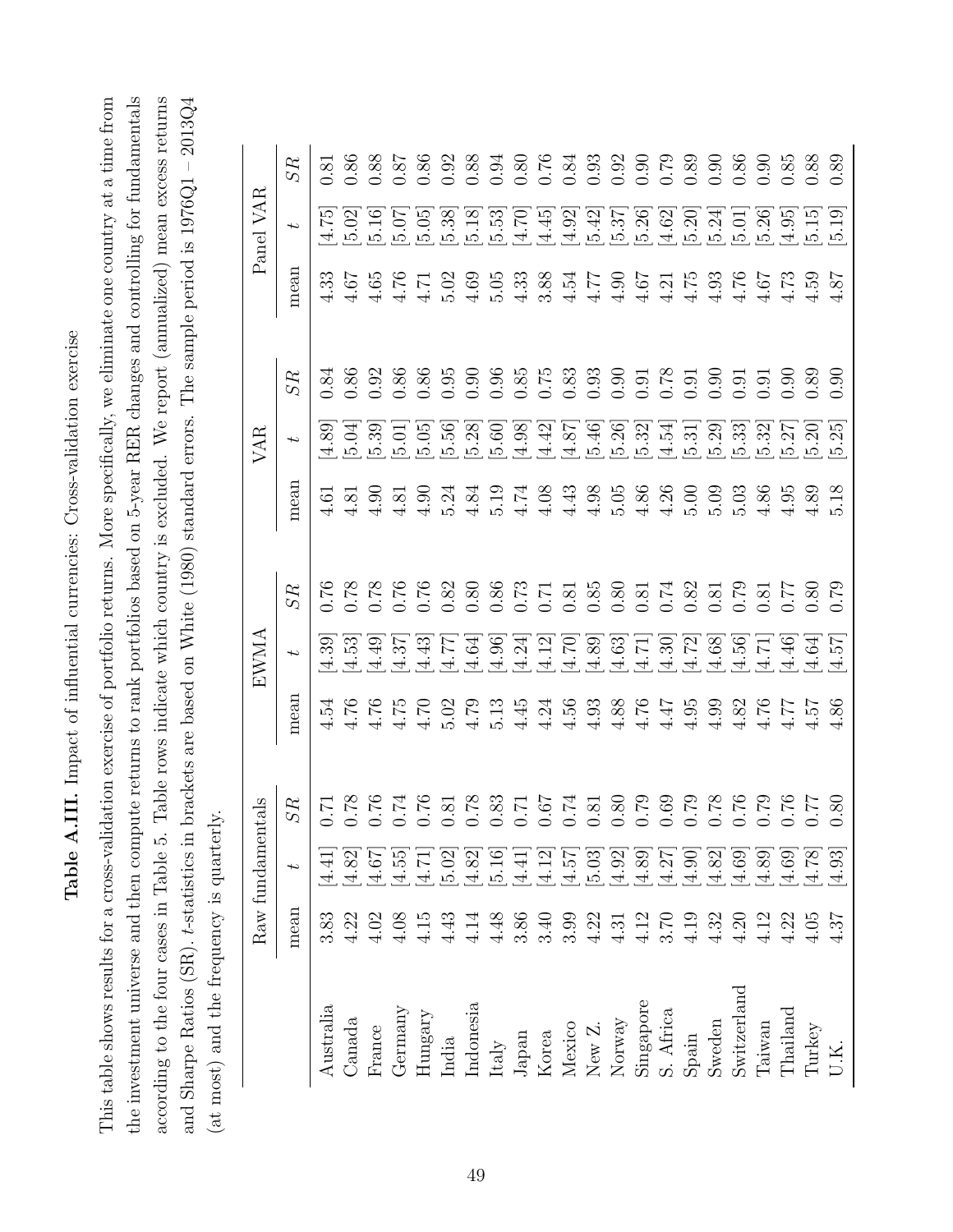|  |  | Table A.IV. Average rank weights |  |  |
|--|--|----------------------------------|--|--|
|--|--|----------------------------------|--|--|

<span id="page-51-0"></span>This table reports the mean and standard deviation of rank portfolio weights (in %) for the value portfolios (based on  $\varepsilon^q$ ) in Table [5.](#page-35-0)

|             |         | Raw fund. |         | <b>EWMA</b> |         | VAR      |         | Panel VAR |
|-------------|---------|-----------|---------|-------------|---------|----------|---------|-----------|
|             | $\mu$   | $\sigma$  | $\mu$   | $\sigma$    | $\mu$   | $\sigma$ | $\mu$   | $\sigma$  |
| Australia   | $-1.46$ | 10.99     | $-1.60$ | 11.50       | $-0.09$ | 10.23    | $-1.39$ | 10.91     |
| Canada      | 4.41    | 12.79     | 2.70    | 12.63       | 2.43    | 12.73    | 3.12    | 12.86     |
| France      | 1.05    | 7.47      | 0.84    | 8.38        | $-0.07$ | 9.12     | 0.64    | 7.84      |
| Germany     | 2.69    | 12.28     | 0.87    | 11.81       | 1.40    | 13.11    | 1.56    | 12.47     |
| Hungary     | $-6.88$ | 10.82     | $-5.53$ | 12.80       | $-5.58$ | 12.04    | $-6.88$ | 10.82     |
| India       | 1.88    | 14.16     | $-0.75$ | 14.08       | 0.37    | 14.26    | $-0.10$ | 13.64     |
| Indonesia   | 1.70    | 12.63     | 5.37    | 11.40       | 5.40    | 11.77    | 3.89    | 11.40     |
| Italy       | $-2.52$ | 10.29     | $-1.79$ | 11.20       | $-2.99$ | 10.80    | $-1.77$ | 11.00     |
| Japan       | $-2.93$ | 14.36     | $-2.10$ | 14.71       | $-2.32$ | 14.97    | $-1.63$ | 14.58     |
| Korea       | 3.72    | 11.89     | 3.94    | 11.62       | 3.93    | 12.25    | 4.04    | 11.75     |
| Mexico      | $-2.51$ | 13.46     | $-3.18$ | 13.89       | $-2.61$ | 14.06    | $-3.12$ | 13.98     |
| New Z.      | $-4.56$ | 12.10     | $-6.04$ | 12.04       | $-7.04$ | 11.46    | $-5.18$ | 12.36     |
| Norway      | 2.60    | 8.95      | 2.57    | 8.37        | 3.34    | 8.64     | 3.46    | 8.84      |
| S. Africa   | 2.25    | 14.08     | 1.93    | 15.33       | 2.28    | 13.46    | 1.97    | 14.68     |
| Spain       | $-5.54$ | 12.59     | $-1.58$ | 12.85       | $-2.63$ | 12.41    | $-3.02$ | 12.41     |
| Sweden      | 5.96    | 8.01      | 7.11    | 9.02        | 6.39    | 8.51     | 6.12    | 8.30      |
| Switzerland | $-3.05$ | 10.03     | $-4.55$ | 10.45       | $-3.09$ | 10.30    | $-3.56$ | 10.32     |
| Thailand    | $-1.62$ | 12.91     | $-4.97$ | 10.74       | $-4.21$ | 11.63    | $-3.35$ | 12.35     |
| Turkey      | 1.74    | 11.97     | 3.71    | 11.60       | 1.52    | 11.99    | 2.20    | 12.12     |
| U.K.        | $-0.90$ | 13.58     | 0.83    | 12.92       | 0.48    | 12.71    | 0.64    | 13.51     |